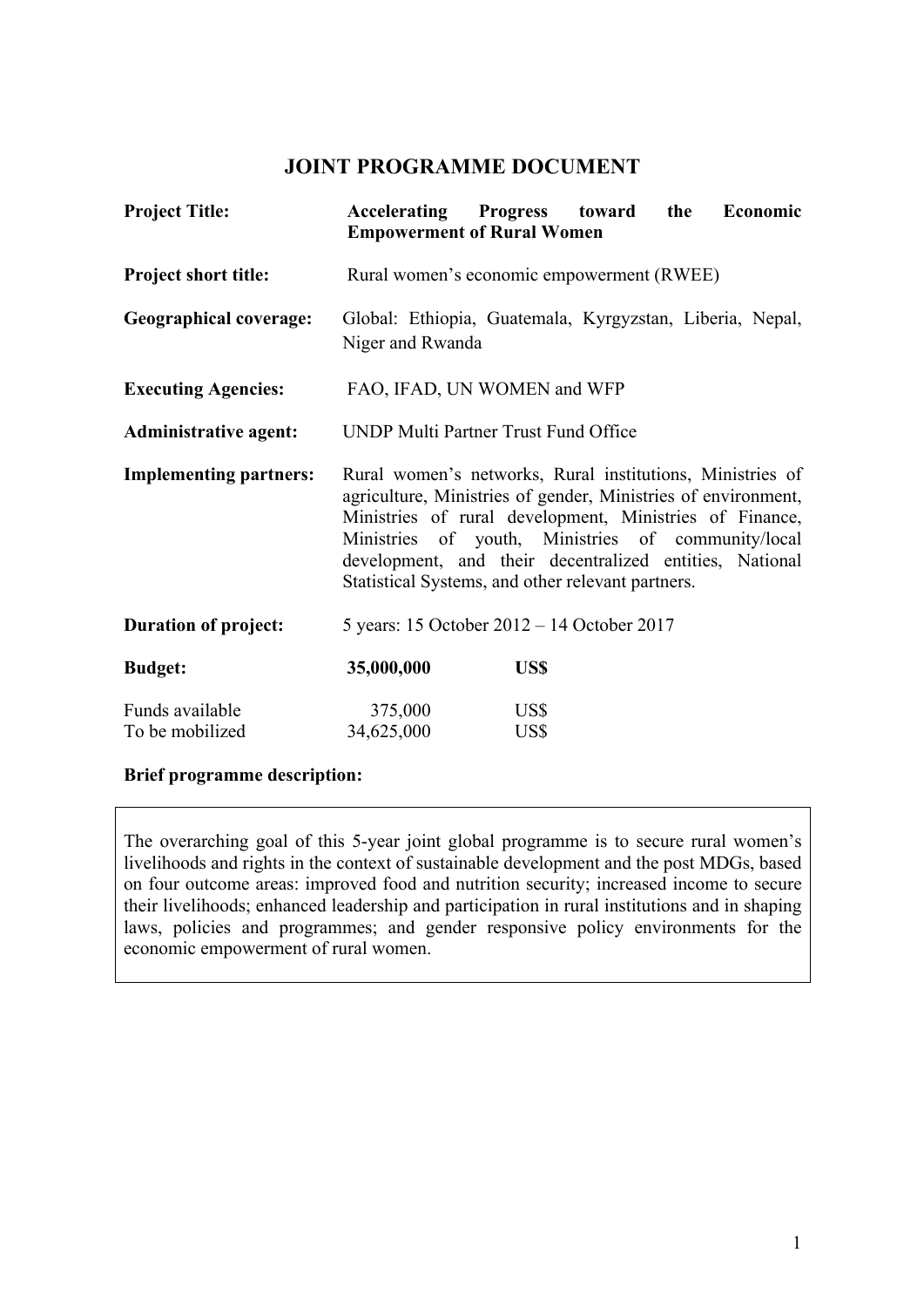| Names and signatures of participating UN organizations |                                      |
|--------------------------------------------------------|--------------------------------------|
|                                                        | Name: José Graziano da Silva         |
|                                                        | Title: Director-General<br>Date:     |
|                                                        | Name: Kanayo F. Nwanze               |
| (On behalf of <i>IFAD</i> )                            | Title: President<br>Date: 26/11/2012 |
|                                                        | Name: Michelle Bachelet              |
| (On behalf of UN WOMEN)                                | Title: Executive Director<br>Date:   |
|                                                        | Name: Ertharin Cousin                |
| (On behalf of WFP)                                     | Title: Executive Director<br>Date:   |

Þ

 $\overline{c}$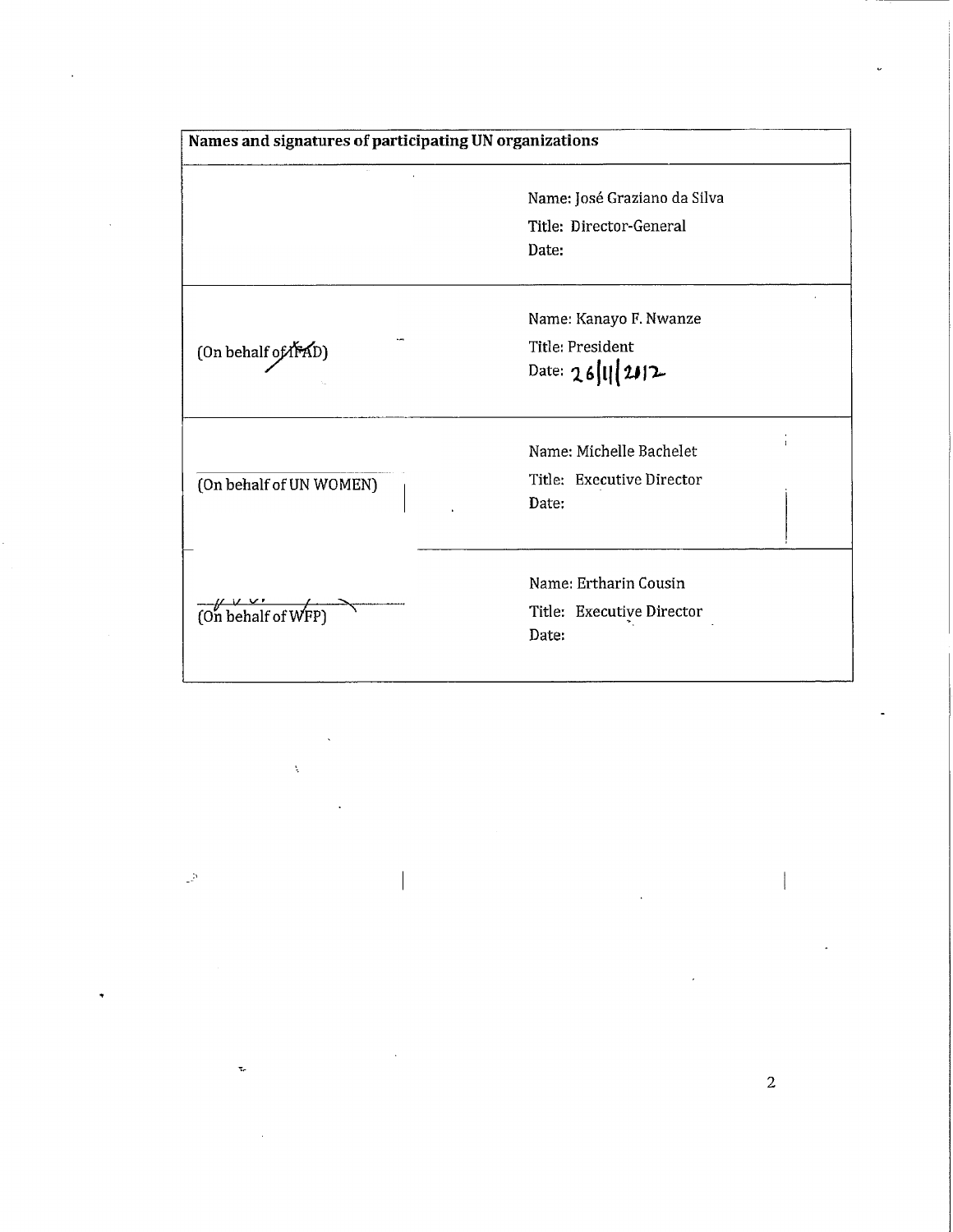# **TABLE OF CONTENT**

**ACCRONYMS**

**I. EXECUTIVE SUMMARY**

**II. CONTEXT** 

**III. JUSTIFICATION**

**IV. EXPECTED RESULTS** 

**V. PROGRAMME STRATEGIES**

**VI. PROGRAMME PARTNERSHIPS**

**VII. PROGRAMME MANAGEMENT MODALITIES**

**VIII. MONITORING, EVALUATION AND LEARNING**

**IX. BUDGET** 

**ANNEX 1: LOGICAL FRAMEWORK**

**ANNEX 2: COUNTRY PROFILES**

**ANNEX 3: THEORY OF CHANGE**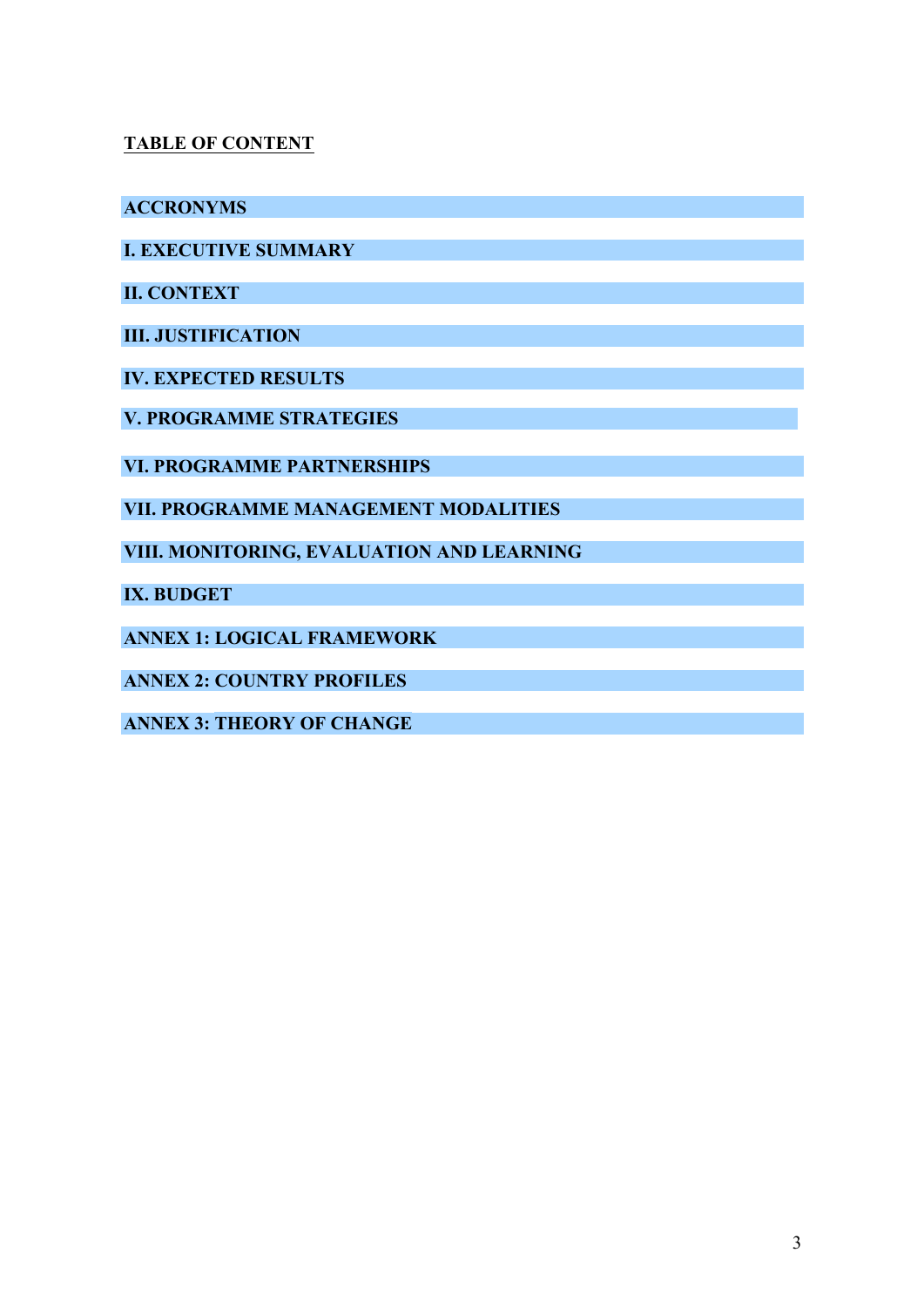# **ACCRONYMS**

| AA            | <b>Administrative Agent</b>                                           |
|---------------|-----------------------------------------------------------------------|
| <b>CAADP</b>  | Comprehensive Africa Agricultural Development Programme               |
| <b>CEDAW</b>  | Commission on the Elimination of All forms of Discriminations Against |
|               | Women                                                                 |
| <b>CSO</b>    | Civil Society Organisation                                            |
| <b>CSW</b>    | Commission on the Status of Women                                     |
| <b>DAC</b>    | <b>Development Assistance Committee</b>                               |
| <b>EAFF</b>   | East African Farmers Federation                                       |
| <b>FAO</b>    | Food and Agriculture Organisation                                     |
| <b>GRB</b>    | <b>Gender Responsive Budgeting</b>                                    |
| HQ            | Headquarters                                                          |
| <b>ICT</b>    | <b>Information Communication Technology</b>                           |
| ID            | Identity                                                              |
| <b>IFAD</b>   | International Fund for Agricultural Development                       |
| <b>JPO</b>    | Junior Professional Officer                                           |
| <b>MDG</b>    | Millennium Development Goals                                          |
| MDG-F         | Millennium Development Goals                                          |
| <b>MPTF</b>   | Multi Partner Trust Fund                                              |
| M&E           | Monitoring and Evaluation                                             |
| <b>NEPAD</b>  | New Economic Partnership for Africa's Development                     |
| NGO           | Non Governmental Organisation                                         |
| <b>OECD</b>   | Organisation for Economic Co-operation and Development                |
| <b>PAFFO</b>  | Pan-African Farmers Forum                                             |
| P4P           | <b>Purchase for Progress</b>                                          |
| <b>PMF</b>    | Performance Monitoring Framework                                      |
| PO            | Producer Organisation                                                 |
| <b>PROPAC</b> | Platform of Farmers Organisations in Central Africa                   |
| <b>RWEE</b>   | Rural Women's Economic Empowerment                                    |
| <b>SACAU</b>  | Network of Farmer and Agricultural Producer Organisations in Southern |
|               | Africa                                                                |
| <b>SC</b>     | <b>Steering Committee</b>                                             |
| <b>SOFA</b>   | State of Food and Agriculture                                         |
| <b>UN</b>     | <b>United Nations</b>                                                 |
| <b>UNCT</b>   | <b>United Nations Country Team</b>                                    |
| <b>UNDAF</b>  | United Nations Development Assistance Framework                       |
| <b>UNDP</b>   | <b>United Nations Development Programme</b>                           |
| <b>UNESCO</b> | United Nations Educational, Scientific and Cultural Organisation      |
| <b>UNICEF</b> | United Nations Children's Fund                                        |
| <b>UNIDO</b>  | United Nations Industrial Development Organisation                    |
| <b>UNOPS</b>  | United Nations Office for Procurement and Services                    |
| <b>UNV</b>    | <b>United Nations Volunteer</b>                                       |
| <b>WB</b>     | World Bank                                                            |
| <b>WFP</b>    | World Food Programme                                                  |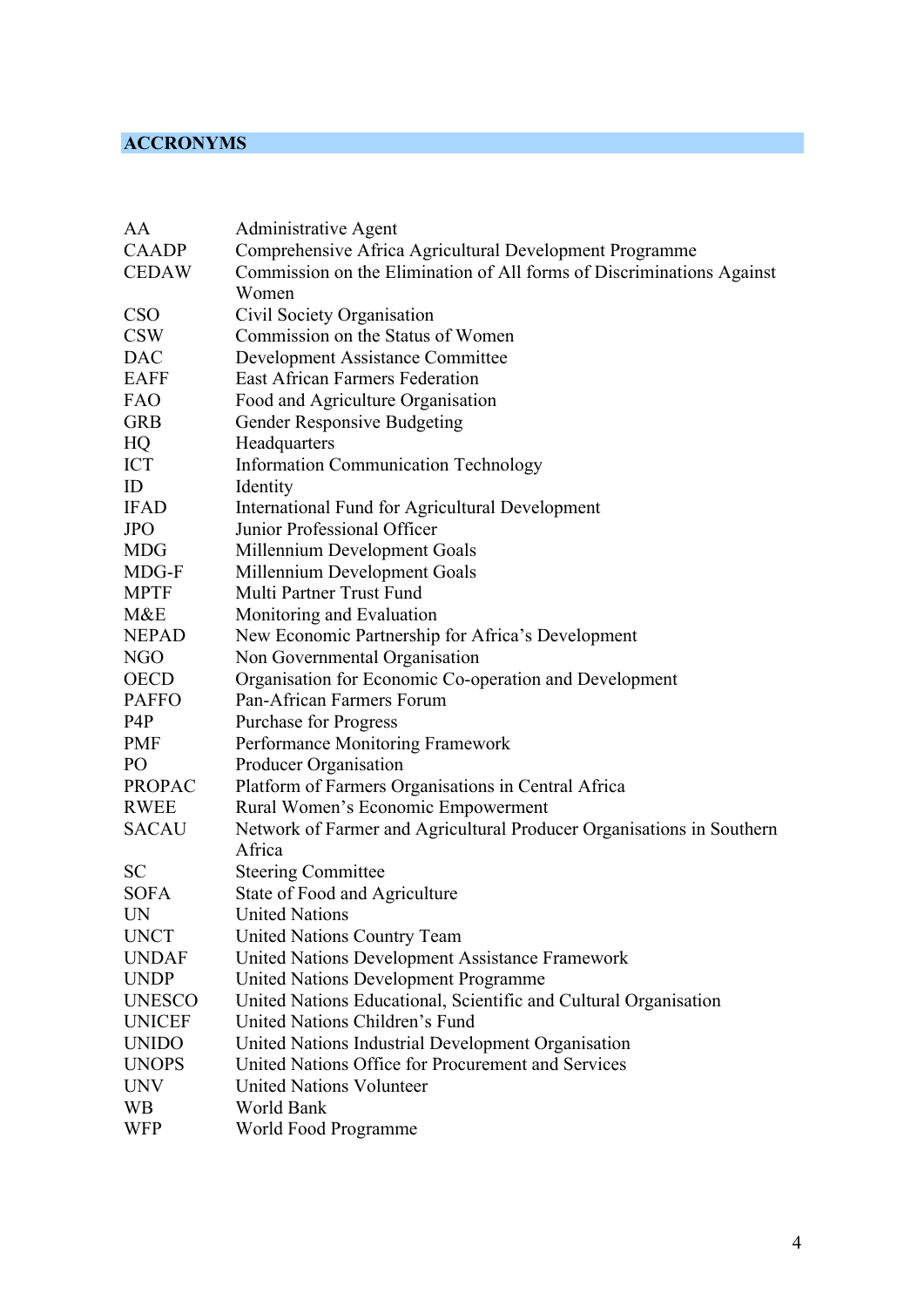#### **I. EXECUTIVE SUMMARY**

Women are central to the development of rural areas and to national economies: they account for a great proportion of the agricultural labour force, especially in subsistence farming, and perform most of the unpaid care work in rural areas. However, rural women and girls have restricted access to productive resources, such as land, agricultural inputs, finance and credit, extension services, and technology, which in turn limits agricultural output. They face more difficulty than men in gaining access to public services, social protection, employment opportunities, information, innovations and local and national markets and institutions, due to cultural norms and security issues. Unpaid care work further hampers rural women's ability to take advantage of on- and off-farm employment and new market opportunities in the agricultural sector. Their leadership and participation in producer organisations, decision making and local governance remains low and rural and agricultural policies insufficiently address their needs and priorities.

Within this context, the overarching goal of this 5-year joint global programme is to secure rural women's livelihoods and rights in the context of sustainable development and the post MDGs, based on four outcomes. Outcome 1 on **improved food and nutrition security,** deals with increasing the productive potential of women smallholder farmers through: ensuring their access to and control over productive resources and services critical to food security and nutrition; and enhancing their agricultural know-how and role in agricultural value chains for increased production and productivity. It also addresses their social protection, and enhanced control and management of local food security reserves. Outcome 2 on **rural women's increased income to secure their livelihoods,** focuses on supporting rural women's livelihood strategies, enhancing their income opportunities along the food value chain, supporting women-led entrepreneurship and promoting their linkages to high value markets. Activities will support women led associations and small scale businesses in overcoming their supply side constraints so that they can take full advantage of all opportunities such as those offered by the food assistance programmes of the World Food Programme such as the Purchase for Progress and school feeding programmes.

Outcome 3 **on rural women's enhanced leadership and participation** in their communities and in rural institutions, and in shaping laws, policies and programmes promotes their agency in producer organizations and local governance. It involves working with men to guarantee political and social recognition of the role of women by the whole community. Actions under this outcome area will also leverage rural women's voice and influence in key policy processes such as the follow up process to the Rio  $+20$ Conference and the post MDG +15. Outcome 4 **on gender responsive policy environments** for the economic empowerment of rural women catalyzes legislative and policy reforms for the effective enforcement of rural women's land rights and their access to decent wage employment and social protection, and infrastructure. It involves advocating with governments, parliaments and other relevant stakeholders to deliver greater development outcomes to rural women.

The programme will be implemented in the following countries: **Ethiopia, Guatemala, Kyrgyzstan, Liberia, Nepal, Niger and Rwanda.** Each country will define its specific detailed programme implementation plan based on the local context, in partnership with Governments and other national stakeholders and in line with Government priorities.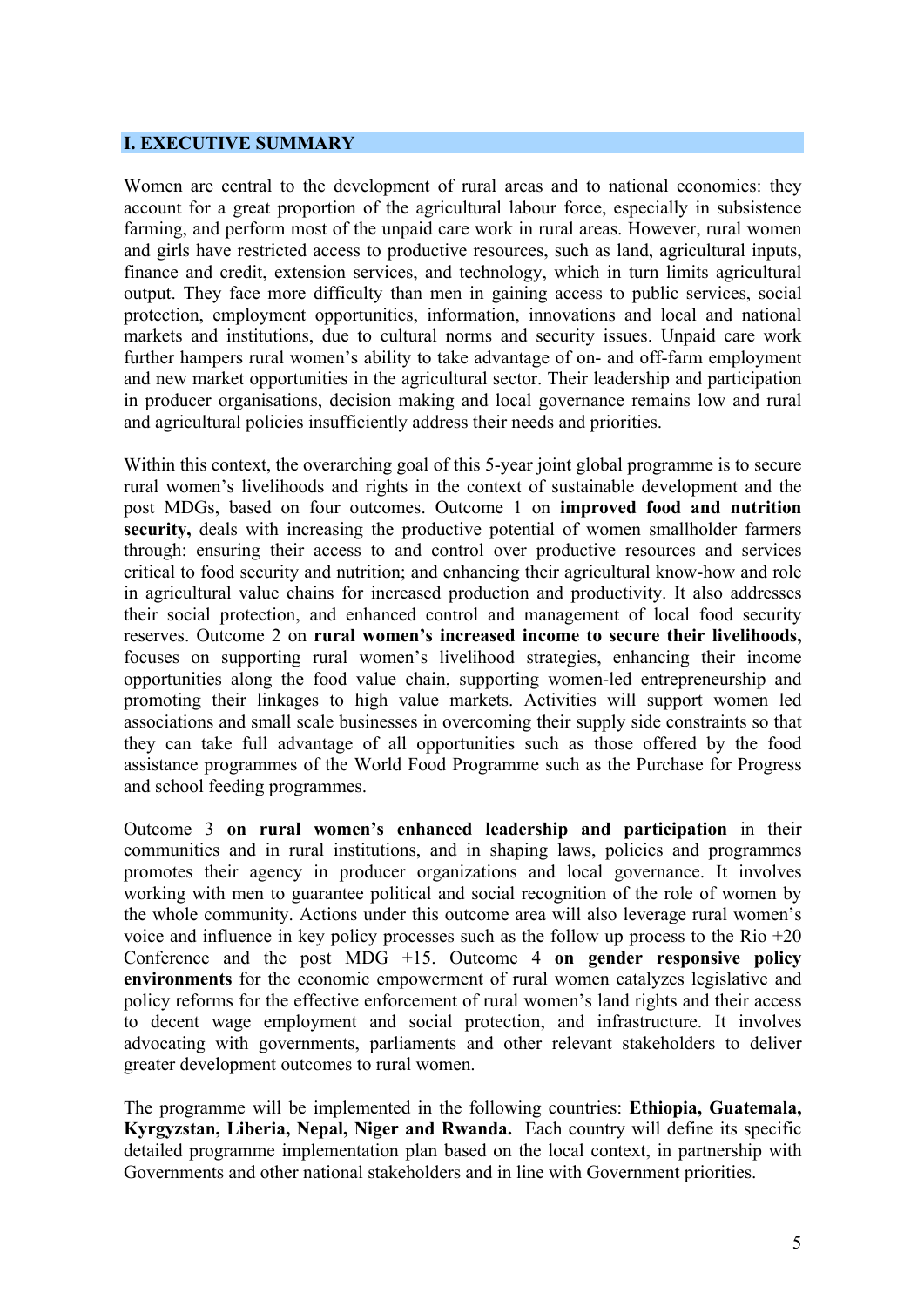The available funds amount US\$ 375,000 to fund preparatory activities. The balance of US\$34,625,000 will be funded through non-core resources to be jointly mobilized by the four entities.

#### **II. CONTEXT**

Rural women are leaders, decision-makers, producers, workers, entrepreneurs and service providers. They represent one fourth of the world population, account for a great proportion of the agricultural labour force, and perform most of the unpaid care work in rural areas. Therefore, they are at the forefront of food production, processing and distribution. Indeed, available data suggest that agriculture provides a livelihood for 86 percent of rural women and men and employment for about 1.3 billion smallholder farmers and landless workers, of whom 43 percent are women.<sup>1</sup> An estimated two-thirds of the 400 million poor livestock keepers worldwide are women.<sup>2</sup> Rural women's contributions are vital to the well-being of families and communities, local and national economies, and sustainable development.

Yet, rural women have restricted access to productive resources, such as land, agricultural inputs, finance and credit, extension services, and technology, which in turn limits their agricultural output. They face more difficulty than men in gaining access to public services, social protection, employment opportunities, and local and national markets and institutions, due to cultural norms and security issues. For instance, only 5 percent of agricultural extension services are provided to women farmers<sup>3</sup>, and in rural sub-Saharan Africa, women hold less than 10 per cent of the credit available to smallholder agriculture.<sup>4</sup> Although rural women's access to micro-credit has progressed in recent years, microcredit volumes per person while reducing poverty can hardly address changes in production scales required for transformative changes for women's positioning as rural entrepreneurs. Without land titles as collateral, women experience greater difficulty obtaining loans, and this further compromises women's ability to add value, diversify and upscale their production.

Rural women lack access to remunerative markets due to inappropriate scales and/or standards of production, as well as context-specific gender roles and norms. Gender differences in crop choice still persist with lucrative cash crops termed 'male crops' while crops for home consumption are tagged 'female crops' (World bank and Malawi, 2007). FAO notes that '*women farmers smallholders cultivate traditional food crops for subsistence and sale, whereas men are more likely to own medium to large commercial farms and are better able to capitalize on the expansion of agricultural tradable goods. Farms managed by women are generally characterized by low levels of mechanization and technological inputs, which often translate into low productivity*' (FAO 2006).

The burden of unpaid care work further limits rural women's ability to take advantage of on- and off-farm employment and new market opportunities in the agricultural sector. For

 $\frac{1}{2}$  www.fao-ilo.org/ilo-dec-employ/en/?no\_cache=1<br> $\frac{2}{2}$  FAO (2011 (b)), opt.cit.

<sup>3</sup> www.fao.org/docrep/005/y3969e/y3969e05.htm

<sup>&</sup>lt;sup>4</sup> United Nations (2011). Report of the Secretary-General on Ten-year appraisal and review of the implementation of the Brussels Programme of Action for the Least Developed Countries for the Decade 2001-2010, A/66/66.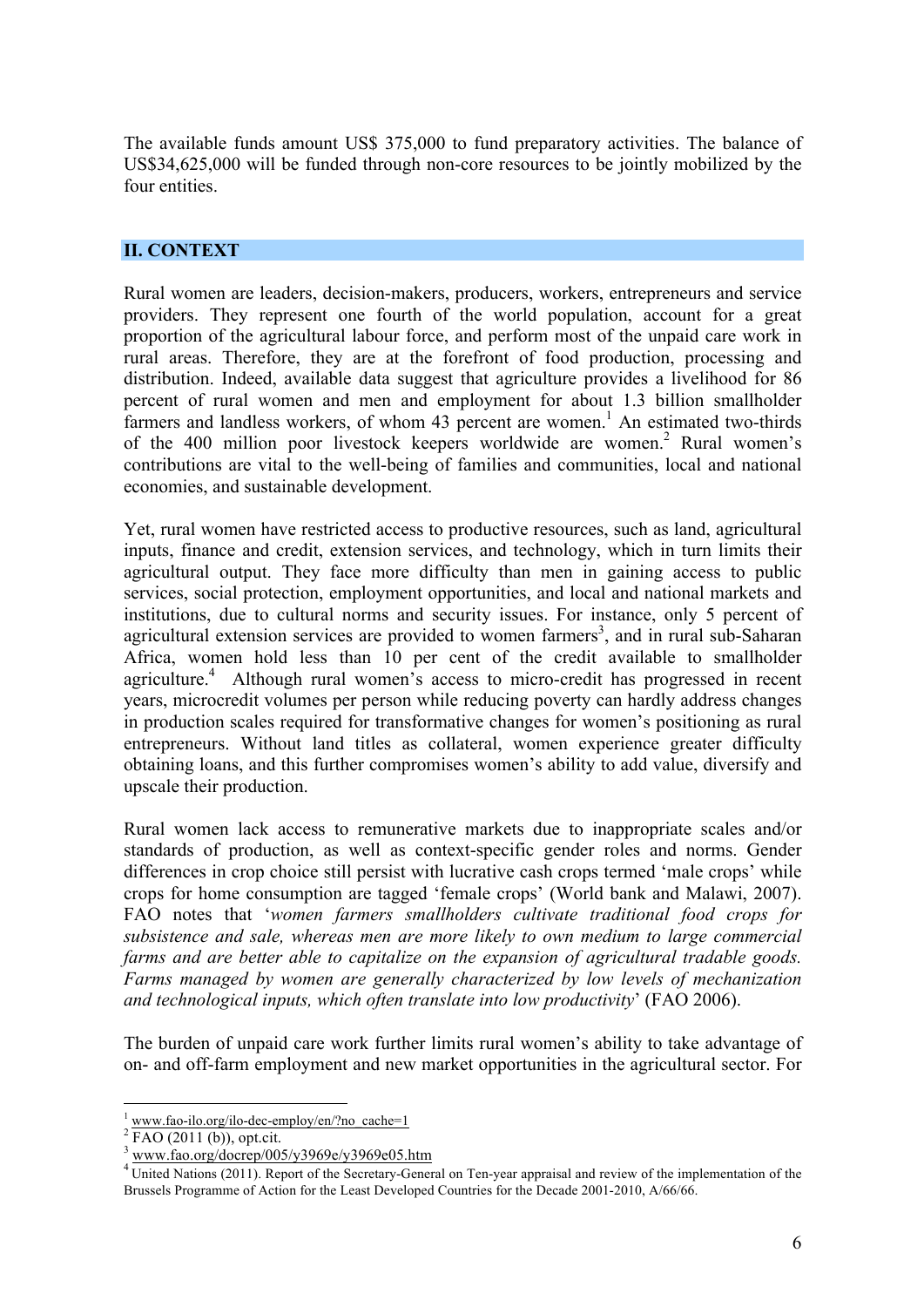instance, eight out of ten people without access to an improved drinking water source live in rural areas, and it is most often women and girls who are tasked with fetching water. FAO reports that poor rural women can work as many as 16 to 18 hours per day, doing farm work as well as handling all their domestic responsibilities, whereas men typically work less and have more time to engage in community politics and income generating activities. However, rural women's rights, contributions and priorities have been largely overlooked by mainstream policies and institutions, as their participation in decision making remains very low. They score lowest in all the MDGs compared to women in urban areas and to rural and urban men<sup>5</sup>.

These challenges facing rural women have been further amplified by the combined impact of the recent economic and financial crises, the volatile energy and food prices, climate change, the lack of investment in rural development and agriculture, and demographic changes. For instance in 2010, 925 million people were chronically hungry,<sup>6</sup> of whom 60 percent were women.<sup>7</sup> Major spikes in the prices of rice, wheat and maize in 2008 led to a large increase in the number of people going hungry and falling into poverty. Between 130 and 155 million people in the developing world fell into extreme poverty between 2007 and 2008, due to the food and fuel price hikes. $8\text{ The FAO estimates that the productivity}$ gains from ensuring women's equal access to fertilizers, seeds and tools could raise total agricultural output in developing countries by an estimated 2.5-4 per cent, thereby reducing the number of hungry people by between 100 and 150 million.<sup>9</sup>

Although various development partners have made strong commitments to invest in agricultural development, this has not yet significantly trickled down to rural women. For instance the Organisation for Economic Co-operation and Development (OECD) reports that of the US\$18.4 billion spent on agricultural aid between 2002 and 2008, donors reported that just 5.6 percent included a focus on gender. In line with the aid effectiveness agenda, there is need to engage donor coordination mechanisms to leverage support to rural women's rights and livelihoods in aid volumes and in their modalities for aid delivery.

Within this context, effective strategic, policy and programmatic responses are called for to improve rural women's food security and nutrition, build the productivity potential of women smallholder farmers, improve their access to assets, resources and services, and expand their income opportunities and access to high-value product markets. It is also crucial to ensure rural women's participation and leadership in the shaping of responses to the identified challenges, rather than to consider them as passive recipients of development interventions.

<sup>&</sup>lt;sup>5</sup> Women Watch (2012), Facts and Figures: Rural Women and the Millennium Development Goals  $\frac{6}{5}$  Estimate of FAO in 2010: www.fao.org/news/story/en/item/45210/icode/

<sup>&</sup>lt;sup>7</sup> United Nations (2007). Strengthening efforts to eradicate hunger. ECOSOC Annual ministerial review: strengthening efforts to eradicate poverty and hunger, including through the global partnership for development, E/2007/71,

http://documents.wfp.org/stellent/groups/public/documents/communications/wfp224568.pdf. <sup>8</sup> World Bank (2009). Global Economic Prospects 2009: Commodities at the crossroads.

<sup>&</sup>lt;sup>9</sup> FAO (2010). The State of Food and Agriculture 2010-11: Women in agriculture, Closing the gender gap for development.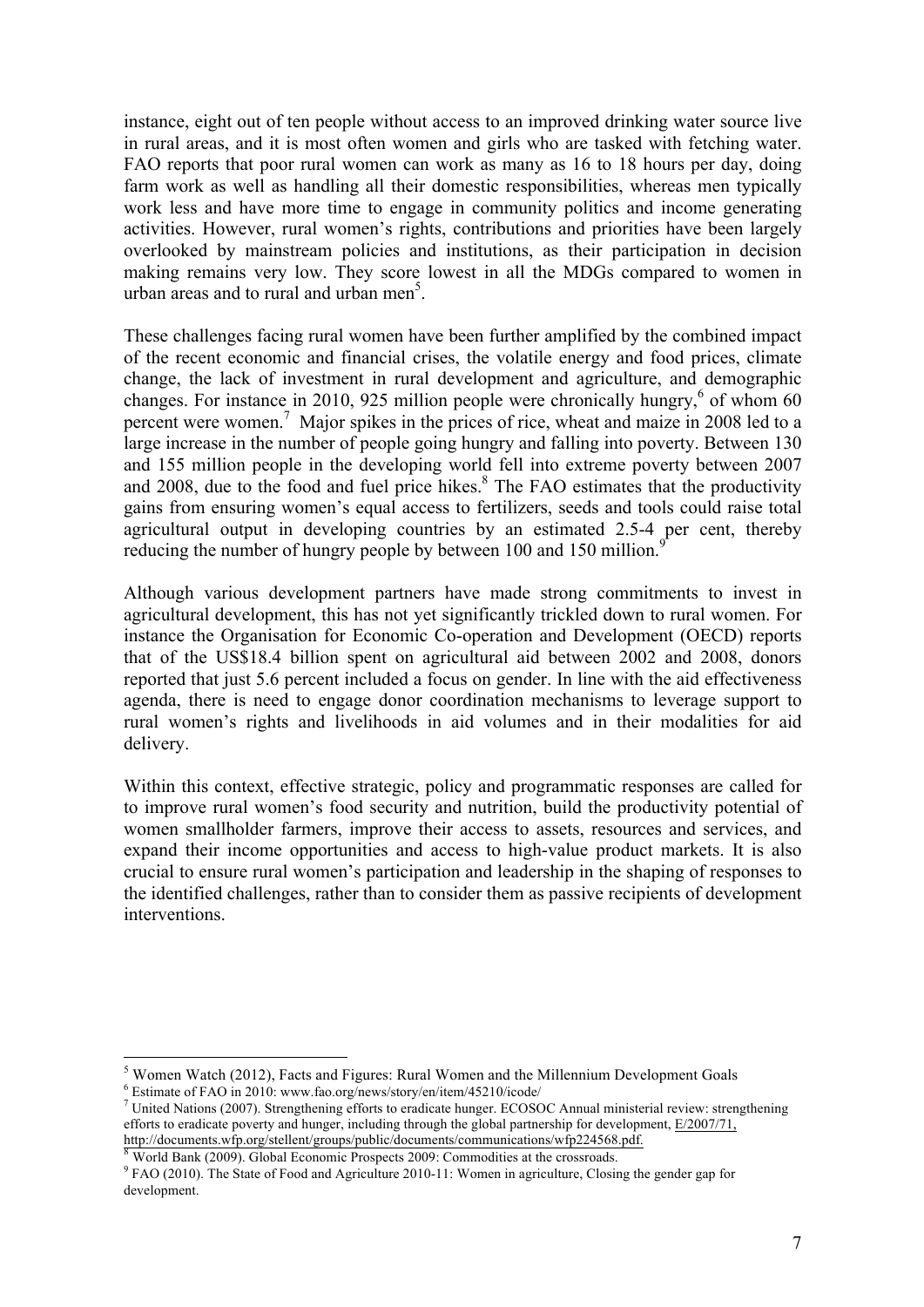#### **III. JUSTIFICATION**

The last decades have witnessed an unprecedented momentum in advancing rural women's rights and improving their livelihoods. The recent Fifty Sixth Session of the Commission on the Status of Women (CSW) on the priority theme "the empowerment of rural women and their role in poverty and hunger eradication, development and current challenges" exemplifies this international attention to issues facing rural women. Although the session did not lead to the adoption of agreed conclusions, the political momentum it has generated provides strong incentives to accelerate progress in the implementation of legal frameworks benefiting rural women, including: the Beijing Platform for Action and the Convention on the Elimination of all Forms of Discriminations Against Women, the November 2011 United Nations General Assembly Resolution on "the improvement of the situation of women in rural areas". These various instruments have not yet fully delivered their promises to rural women in critical mass as evidenced by their huge proportion among the hungriest, their asymmetrical access to capabilities and economic resources and assets, and their low participation in decision making spheres.

Within these parameters, a transformative agenda for the economic empowerment of rural women should be grounded on:

- The recognition of women as food producers, nutrition-care providers, incomeearning farmers, while women are also predominant among nutritionally vulnerable populations. This requires addressing production constraints, including unequal access to productive resources, assets, services, knowledge, inputs, credit and markets. Women and men should also be viewed as partners in food security and nutrition efforts, and in ensuring rural women's economic empowerment.
- The urgency to enhance rural women's capacity to take advantage of on- and off-farm decent wage employment. This also involves improving wages and conditions of work for women engaged in agriculture, and promoting women as service providers in the agricultural and rural development sector, including in nontraditional areas such as green jobs through appropriate training.
- The need to build systems and institutions that can deliver the range of financial services rural women need, both in the formal and informal sectors. For instance, access to credit schemes with no collateral and low interest rates, setting up guarantee funds, as well as savings and other financial services are required for the economic empowerment of women food producers. The financial sector should be enabled to provide special lending products to women producer organisations.
- A policy environment that is supportive of rural women's full access to productive resources, assets and services, the strengthening of their food production systems, their ability to consume food of good nutritious value, and their agency at all levels of decision making related to food and nutrition security.
- A knowledge base with sex disaggregated data and gender sensitive indicators on access to and control over resources, agricultural production, asset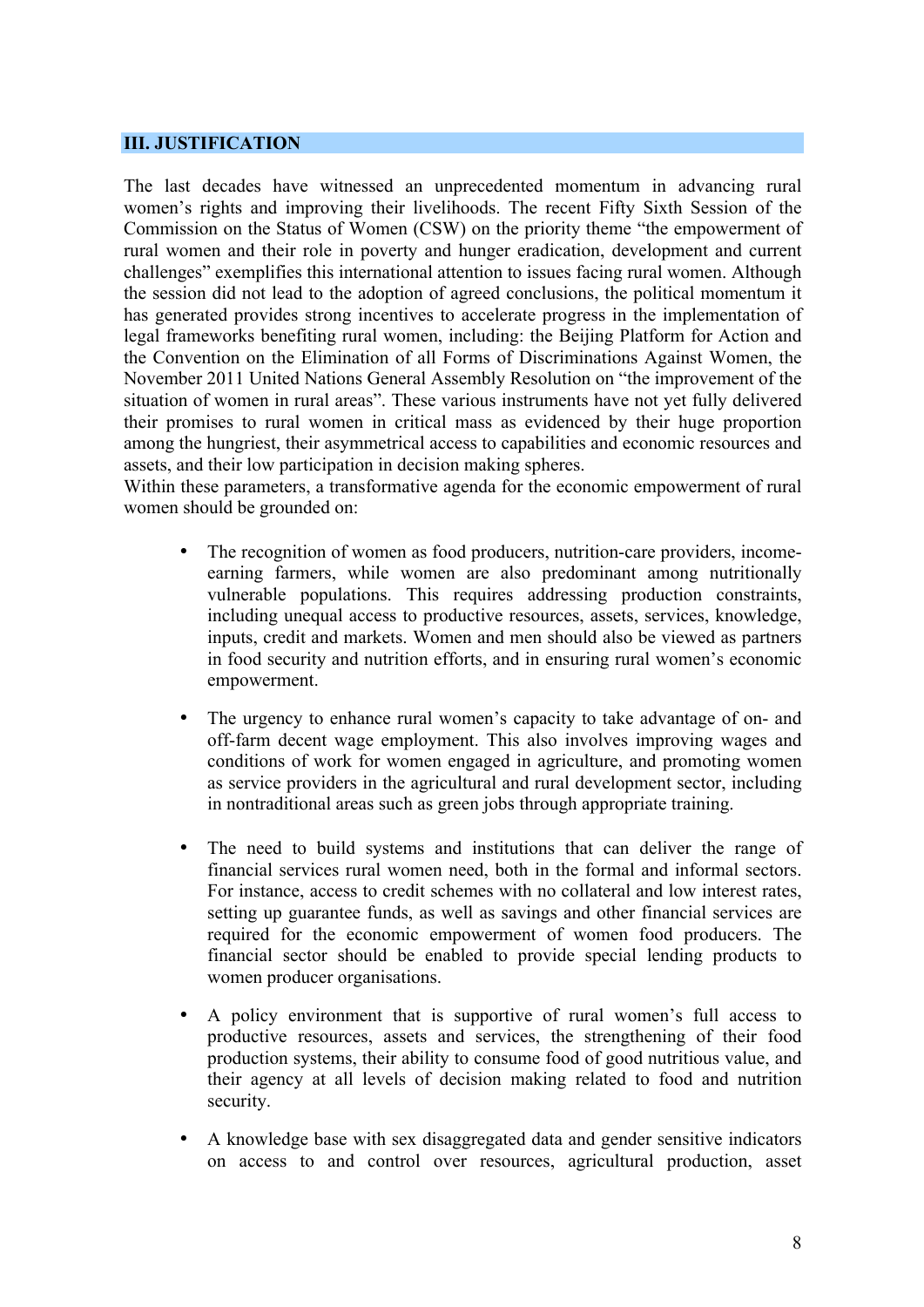ownership, income, time use, governance, leadership and participation, legal and policy frameworks.

- The need to build resilience to external shocks and risks associated with climate change and variability. As the number of human and man-made disasters are increasing around the world, sustainable empowerment of rural women requires the building of resilient food security systems, based on strong institutions and coping mechanisms.
- The recognition of the need to guarantee equal opportunities and benefits to men, women, girls and boys in all areas. A rights-based approach to rural women's economic empowerment, focusing on the elimination of discrimination against rural women and girls which impact on: (i) gendered entitlement systems imposing disparities on access of men and women to resources such as land, services, and infrastructure; (ii) Gender role differentiation leading to unequal distribution of unpaid work burden between women and men, and their availability to respond to changing economic opportunities; (iii) Gendered nature of production which imposes differential outcomes not only on productivity of men and women but also on returns to production due to valuation bias on productive and reproductive work outputs.

Based on these premises, this document outlines a results-oriented collaborative programme among FAO, IFAD, WFP and UN Women to promote the economic empowerment of rural women. Each agency brings a distinct comparative advantage to this subject: FAO's specialist technical knowledge and policy assistance on agriculture and food security, IFAD's co-financing of rural investment programmes and strong presence in the rural areas, WFP's food assistance innovations and UN Women's technical knowledge on women's economic empowerment, its strong linkage with the women's movement, and its leadership for gender equality and women's empowerment within the UN System. This is to respond to the diversity of issues constraining rural women's economic empowerment which go beyond the mandate of any individual UN entity to tackle alone. By bringing together their know-how, resources, experiences and constituencies, the four entities will have the potential to greatly enhance the relevance, efficiency, effectiveness, impact and sustainability of their work on rural women's economic empowerment.

First, this programme will **link the normative and operational work of the four entities** to foster a comprehensive approach for the economic empowerment of rural women. For instance, FAO as a knowledge based organisation has been instrumental in availing verifiable, accurate, reliable and disaggregated data on rural women which will inform the capacity development and advocacy components of the programme. Its publication 'The State of Food and Agriculture 2010-11: Women in agriculture, Closing the gender gap for development" (SOFA) has set high benchmarks in providing reliable evidence on the growth potential of the agricultural sector, and rural women's contribution in it. The FAO's *Agrigender database,* and the *Gender and Land Rights database* which covers more than 70 countries worldwide also provide key elements to substantiate evidenced based advocacy on rural women's land rights. IFAD, through its co-financing of rural investment programmes on the ground and clear targeting strategies for social inclusion, brings in operational knowledge of rural areas, its communities and long-term development patterns. Another key resource in documenting experiences that work on the ground in securing rural women's livelihoods is the FAO, IFAD and WB joint publication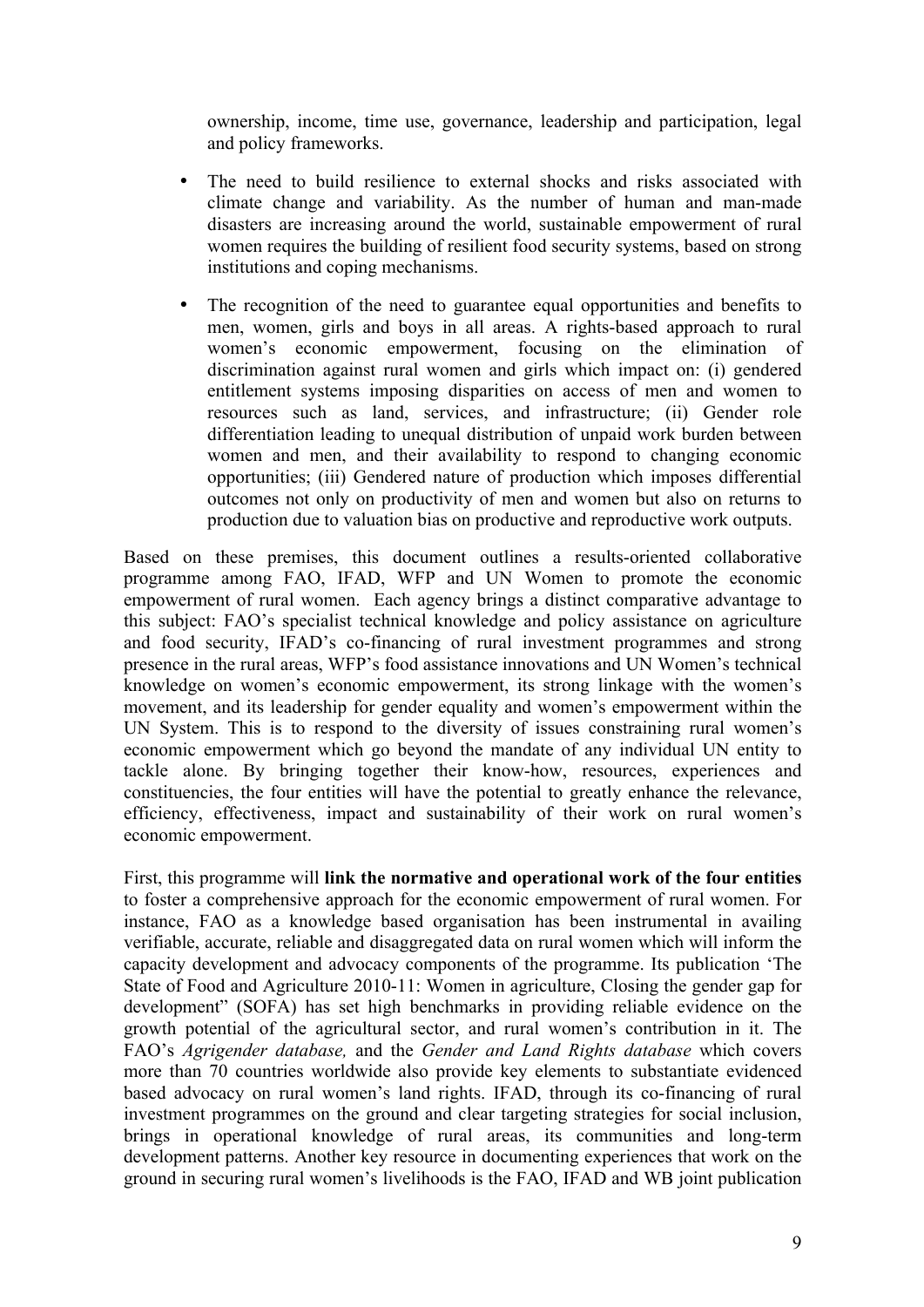on the *Gender in Agriculture Sourcebook.* At operational levels, UN Women's experience in advocating for women's land rights through legal reforms and in empowering women's groups to claim these rights is also a valuable asset to build on. The WFP food assistance innovations also provide an operational space for promoting rural women's access to market opportunities and income.

Second, this programme will **strengthen macro, meso and micro linkages** in the way the four entities address rural women's economic empowerment. For instance, at the macro level, UN Women's current work on inclusive growth is building a case that macroeconomic policies should prioritize support to rural and agricultural development, and rural women and girls for growth to be at all inclusive and meaningful for hunger and poverty eradication. The FAO SOFA publication also contributes into this debate by linking the underperformance of the agricultural sector in many developing countries to rural women's asymmetrical access to resources, capabilities and opportunities and by raising a red flag on the cost of gender inequality in terms of lost agricultural output, food security and economic growth. By linking macroeconomic policies with the performance of meso level institutions in providing services, assets and inputs, and the impact on rural women's livelihoods at micro level, the programme will build a strong case for a holistic approach to addressing issues facing rural women. The programme will also strengthen collaboration between ministries of agriculture and ministries of gender/women's entities, both at central and local levels.

Third, the programme will enforce a **dual accountability framework** for securing rural women's food and nutrition security, and their access to decent wage employment and other income opportunities: it will strengthen the capacity of rural women's constituencies to demand accountability for full access to productive resources, services, infrastructures, and decision making positions in producer organisations and local governance structures, linking their advocacy platforms with those of the broader women's movement; it will also enhance the capacity of government institutions, structures and systems to adequately respond to rural women's needs and priorities.

Fourth, the programme will address **different dimensions of rural women's economic empowerment**: (i) rural women's asset building and wealth accumulation, ensuring a more equitable balance in the sharing of economic and social benefits, and workloads between women and men; (ii) the social context within which such accumulation occurs including changes in social norms, and in political and social institutions both in terms of how they impact individuals and institutional culture; and (iii) rural women's agency through their collective action to demand positive and meaningful change in their condition and status.

Fifth, the programme has great potential for **breaking the intergenerational transfer of rural women's poverty and dis-empowerment**: through educational and skill enhancement opportunities of both women and girls to improve their access to livelihood options, strengthening their confidence and self-respect in the communities, and engagement in local governance systems and leadership positions.

Although the agencies have participated in many bi-lateral initiatives, this would be the first occasion in which the four agencies have directly collaborated with the specific aim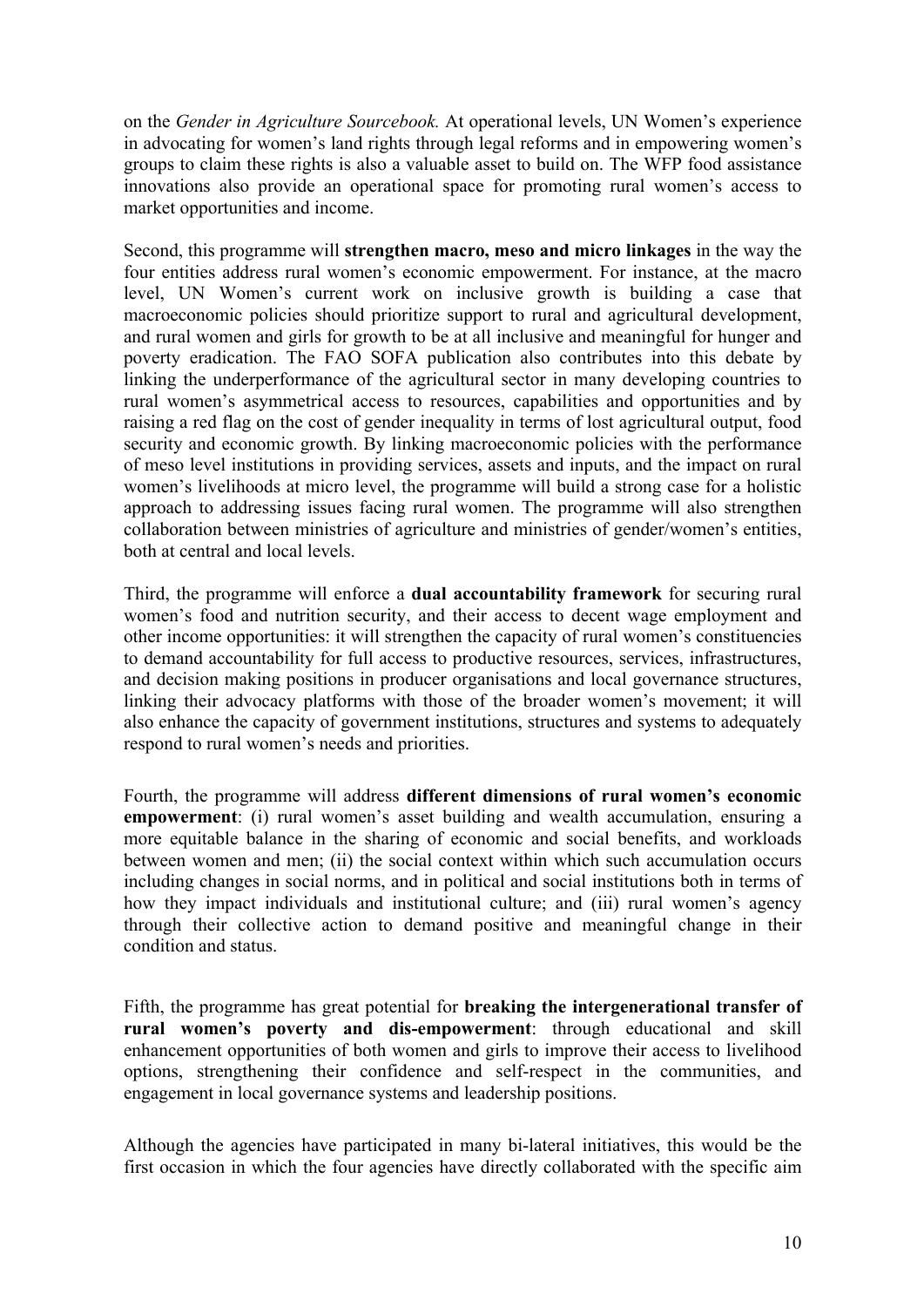of empowering rural women in a joint field programme. Together, focusing on a limited number of field sites, this coalition is expected to generate synergies that capitalize on each agency's mandate, comparative advantage and institutional strength to generate more lasting and wider scale improvements in the livelihoods and rights of rural women. The Rio+20 Conference and its follow up processes, and the post 2015 agenda provide great opportunities to the four agencies to reaffirm the role of rural women in sustainable development and strengthen their collaboration through knowledge exchange, advocacy, policy dialogue and joint initiatives on the ground.

#### **IV. EXPECTED RESULTS (see logical framework in annex)**

The programme's goal is to secure rural women's livelihoods and rights in the context of sustainable development and the post MDGs +15. The programme design is articulated around four outcomes areas: (i) Improved food security and nutrition; (ii) Increased income opportunities; (iii) Enhanced leadership and participation; and (iv) More gender responsive policy environment. The programme will enhance the role of young women by specifically targeting them throughout its four outcome areas and its activities.

#### **Outcome 1: Rural women have improved food and nutrition security.**

This outcome area deals with promoting the productive potential of women smallholder farmers through ensuring their access to and control over productive resources and services critical to food security and nutrition, and building their capacities in enhanced agricultural production, harvesting and storage. It also addresses their social protection, and enhanced control and management of local food security reserves.

#### Output 1.1

Rural women have increased access to and control over resources, assets and services critical for their food and nutrition security.

#### Indicative activities

- Work at community level to foster changes of gender-based roles, ensuring equitable access to and control over productive resources, to reach a more adequate share of benefits and workload between men and women.
- Work with communities to raise awareness about land tenure and land use rights to promote women's equal access to and ownership of land for agricultural production.
- Advocate with governments and financial institutions for rural women's increased access to financial services and products such as savings, credit, insurance, domestic payment services and remittances, and promote better linkages between informal and formal financial services.
- Support Governments and the private sector to promote rural women's access to critical integrated services (e.g. personal identification documents, land registration, extension advice, marketing services, medical checkup, legal advice).
- Support Governments to relieve the burden of women's work through research innovations, labour-saving technologies, child care services and fuel efficient stoves.
- Support rural women's access to critical inputs for agricultural production such as tools, high quality seeds and machinery.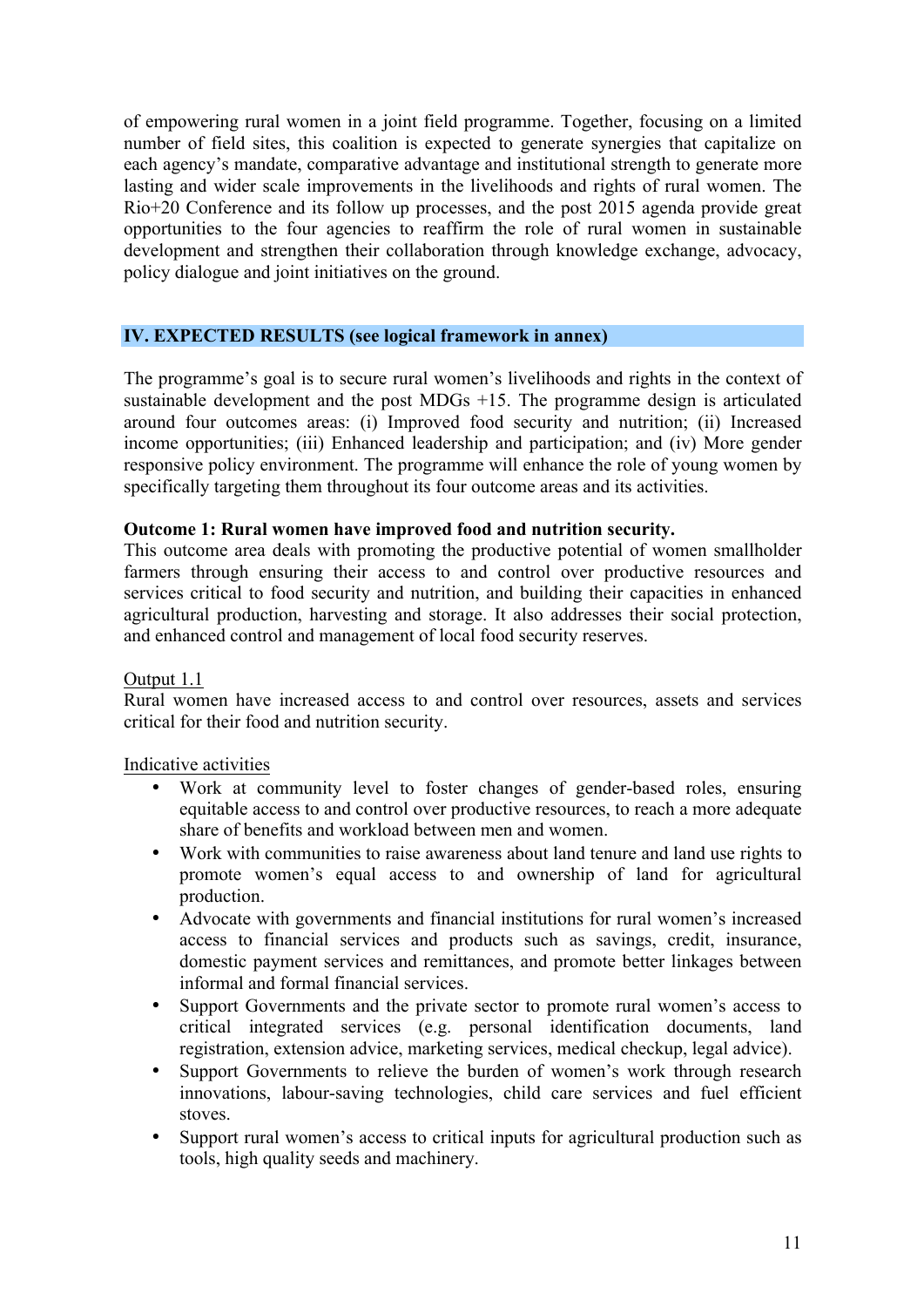# Output 1.2

Rural women have greater capacity to enhance and control local food security reserves and their production.

# Indicative activities

- Support women-led and women-managed local food reserve systems through food banks, consumer cooperatives and nutrition awareness initiatives, as well as the role of women in men-women systems.
- Strengthen rural women's productive capacities through promotion and improvement of food processing and storage, using innovative, productivity enhancing and culturally and ecologically acceptable technologies.
- Build the capacities of women farmers in agricultural technologies, including crop planting, cultivation and harvesting, through bottom up approaches such as Farmer Field Schools.
- Enhance the capacities of women-led associations to jointly manage productive assets and to deliver effective services to their members.

#### **Outcome 2: Rural women have increased income to secure their livelihoods and create wealth**

This outcome area focuses on creating, supporting and developing rural women's-led enterprises, supporting women's role along value chains, enhancing their income opportunities and promoting their linkages to high value markets. It will support womenled associations and small scale businesses in overcoming their supply side constraints so that they can take full advantage of opportunities offered by the market.

#### Output 2.1

Rural women have enhanced entrepreneurship skills and value chains to access markets for their products.

#### Indicative activities

- Strengthen entrepreneurship and support rural women's businesses through access to credit, other financial and business development services, capacity building and training, including in rural service provision and non-traditional roles.
- Support women-led associations and small scale businesses to supply home grown school meals in low income and food insecure countries and areas.
- Support women POs to address their supply side constraints including their transport capacity so that they so that they can procure agricultural products within the framework of the P4P programme and access other market opportunities.
- Strengthen provision of, and linkages to, value addition, marketing and market information, using ICT and sustainable and environmentally-sound tools and technologies.
- Support women and their groups to decide for themselves what they want to farm and provide information on the benefits and limitations of each crop in terms of nutritional benefits and possibilities for income generation.
- Support the capacities of women led associations to develop and manage savings and loan associations.

#### Output 2.2

Rural women have increased access to decent wage employment opportunities.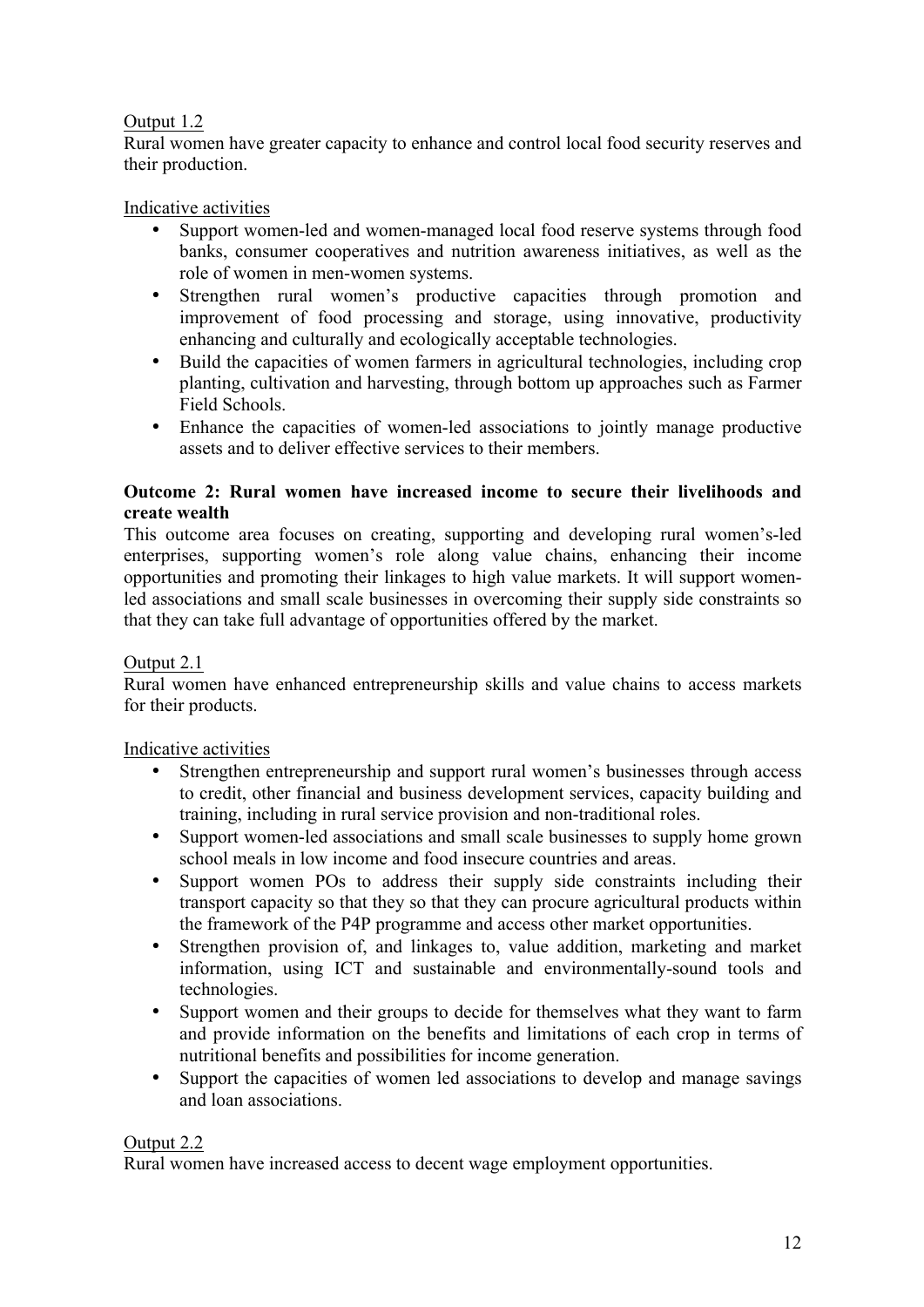## Indicative activities

- Promote access of rural women to decent work, while addressing issues related to childcare, occupational safety and health, minimum wages, child labour prevention.
- Support rural women's groups to access opportunities for paid ecological services, within the framework of climate change adaptation and mitigation (eg. watershed management, forest nurseries, etc.).

**Outcome 3: Rural women have enhanced leadership and participation in their communities and in rural institutions, and in shaping laws, policies and programmes.** This outcome area promotes rural women's participation and leadership in rural producer organizations and local governance systems. It involves engaging men such as religious and traditional leaders, chiefs, local authorities and men in general in all activities to guarantee political and social recognition of the role of women by the whole community. Beyond community level empowerment, actions under this outcome area will also leverage rural women's voice and influence in key policy processes such as  $\text{Rio} + 20$  and the Post  $MDG + 15$ .

# Output 3.1

Rural women, including young women have enhanced confidence and leadership skills to take an active part in local governance systems.

#### Indicative activities

- Support rural girls/women to access and complete primary and secondary education and vocational training.
- Strengthen rural women, including young women, self-confidence and capacity to take on leadership roles in local governance systems (land committees, community development initiatives) and producer organisations (POs).

#### Output 3.2

Rural women have greater organisational capacities to form, sustain and participate into POs, cooperatives and unions.

#### Indicative activities

- Develop the capacities of rural women to organize into and participate in cooperatives, service provider and producer organizations, and worker unions.
- Assist informal rural women's groups to affiliate with formal organisations.
- Support POs, cooperatives and unions to make their corporate governance more transparent, effective, accountable, gender equitable and age inclusive through: developing quotas on boards; setting up gender committees; implementing gender policies and strategies; and providing managerial and leadership training.

#### Output 3.3

Rural women, including young women, have increased capacity to engage in and influence relevant policy forums at national and regional levels.

#### Indicative activities

Strengthen rural women's advocacy platforms so that they can engage in regional processes (e.g. CAADP) and key policy debates (e.g.  $Rio + 20$  and Post MDGs +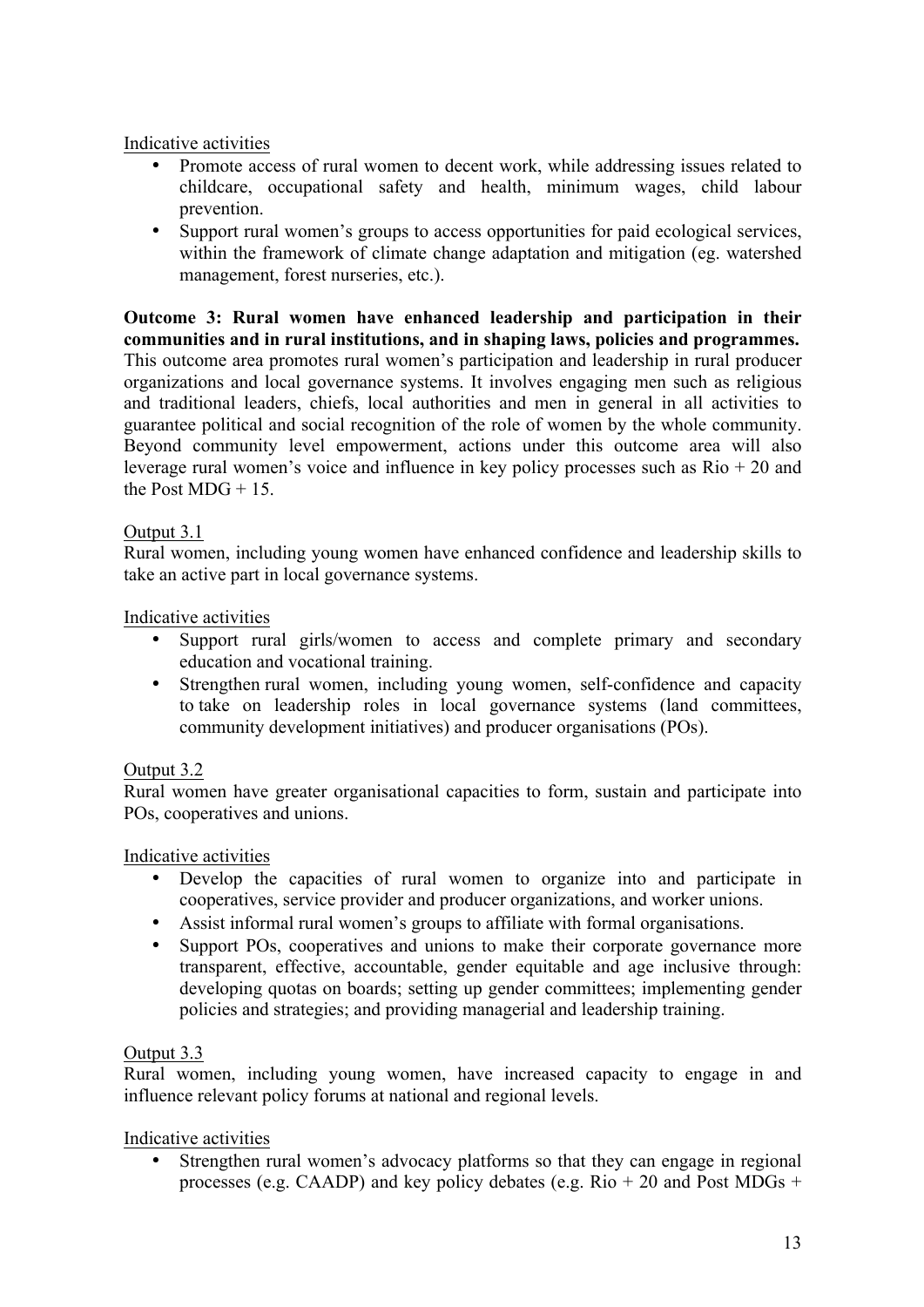15), and advocate with their own Governments to hold them accountable at national and local levels.

- Provide women, youth and men with information and means of communication in isolated areas so as to be able to network and exchange experiences and knowhow.
- Support regional level dialogues among rural POs, both mixed and women and youth only, through participatory communication, networking, exchange of experiences, dissemination of information, and stakeholder consultations.
- Facilitate networking of rural women's organisations at sub-national and national levels, and their stronger links with the women's movement for better information exchange, advocacy, coordination and participation in national policy and decision making processes.

#### Output 3.4

Rural women, including young women, have enhanced awareness on their rights in a more supportive community/local environment.

Indicative activities

- Raise awareness on rural women's rights (land, water) through legal literacy, community listening clubs and community radios, and other forums and platforms for communication.
- Foster a supportive and enabling environment, including by involving and sensitizing male advocates at all levels to champion and support change: community dialogue to change gender discriminatory norms and attitudes, sharing of knowledge, networking, participatory methodologies and consultative mechanisms.

#### **Outcome 4: A more gender responsive policy environment is secured for the economic empowerment of rural women**

This outcome area catalyzes legislative and policy reforms for the effective enforcement of rural women's land rights and their access to decent wage employment, social protection, and infrastructure. It involves advocating with governments, parliaments and other relevant stakeholders to deliver greater development outcomes to rural women, including in the framework of  $\text{Rio} + 20$  and Post 2015. Policy assistance will be grounded on sound information and knowledge about the conditions under which national and regional policies are being formulated and implemented. Those conditions include: (i) the social, cultural, economic and political context of policy making; (ii) the way rural gender issues are conceptualized in policy debates, and the extent to which policy themes are prioritized; (iii) the "rules of the game" in policy making processes; (iv) the key players in terms of their specific roles, interests, expectations, etc.; (v) the role of international and regional policy instruments, such as CAADP framework, various treaties and conventions, etc.; and (vi)\_capacities and gaps for effective policy formulation, implementation, monitoring and outcome-based adaptation (vii) legal frameworks in place, promoting or hindering women's and youth economic empowerment.

#### Output 4.1

Policy makers and parliamentarians have enhanced capacities to effectively mainstream gender into land, food, agriculture, nutrition and rural employment policies, laws and budgets.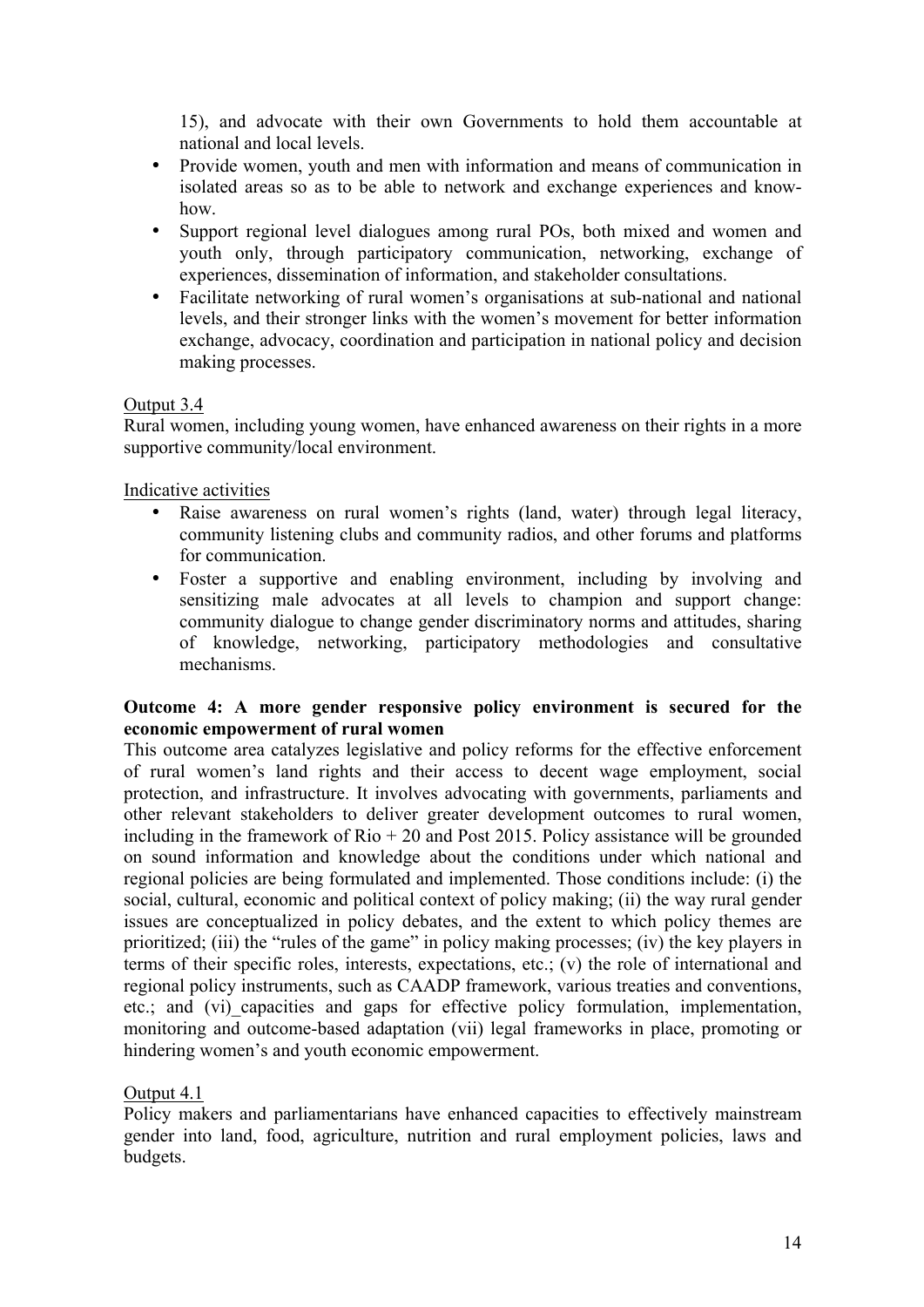### Indicative activities

- Provide Policy Assistance to countries:
	- o To mainstream gender into their food, agriculture, nutrition and rural development policies and legal frameworks;
	- o To improve national governance for food and nutrition security;
	- o To facilitate the establishment and development of gender equitable POs.
- Advocate and strengthen capacities for the implementation of policies advancing women's land rights, including granting of titles to land, joint titling, land distribution programmes and other changes in land law by providing:
	- o Capacity development among decentralized officials at all levels;
	- o Awareness building and advocacy with parliamentarians, land commissions, and other relevant stakeholders; and
	- o Legal aid and appeal mechanisms in relation to land and property issues, both in statutory and customary law.
- Strengthen national institutions and donor coordination mechanisms to deliver evidence-based gender responsive rural development and agricultural programmes, policies (eg. Gender focal points in Ministries, support for gender responsive budgeting –GRB-, etc.) and investments.
- Enhance agricultural and rural development policies to advance rural women's rights within the decent work agenda, through policy support, advocacy and implementation.
- Advocate with Governments for rural infrastructure development and investments in environmentally sustainable technologies and enterprises.

# Output 4.2

Greater availability of tools and data to track progress in the economic empowerment of rural women

Indicative activities

- Pilot the 'women's empowerment in agriculture' index or national scorecard for rural gender equality.
- Provide technical assistance to mainstream gender in agricultural censuses and surveys.
- Build the capacities of national and sub-national stakeholders, including national statistical systems and ministries of agriculture in collecting and analyzing gender disaggregated data.

#### Output 4.3

An enabling environment is promoted to reflect rural women's priorities in regional and global policy processes.

#### Indicative activities

- Organize a global conference on rural women farmers in 2014, within the context of the international year of family farmers.
- Support regional policy processes and help develop sustainable regional capacities to accelerate rural women's economic empowerment (e.g. in processes such as CAADP, Rural Futures Initiative, Land Policy Initiative, etc.).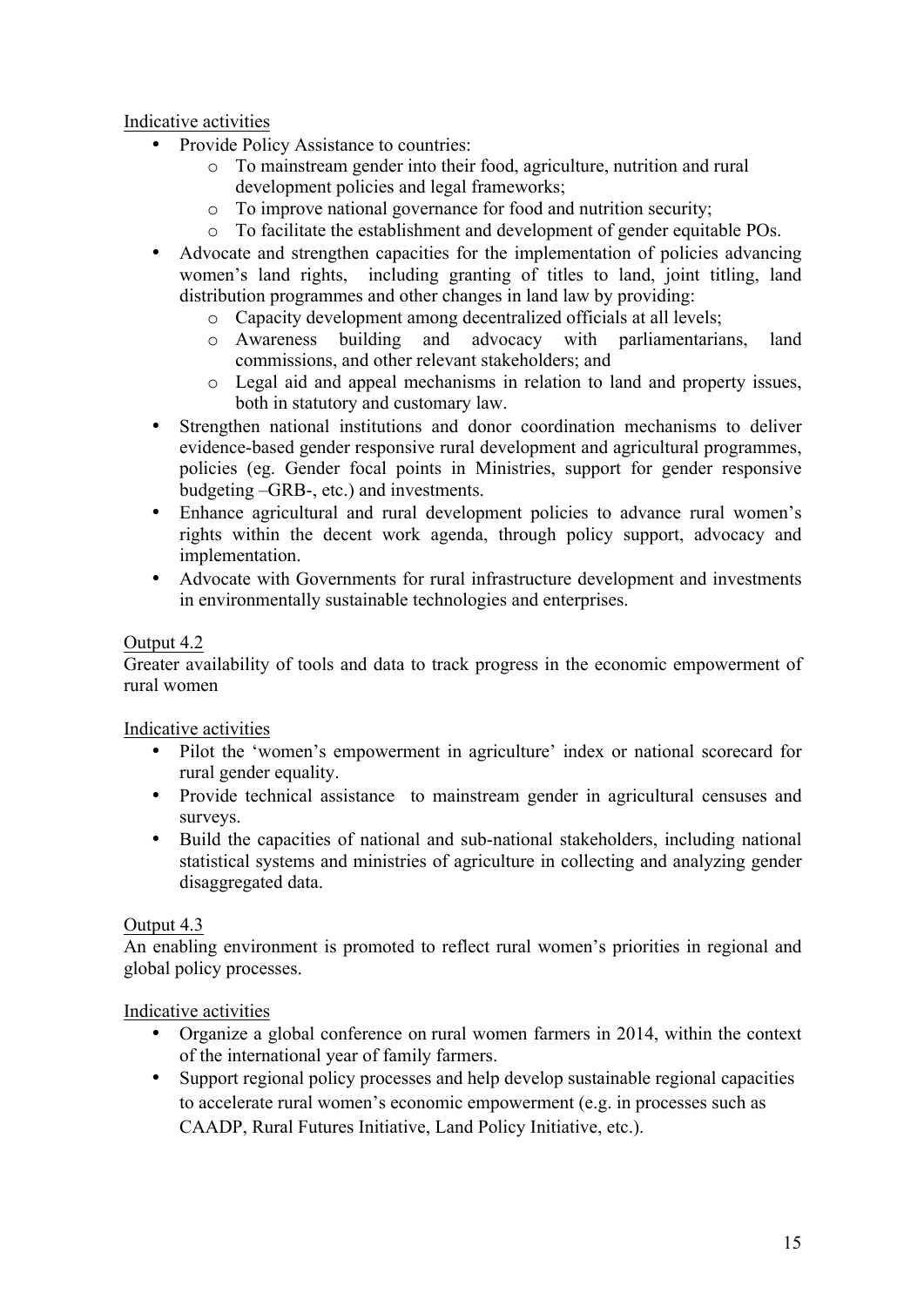#### **V. PROGRAMME STRATEGIES**

- **The accountability framework of the programme** focuses on the following:
	- o Status, including improved nutrition security and higher productivity and income, enhanced skills for entrepreneurship, and better working conditions.
	- o Rights, addressing the areas of inequalities in social, economic, cultural and political positioning of rural women which prevent them from being part of transformative change in agricultural development and accessing productive resources and assets such as land, services, skills, infrastructure and social protection.
	- o Resources, looking at value chain development and access to financial services and products, high value markets, and decent wage employment, and control over the financial returns of their activities.
	- o Agency, focusing on participation and leadership of rural women in key policy spaces, processes and rural institutions so that their needs and priorities are adequately addressed in rural development and agricultural policies and financing.
- **Capacity development strategy:** It is articulated around three levels:
	- o Strengthening individual capacities of rural women producers to address their supply side constraints, strengthen their productive capacities in agricultural production, harvesting, storage, processing and marketing, and access remunerative markets. Other key areas of individual capacity strengthening are as follows: supporting rural girls/women's access to primary and secondary education and vocational training; boosting rural women and girls' confidence and capacity to participate in local governance; and facilitating the entrance of young women (15-24) in the agro-sector.
	- o Developing collective capacities of POs, cooperatives and unions to make their corporate governance more transparent, effective, accountable, gender equitable and age inclusive, as well as supporting informal rural women's groups to affiliate with formal organisations. This also involves strengthening the capacities of rural women's constituencies to demand accountability to their government for greater access to capabilities, assets, opportunities and agency.
	- o Enhancing system/institutional capacities as duty bearers to respond effectively to rural women's needs and priorities, through policy interventions that can advance rural women's full access to productive resources, assets, services and decent wage employment, and ensure their equal participation in decision making. This involves capacity development for both decentralized officials such as agricultural extension workers and central officials located in the Ministries of agriculture and other relevant institution.
- **Combination of quick wins and medium/long term results:** The programme will adopt a twin-track strategy with both short-term and medium/long-term results. In the short term, the focus will be on 'quick-wins' through ensuring rural women's equitable access to and benefit from WFP programmes such as Purchase for Progress (P4P), 'Food-for-work' and school feeding programmes. The medium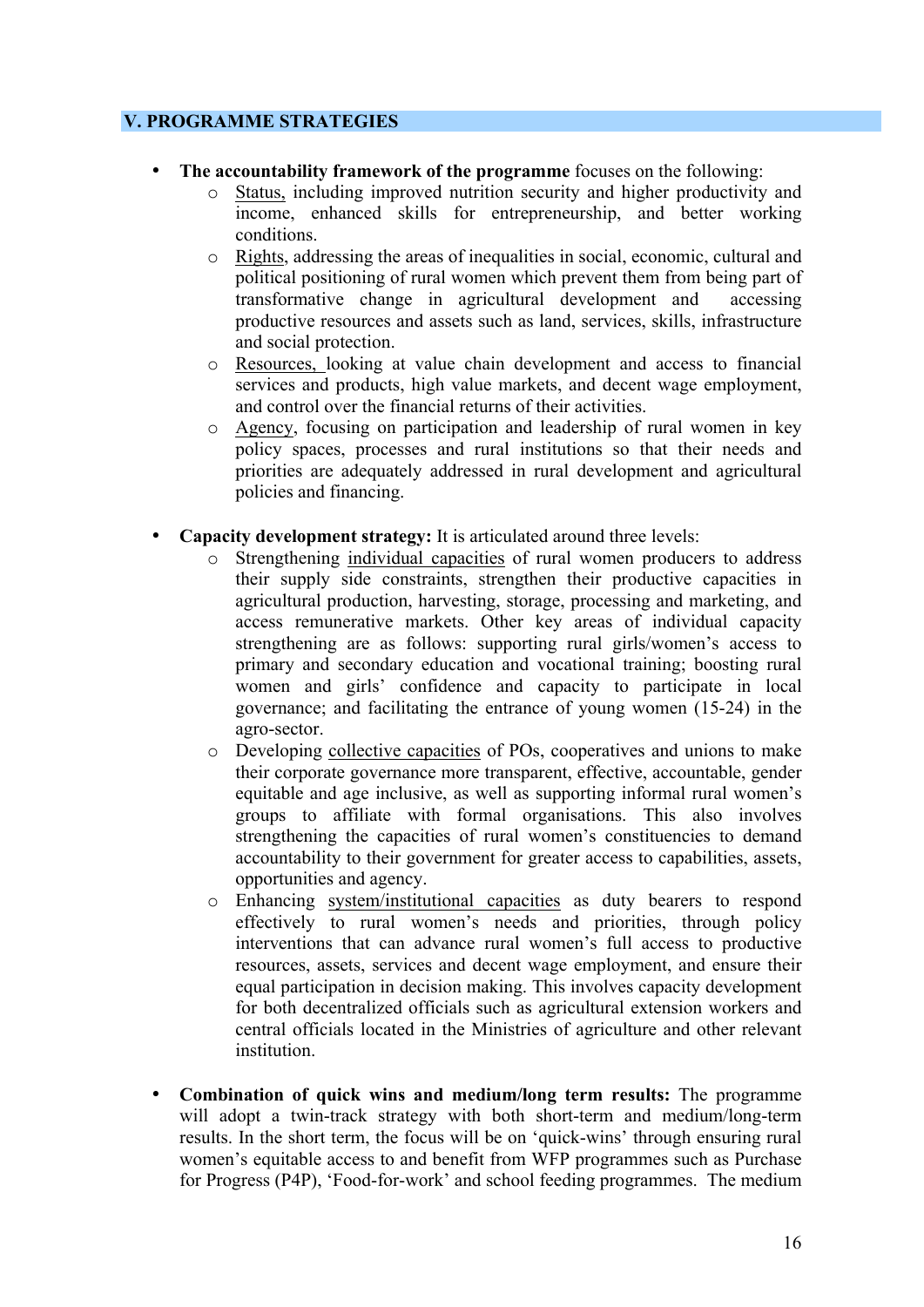and long term work will focus on promoting gender responsive policy and legal environments for rural women's economic empowerment, building the productive capacities of rural women, and ensuring their full access to productive resources, assets and inputs.

• **Replicating, upscaling and expanding successful and innovative models on rural women's economic empowerment:** Each site will work to apply best practices and build on existing experiences of the four agencies in each country. Successful and innovative models to be jointly scaled up have been identified. These include: (i) the UN Women One-window model of service provision for rural women successfully piloted in Moldova which brings together ten services providers such as territorial employment agency, labour inspection, rural extension services, chamber of commerce, land and cadastre, entrepreneurship development in one physical location, the Joint Information and Services Bureau (JISB) located in the district Council; (ii) the FAO's model of community listening clubs implemented through the Dimitra programme which have greatly contributed to raising awareness of women and men in rural areas and policy makers, and support for rural women's rights and livelihoods; FAO Farmer Field and Life school and Junior Farmer Field school methodology (iii) the WFP food assistance innovations such as the P4P and the school feeding programmes which provide great entry points for enhancing the entrepreneurship skills and value chains of rural women and for accessing market sustainable market opportunities; (iv) IFAD's experience in household approach and in working with intra-households dynamics, and its knowledge of targeted strategies for social inclusion i mechanisms will be a great asset for the programme.

Based on these models, the programme will promote coherence and learning among the four agencies, building on already existing practices and developing synergies among them. Good practice experiences will be documented for scaling up and replication in additional countries. Indicators of impact for gender equality and women's empowerment will also be developed.

- **Tailor made approach for programme design and implementation in each country:** a participatory approaches involving consultation with government officials, rural women's group, youth groups, farmers' organisations, implementing partners, other UN agencies, and Civil Society Organisations (CSOs) will be used in shaping and implementing the initiative in each country. Considering the diversity of the field sites, the following factors will be taken into account in both the design and implementation phases:
	- o Factors affecting the position of rural women, including age, religion, ethnicity, social, economic, political and ecological status.
	- o Formal and informal local gender norms (i.e. ideas about the appropriateness/safety of women in public spaces, practices such as early marriage, etc.) and the constraints they may present to the successful implementation of the programme.
	- o Social dynamics, with particular attention to tensions or conflicts between men and women that may be triggered by any improvements in women's economic status (i.e. spikes in domestic violence that may accompany any gains made by women in terms of economic agency).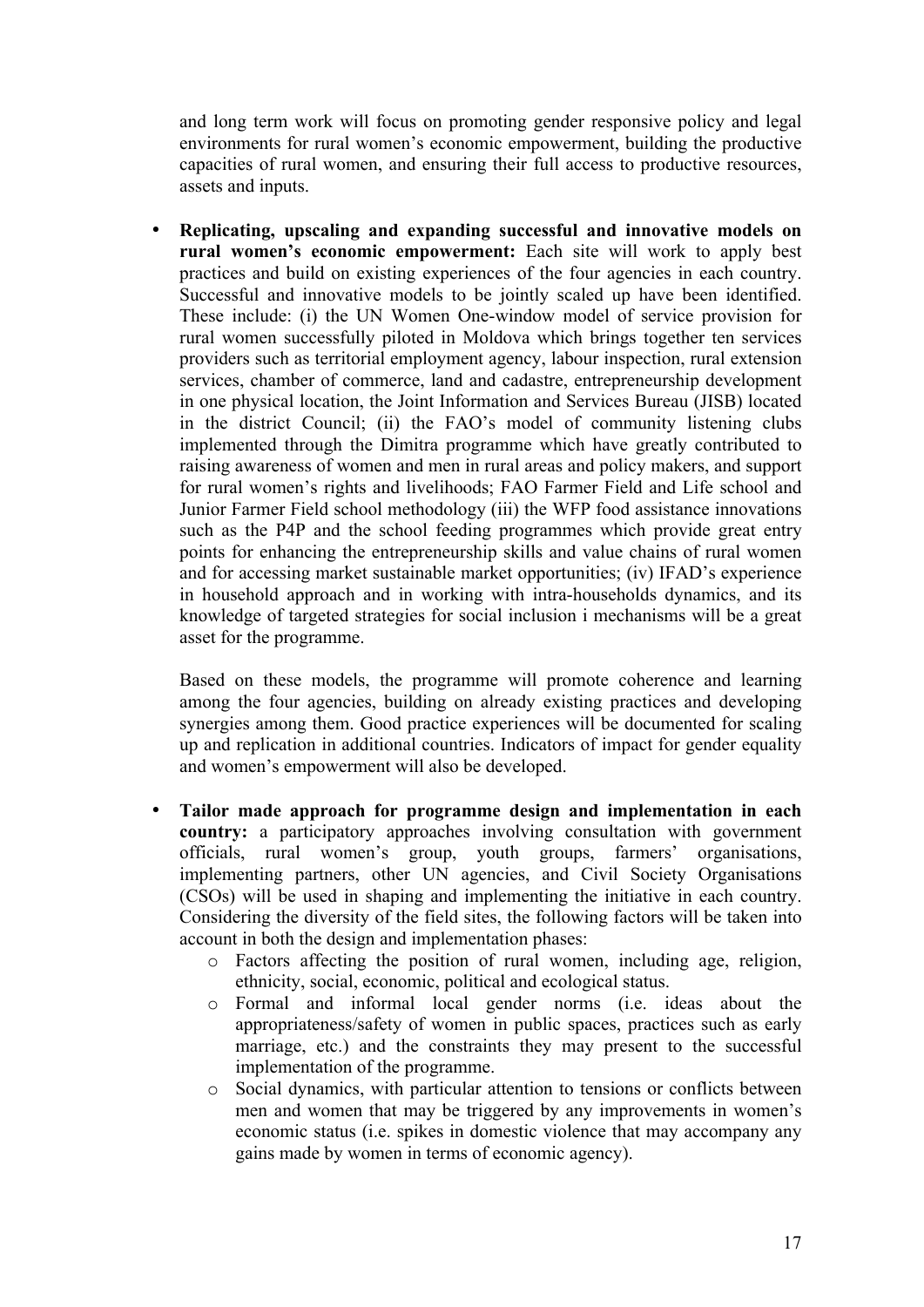- o Agricultural production and food security systems, taking into account the types, varieties and quantities of crop grown, climate change and variability, soil conditions, livestock systems and agricultural practices and technologies.
- o Resilience to external shocks affecting agricultural production and food security, such as natural disasters, forced migration and other natural and man-made disasters.
- **Positioning the joint programme in UN interagency Coordination processes,**  such as UNDAF, existing joint programmes, One UN and other coordination mechanisms. Efforts will be made to build support for the programme within the UN country teams and to link it with existing relevant joint programmes.

#### **VI. PROGRAMME PARTNERSHIPS**

The programme implementation involves a range of partners.

#### **The implementing partners include:**

- Rural women cooperatives, youth groups, POs, unions or groups which may beorganized by local areas or by crop;
- Nation- wide POs and unions:
- The main regional rural women's networks. For instance in Africa, the following organisations could participate in the implementation of the regional components of the programme: the women's branch of major farmers organizations such as the Network of Farmers' and Agricultural Producers' Organizations of West Africa (*Reseau des Organisations Paysannes et des Producteurs Agricoles de l'Afrique de l'ouest*- ROPPA); the Network of Farmer and Agricultural Producer Organisations in Southern Africa (SACAU); the East African Farmers Federation (EAFF), the sub regional Platform of Farmers Organisations in Central Africa (PROPAC); and the Pan-African Farmers Forum (PAFFO).
- Ministries of agriculture and rural development, gender/women's affairs, youth land, employment, environment and other relevant ministries and institutions.
- NGOs and CSOs working with rural women.
- Some UN agencies such as UNOPS could also be used as implementing partners.
- UNDP, UNEP, UNIDO, UNESCO, UNICEF, UNV and other UN agencies
- National statistical offices.

#### **The strategic partners include:**

- UNEP for the activities related to ecological services;
- UN country teams under the various UNDAFs and Joint Programmes, and the Gender Theme Groups;
- Regional intergovernmental organisations and Regional Economic Communities as they develop regional and sub-regional policies and programmes on agriculture, rural development and land;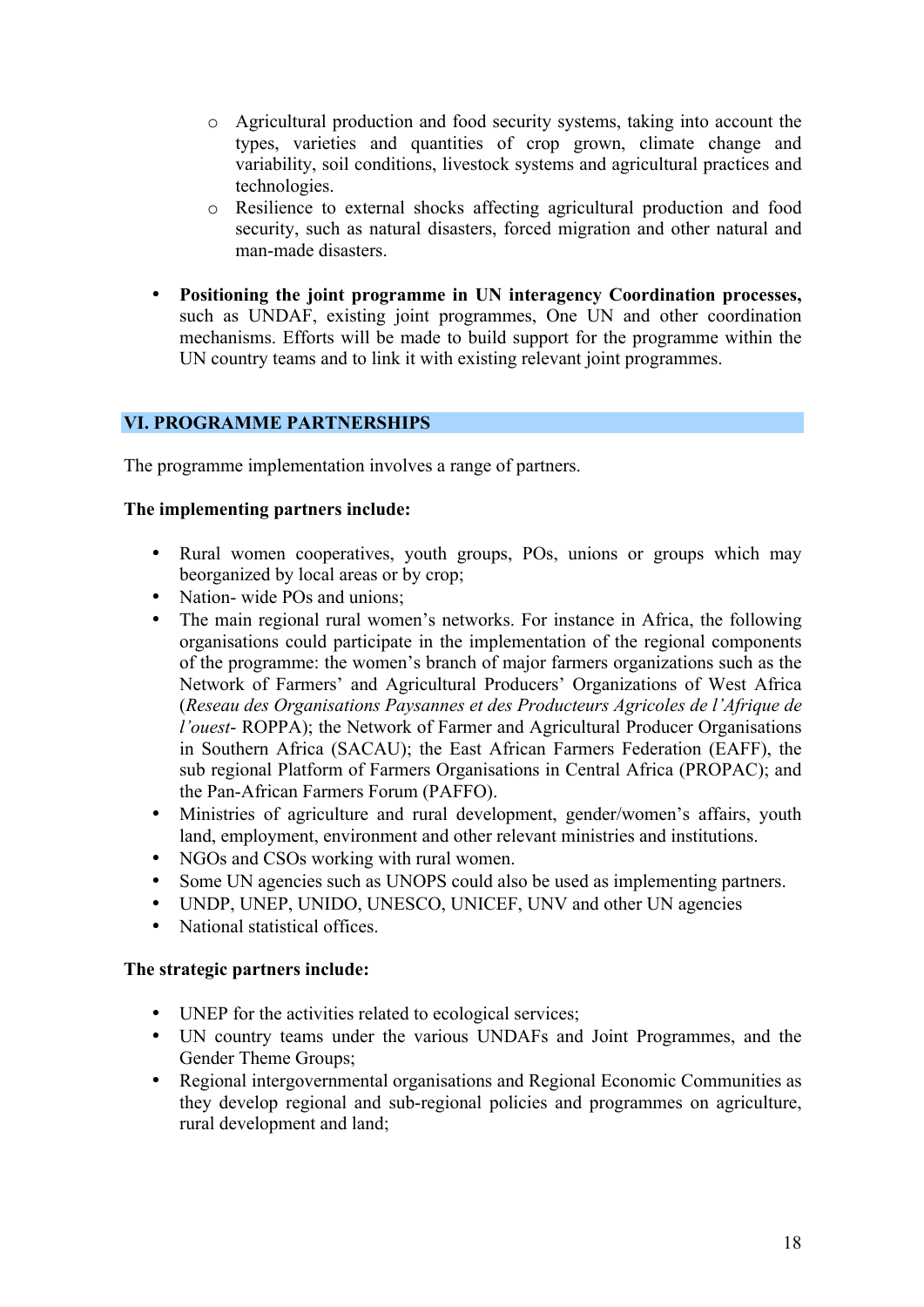- Financial institutions, such as regional, national or local banks that could be sensitized to develop special lending products for rural women to support rural women's production and marketing systems.
- Multilateral partners such as the World Bank.
- The 'Contact Group for Rural Women' established by the Permanent Representative of Canada to the United Nations based in New York and the Informal Network of Women Permanent Representatives based in Rome could play a key role in leveraging political and financial support for the programme.

# **The potential financial partners include:**

- Bilateral and multilateral organisations (e.g. the European Commission, World Bank);
- Private sector companies;

.

• Private philanthropic foundations and continental/regional business councils.

# **VII. PROGRAMME MANAGEMENT MODALITIES**

#### **7.1 Preparatory process for the development and roll out of the programme**

The development of this programme document was informed by the following:

| Date           | Activity                                                                                                                                                                                                                                                                                                                                                                               |
|----------------|----------------------------------------------------------------------------------------------------------------------------------------------------------------------------------------------------------------------------------------------------------------------------------------------------------------------------------------------------------------------------------------|
| September 2011 | Organisation of an Expert Group Meeting on "Enabling rural<br>women's economic empowerment: institutions, opportunities and<br>participation" in Accra in view of the Fifty Sixth Session of CSW,<br>where together with the experts, we jointly identified concrete policy<br>and programmatic recommendations to governments, the UN system,<br>civil society and other stakeholders |
| September 2011 | Organisation of a High-Level Luncheon Event on 'Empowering<br>Rural Women for Food and Nutrition Security' at the occasion of<br>the Sixty-Sixth session of the General Assembly, which resulted in<br>the adoption of a Joint Statement of Action with concrete goals and<br>action points for supporting rural women's role in food and nutrition<br>security                        |
| October 2011   | Meeting of the Executive Directors for FAO, IFAD, UN Women<br>and WFP during in Rome at the occasion of the 2011 World Food<br>Day to discuss ways of strengthening our partnership based on each<br>entity's comparative advantages and pooling resources together to<br>make significant progress for rural women around the world                                                   |
| November 2011  | Participatory development of a concept note, based on: (i)<br>substantive inputs from each agency; (ii) consultation with country                                                                                                                                                                                                                                                      |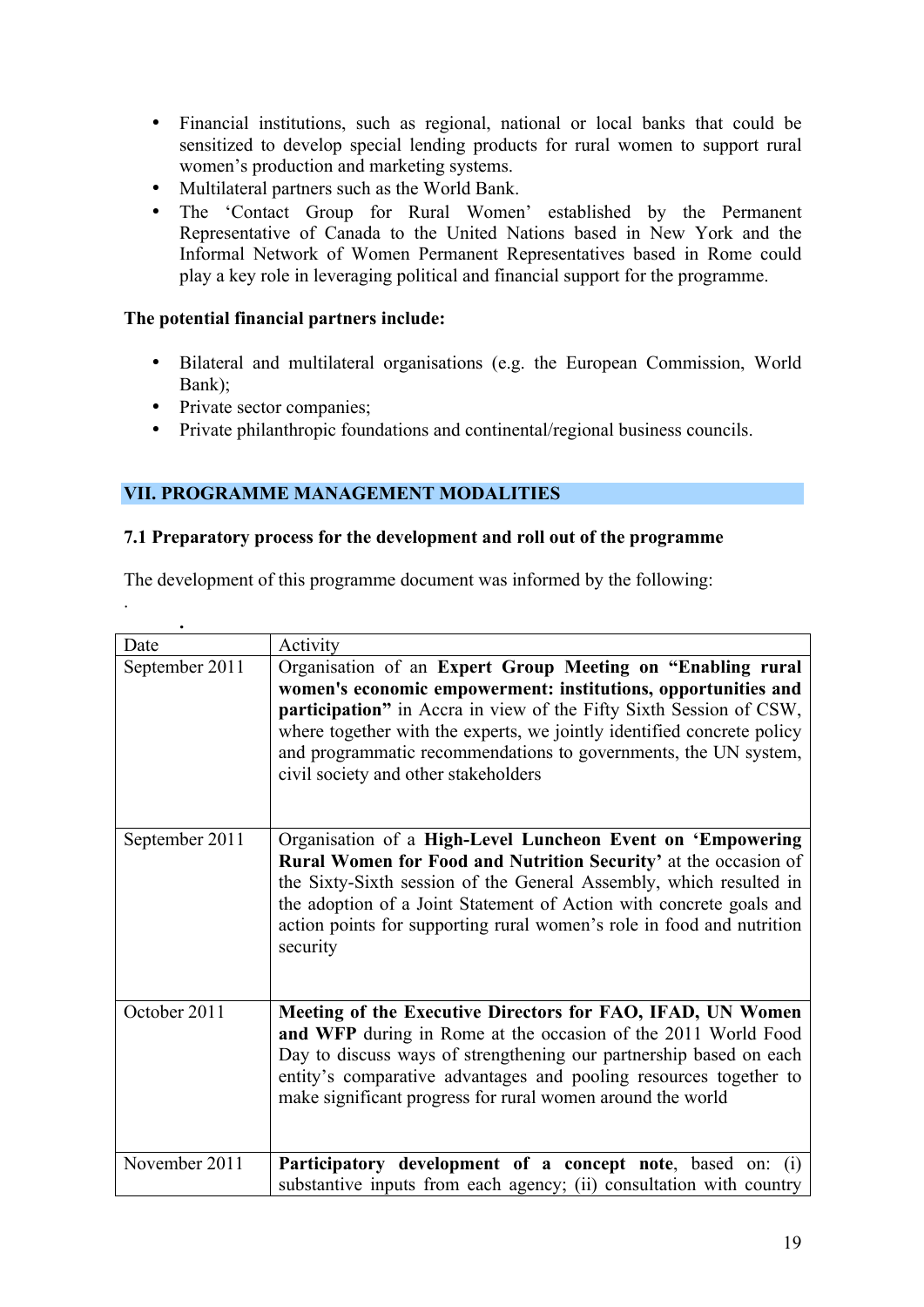|                             | offices to scan the policy environment at country level, and to get<br>detailed information on existing joint work and opportunities for joint<br>programming; and (iii) desk review of documentation/publications<br>from the four entities to inform the design of the programme<br>document                                                                                                                                                                                                                                                                                                                                                                                                                                                                      |
|-----------------------------|---------------------------------------------------------------------------------------------------------------------------------------------------------------------------------------------------------------------------------------------------------------------------------------------------------------------------------------------------------------------------------------------------------------------------------------------------------------------------------------------------------------------------------------------------------------------------------------------------------------------------------------------------------------------------------------------------------------------------------------------------------------------|
| February 2012               | Organizsation of a joint side event on 'Accelerating progress                                                                                                                                                                                                                                                                                                                                                                                                                                                                                                                                                                                                                                                                                                       |
|                             | towards the economic empowerment of rural women' during the<br>Fifty Sixth session of CSW, to engage member States and other<br>stakeholders in a dialogue on the programme, so and get their<br>concrete suggestions on initiatives that work for enhancing rural<br>women's economic empowerment                                                                                                                                                                                                                                                                                                                                                                                                                                                                  |
| January-April               | Scan of the policy environment and mapping of already ongoing                                                                                                                                                                                                                                                                                                                                                                                                                                                                                                                                                                                                                                                                                                       |
| 2012                        | programmes and initiatives in the selected countries to inform the<br>development of country programmes.                                                                                                                                                                                                                                                                                                                                                                                                                                                                                                                                                                                                                                                            |
| May 2012                    | Organisation of a 2-day interagency retreat in Rome to discuss the<br>concept note and various management modalities, including the<br>geographical coverage, the operational and financial management of<br>the programme, etc.                                                                                                                                                                                                                                                                                                                                                                                                                                                                                                                                    |
| July-December<br>2012       | Joint field missions and consultation workshops at country level<br>to: (i) brief Government counterparts and partners, and identify<br>relevant policy processes and sustainable actions; (ii) organize<br>informal consultation/ meetings with UNCT to brief/inform them and<br>get ownership from UN partners, in parallel with informal<br>consultation and briefing to Government; (iii) organize a stakeholder<br>consultation to formulate country-specific work plans; (iv) engage<br>with UN Country Teams to position the programme within the joint<br>programming window; (v) engage with the donor community at<br>country level to leverage financial support for the programme (vi)<br>gather relevant information from the implementation partners. |
| July-December<br>2012       | Preparation of <b>baseline indicators and targets</b> against which the<br>performance of the programme will be measured in each country.                                                                                                                                                                                                                                                                                                                                                                                                                                                                                                                                                                                                                           |
| July-December<br>2012       | Develop and M&E system and operational guidelines for the<br>programme management.                                                                                                                                                                                                                                                                                                                                                                                                                                                                                                                                                                                                                                                                                  |
| September-<br>December 2012 | Launch of the programme at national and international levels: the<br>launch will be organized in New York during the UN General<br>Assembly, and in Rome and in country during the International Day<br>of Rural women on 15 October 2012. National-level launches will<br>also be organized.                                                                                                                                                                                                                                                                                                                                                                                                                                                                       |

# **7.2. Management modalities for the implementation of the programme**

# *7.2.1 Geographical coverage*

The seven countries to be covered by the programme were selected based on the following criteria: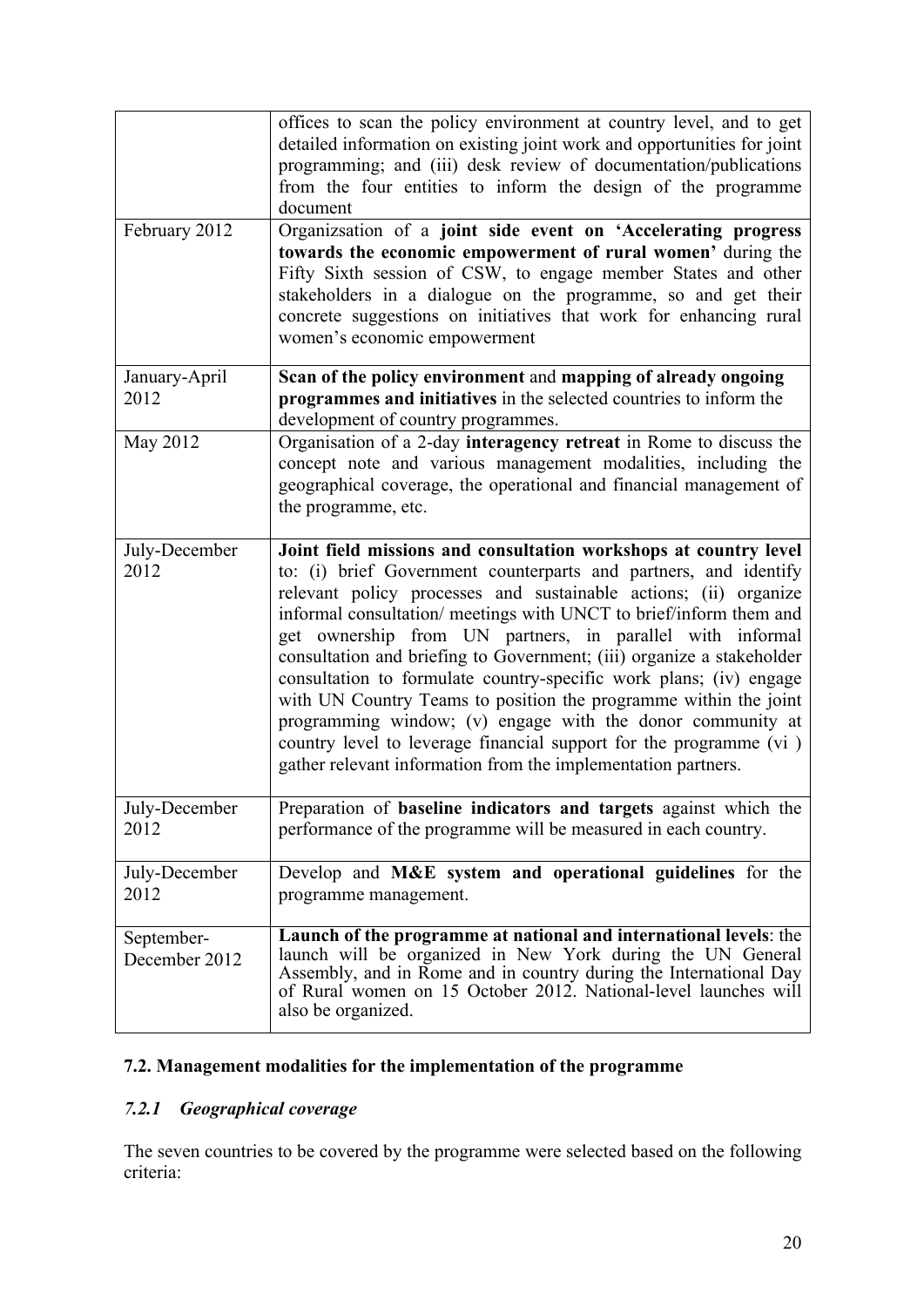- Strong presence of the four agencies and an environment conducive to the implementation of a joint programme.
- Enabling political environment as evidenced by: Government's commitment expressed under national development priorities that support rural women's empowerment; the extent to which real impact is possible in five years; there is a reasonable expectation that the investments will be lasting beyond the duration of the programme.
- Economic profile of the country: levels of poverty, especially in rural areas.
- Existence of ongoing project or programmatic initiatives on which the agencies feel they can build on.
- Opportunity for a UN Joint Programme on rural women.
- Priority countries for major donors for agriculture/rural development.
- Pilot countries for the P4P programme.

Different agencies are expected to take the lead in different countries based on their comparative advantage, their ongoing activities and the size of their presence on the ground. The countries chosen and the leading agencies are shown in the table below.

| Country/ criteria | -<br>Participating | Lead agency       |
|-------------------|--------------------|-------------------|
|                   | agencies           |                   |
| Ethiopia          | All four           | IFAD and UN Women |
| Guatemala         | All four           | <b>WFP</b>        |
| Kyrgyzstan        | All four           | UN Women          |
| Liberia           | All four           | UN Women          |
| Nepal             | All four           | UN Women          |
| Niger             | All four           | <b>FAO</b>        |
| Rwanda            | All four           | <b>WFP</b>        |

#### **Table: Countries selected and lead agency**

Additional countries could be considered if funding is available, or for some specific activities: for instance, the women in agriculture empowerment index can only be piloted in countries where data is available, which might be different from the above list of priority countries. The programme will also engage countries that have developed innovative models of rural women's economic empowerment which can inform the implementation of this programme, e.g. integrated service provision.

#### *7.2.2 Operational management of the programme*

The programme implementation is based on a principle of dual leadership by the four entities:

- Different agencies will lead for the implementation of the programme at country level, as reflected in the table on the countries according to selection criteria and lead agency in the section of this document on geographical coverage;
- Different agencies will lead for specific activities based on their comparative advantages as reflected in the logical framework in annex 1.

Detailed operational guidelines will be prepared to spell out what it means to be a leading agency in a country or for a specific activity. It is expected that the lead agency in a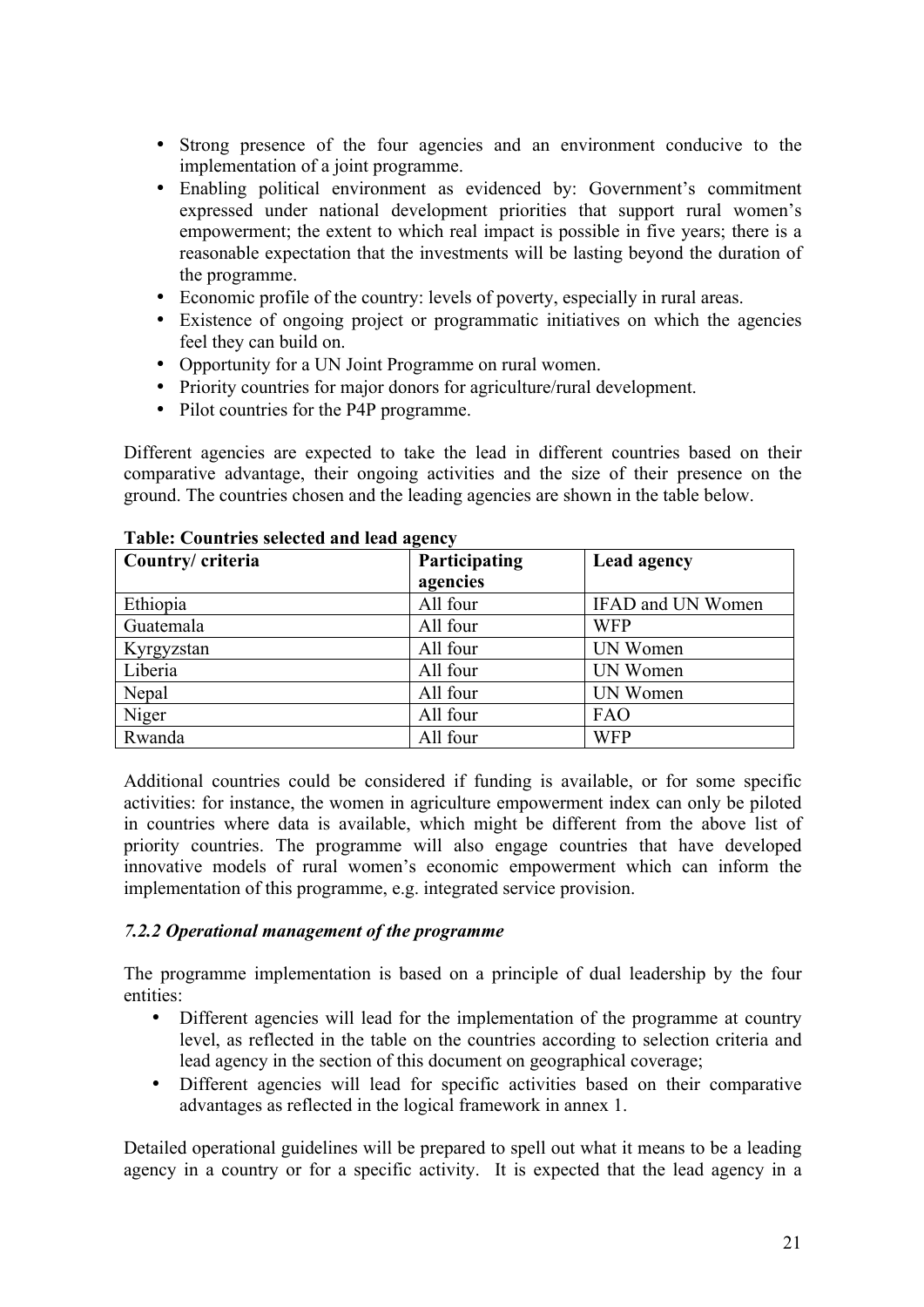country should coordinate activities related to the consultative process for the roll out of the programme at country level, including the engagement with the Government and local donors. The lead agency should also consolidate the narrative and financial reports for submission to donors. Lead agencies will therefore play a key role in ensuring coordination among agencies and between HQ and field level, carrying out joint reporting and streamlining the accounting systems.

The guidelines will also address how staff from each agency communicates internally and with the other three entities about the programme, using for instance various email recipients lists. A dedicated SharePoint site will be created within IFAD, granting also access to external users. Participating staff from each of these agency offices will be affiliated to a "group user ID". Together with the operational guidelines, country baselines and a joint M&E system will be developed, so as to consolidate project results at country level and also make them comparable globally.

Two ways of working have been identified to inform the programme implementation:

- To strengthen the core business of the four entities, identifying what we are already doing, building synergies and improving the outreach for greater impact;
- To engage in upscaling innovative 'new' models of rural women's economic empowerment.

A programme management unit will be established (location to be defined) and it will be responsible for the overall management of the programme. It will be staffed by a senior programme coordinator, and an operations/knowledge management specialist. Regardless of the geographical location of the programme coordination unit, the programme manager will report to a designated senior official from the entity hosting the coordination unit. In this regards, a detailed reporting and accountability mechanism will be defined in the beginning of the programme. In each country, the programme staff will be composed of the following: a national programme coordinator and an operations manager/M&E specialist. The four entities based at Headquarters will play an advisory role throughout the life cycle of the programme. Detailed job descriptions will be developed for all the positions to be created at international and national levels.

Country teams will be responsible for the implementation of the country programmes. Each country will define a detailed programme implementation plan with specific country information, activities to be implemented, baselines and targets, in partnership with national partners from rural women's organisations, government, civil society organisations and other relevant stakeholders. In each country, a National Project Guidance and Coordination Mechanism will be established to build synergies, address intersectionalities and review progress in the implementation of the programme's activities. It will include government representatives from Ministries such as agriculture/rural development and gender/women's affairs, the country representatives of the four entities and the national programme coordinator. Joint monthly co-ordination meetings will be held at the county level to share progress, challenges, constraints, good practices and to discuss the way forward for each project site.

#### *7.2.3 Financial management*

The programme will use a Multi Donor Trust Fund (MDTF) modality to ensure transparency, accountability and efficiency. UN Women, FAO, IFAD and WFP will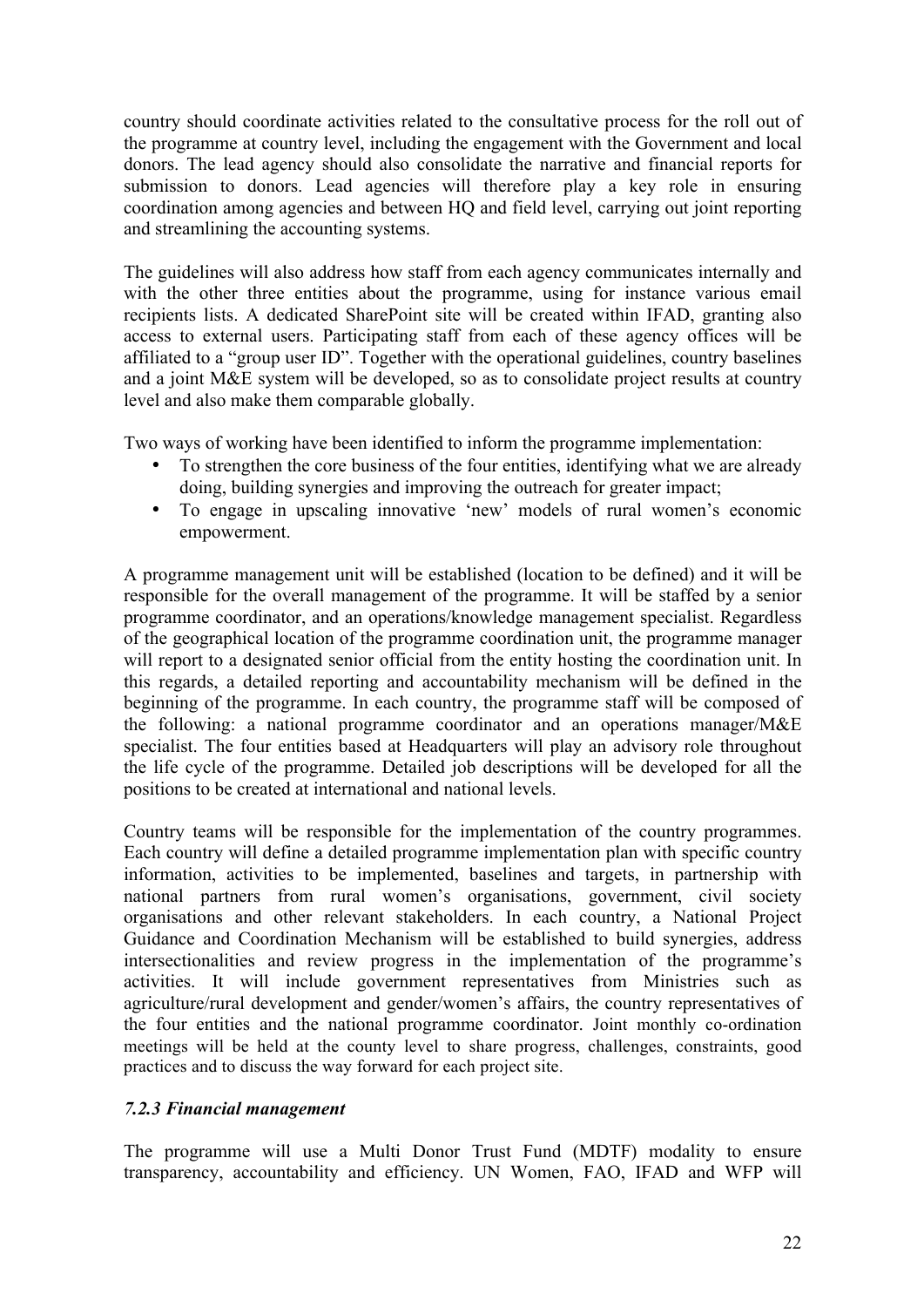appoint the UNDP Multi Partner Trust Fund Office (MPTF Office) to serve as their Administrative Agent (AA) for this Joint Programme. The AA will be responsible for a range of fund management services, including:

- Receipt, administration and management of donor contributions;
- Transfer of funds approved by this Joint Programme to Participating Organizations;
- Consolidation of statements and reports, based on submissions provided to the AA by each Participating UN Organization;
- Synthesis and consolidation of the individual annual narrative and financial progress reports submitted by each Participating Organization for submission to donors through the Steering Committee.

All documentation related to the programme including narrative and financial reports, and other statements will be made available in the website of the MPTF Office online gateway to ensure transparency and accountability.

An international Steering Committee (SC) of the MDTF will be set to oversee the allocation of funds mobilized at international level, and discuss the MDTF requirements and priorities regarding the implementation modalities, the results based reporting, and the information management including donor visibility. It will review the periodic progress reports consolidated by the AA, and give guidance to ensure consistency in reporting from the various countries and documentation of lessons learnt. It will also review the findings of the summary audit reports consolidated by the internal audit service of the AA. It will be composed of the following:

- One senior official from each of the four participating entities: UN Women, FAO, IFAD, and WFP.
- Representatives of the main donors to the MDTF.
- The AA will be an ex-officio member of the international SC.

A national SC of the MDTF will be set up in each of the countries covered by the programme. The national SC will be co-chaired by the designated government official, and the UN Resident Coordinator in Ethiopia, Guatemala, Kyrgyzstan, Nepal, Niger and Rwanda or the Deputy Special Representative of the Secretary General (DSRSG) in Liberia. The members of the national SC are:

- One representative from each of the participating entities: UN Women, FAO, IFAD, and WFP.
- One representative from each of the following ministries: agriculture/rural development, gender/women's affairs, economy and finance, community/local development, youth and environment.
- Representatives from the main donors to the programme.
- The MPTF Office will be an ex-officio member of the national SC.

The main tasks and responsibilities of the national SC include the following:

- To oversee the allocation of funds to the different components of the programme. More specifically:
	- o For funds earmarked by donors to specific outcome areas (e.g. improved food and nutrition security, increased income, enhanced leadership and participation, or gender responsive policy environments) or activities, the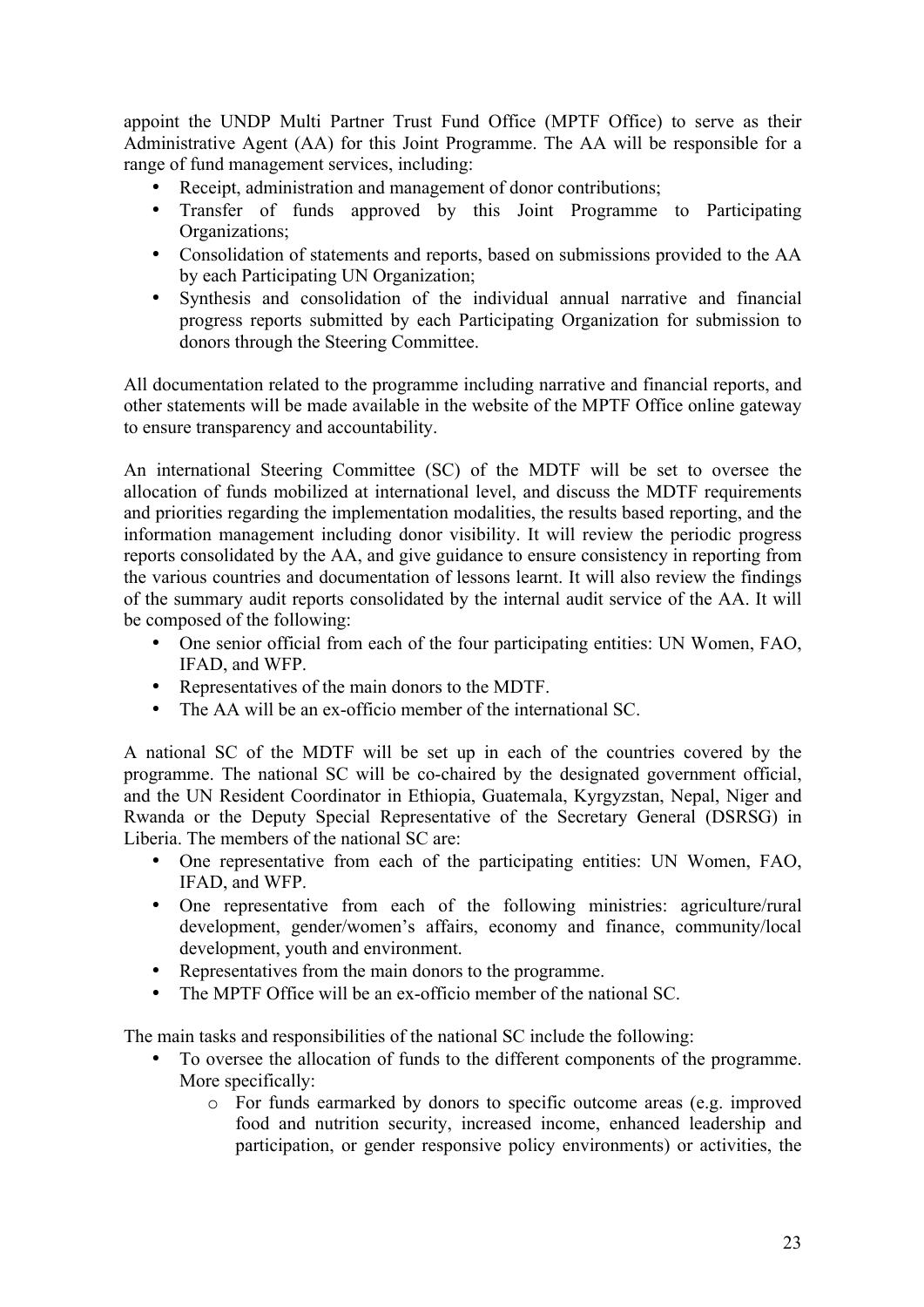national SC will review and ensure the alignment of the allocations with the RWEE country programme document and national priorities.

- o For unearmarked funds, the national SC will review and approve the criteria for the allocation of available MDTF resources and allocate the available resources to the programme outcome areas. It will prioritize among the outcome areas as necessary, making sure that the allocations are aligned with the RWEE country programme document and the national priorities, and avoiding duplication and overlap between the MDTF and other funding mechanisms.
- To review and approve the periodic narrative and financial progress reports consolidated by the administrative agent, based on the progress reports submitted by UN Women, FAO, IFAD and WFP.
- To review the findings of the summary audit reports consolidated by the internal audit service of administrative agent the This involved highlighting the

Allocation of administrative costs to the participating agencies will be done as follows:

- The AA will received 1% of all resources mobilized at international and national levels.
- The 7% administrative costs will be allocated as follows:
	- o For funds earmarked for a specific country or mobilized at national level or allocated by the International SC to a particular country, the lead agency for the implementation of RWEE in the country will receive the 7% administrative fee levied by MDTF. In the event of two agencies co-leading the Joint Programme at country level, the 7% administrative fee levied by MDTF will be shared equally between the two co-lead entities.
	- o For funds allocated to activities to be coordinated from the headquarters (e.g. normative work such as the development of scorecards, and other methodological tools), the 7% administrative fee these will be allocated to the agency hosting the coordination unit.

#### *7.2.4. Communication, advocacy, knowledge management and knowledge networking*

A comprehensive communication strategy will be developed at the beginning of the programme to streamline the information, key messages and policy positions, and provide guidance/advise on:

- How the senior leadership of the four organisations will communicate on the programme in interagency mechanisms such as the High Level Task Force on Global Food Security, and in intergovernmental processes (e.g. the G20 on food security, etc.)
- How the staff of the four entities can influence the UN's programming agenda and the donor community to prioritise support to rural women, using the knowledge generated through the joint programme.
- How to conduct gender sensitive participatory communication for the community level activities.
- How to document business cases and best practices, and package the knowledge for the general public. For instance, platforms such as Facebook, Wiki and Twitter could be used as very effective communication and advocacy tools to launch the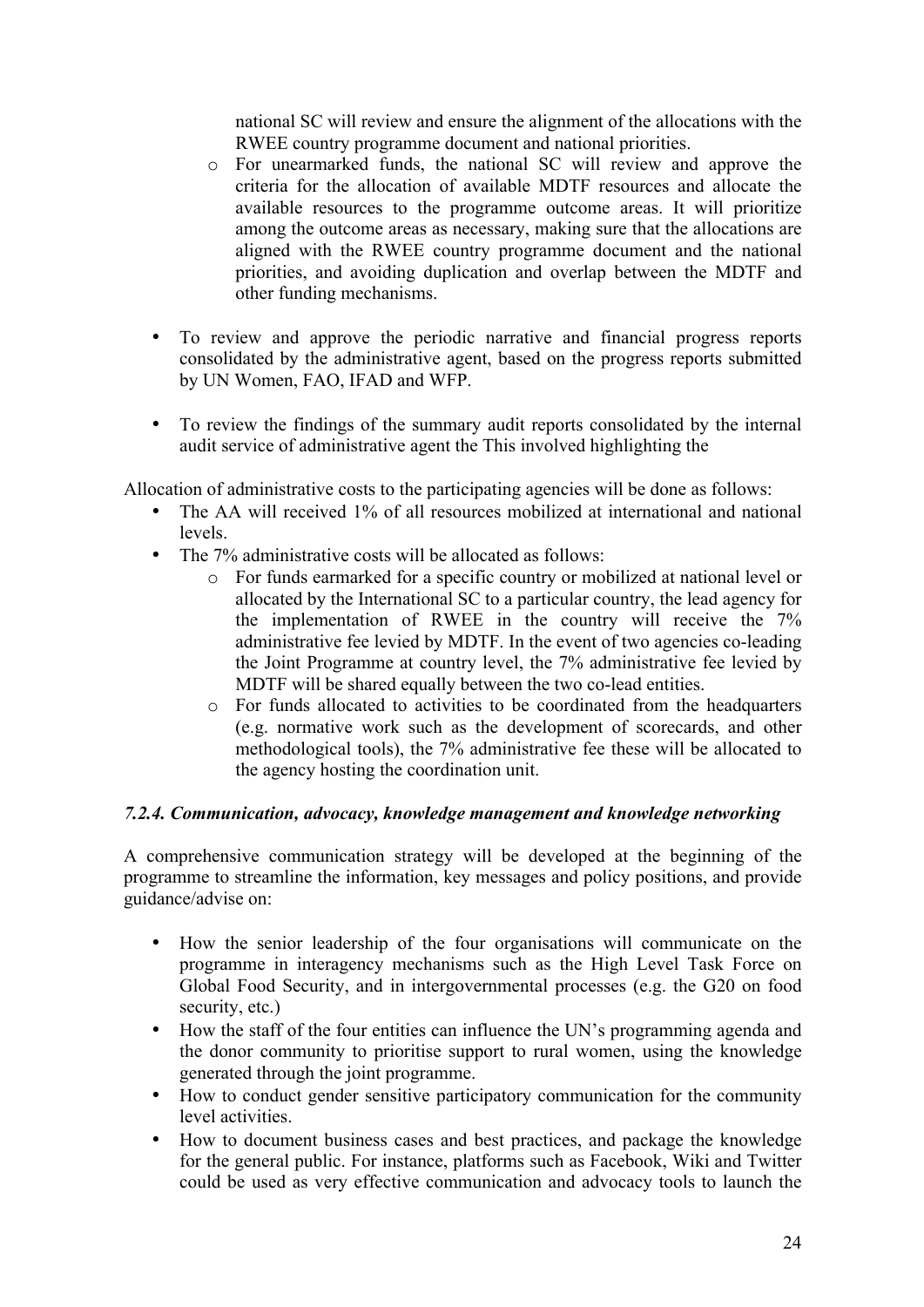programme and engage donors and the wider public through news' updates, threads of discussions and pictures. Wiki is a great interactive platform for knowledge sharing with a wider public and could be used to take stock of the programme's lessons learned, practices etc.

Beyond the communication strategy, the programme will include a strong knowledge management component to ensure that information about the programme, experiences and lessons learnt will be shared among all relevant stakeholders. Another key dimension is the setting up of communities of practice involving relevant staff members from the four entities.

# **VIII. FUNDRAISING STRATEGIES**

The four agencies will jointly fundraise for the programme, with each one allocating some seed funding to kick start the implementation. Traditional donors for agriculture and rural development will be approached as well as those for gender equality and women's empowerment. The following funding options are considered:

- Applying for funding at country level through the UN Joint Programme window.
- Integrating elements of the joint programme into the UN Development Assistance Framework (UNDAF).
- Engaging the country offices of bilateral and multilateral organisations during the field visits.
- Organising donor roundtables on the programme, both at national and international levels.
- Setting up a multi donor trust fund for actions targeting rural women.
- Building partnerships with private sector companies, private philanthropic foundations and continental/regional business councils.
- Advocating with women's national funds where they exist for leveraging their support to rural women's agribusinesses.
- Supporting fundraising efforts of Ministries of agriculture or Ministries of gender for the implementation of the programme (e.g. 'telethons').
- Engaging with government programmes on food and nutrition security for them to prioritise initiatives benefiting rural women food producers.
- Engaging with donor coordination mechanisms to leverage financial support to rural women's initiatives.
- Advocating with bilateral development organisations and UNV so that they can assign JPOs and/or volunteers to support the programme implementation.

Individual donors can indicate the programme components and/or countries they would like to support, so that these are reflected in the donor cooperation agreement.

#### **IX. MONITORING, EVALUATION AND LEARNING**

A comprehensive Performance Monitoring Framework (PMF) will be developed as an integral part of the programme, highlighting the performance indicators, data sources, collection methods and frequency, responsible actors and baselines and targets for each result (goal, outcomes and outputs). It will be developed in collaboration with local partners and with technical support from the monitoring and evaluation sections of the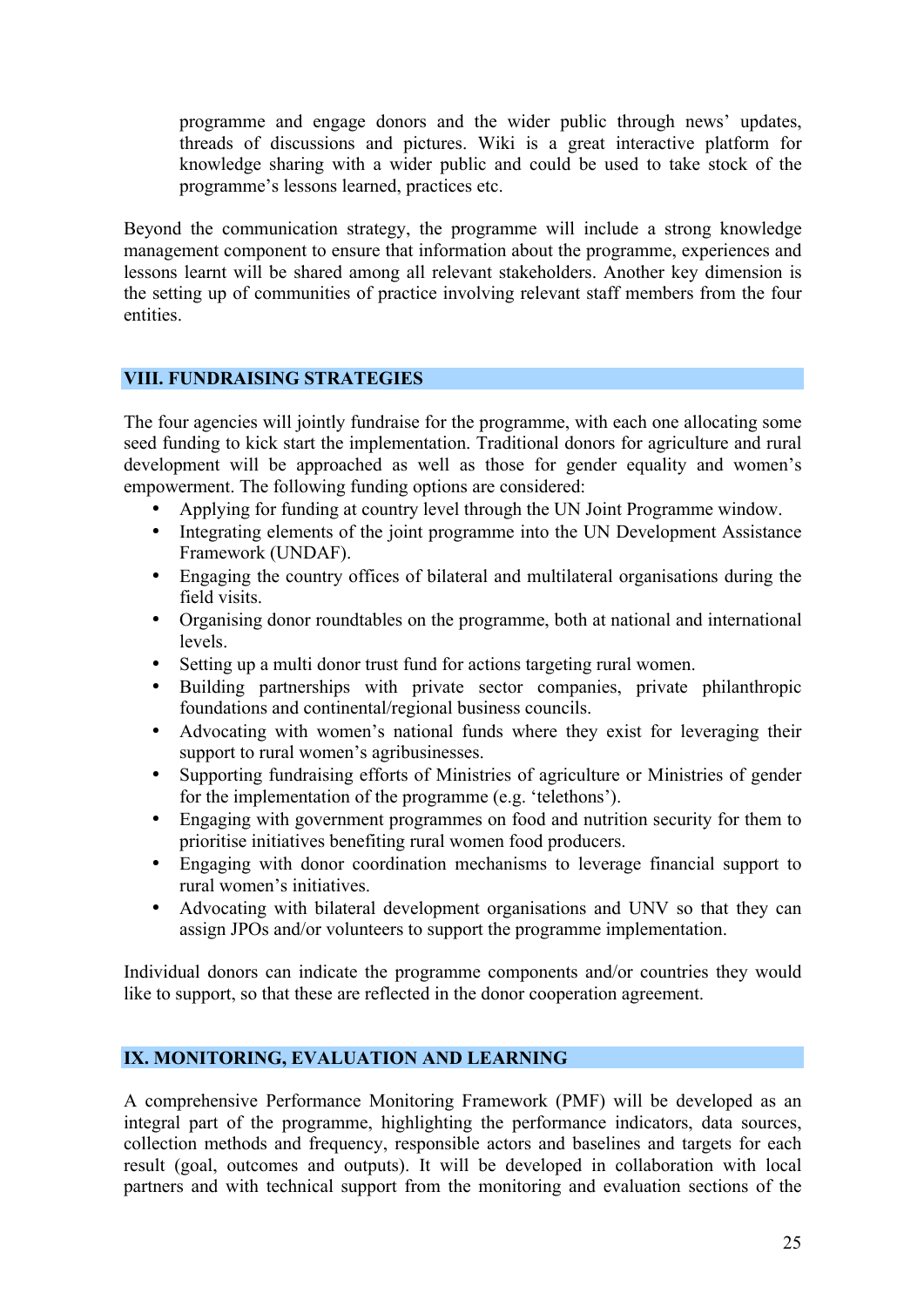four entities. Field visits to key projects sites will be part of the PMF and a plan of supervision and implementation support visits will be prepared on a quarterly basis at country level.

Monitoring activities will involve both the outcome and output levels: monitoring at output level is to be conducted at least quarterly, while it will take place semi-annually at outcome level. Financial monitoring is to be conducted on a monthly basis for effective financial managements and monitoring delivery targets.

Regular reporting will be an integral part of M&E for systematic and timely provision of information. Implementing partners will be reporting on progress on programme management at least semi-annually, and on financial management – at least quarterly. A schedule for narrative and financial reporting to donors will be developed in compliance with donor requirements.

Annual programme review meetings at country level will be organized, involving all the programme's staff and implementing partners, selected government officials from relevant ministries and relevant staff of the four entities.

Both an external mid-term and final evaluations of the programme are planned: the midterm evaluation will take place in September 2015, while the final external evaluation will be conducted at the end of the programme. Their compliance with the norms of evaluation in the UN System will be ensured with support from the Evaluation Units of the four entities. The monitoring and evaluation information will be shared broadly with all stakeholders involved in the programme to inform future initiatives.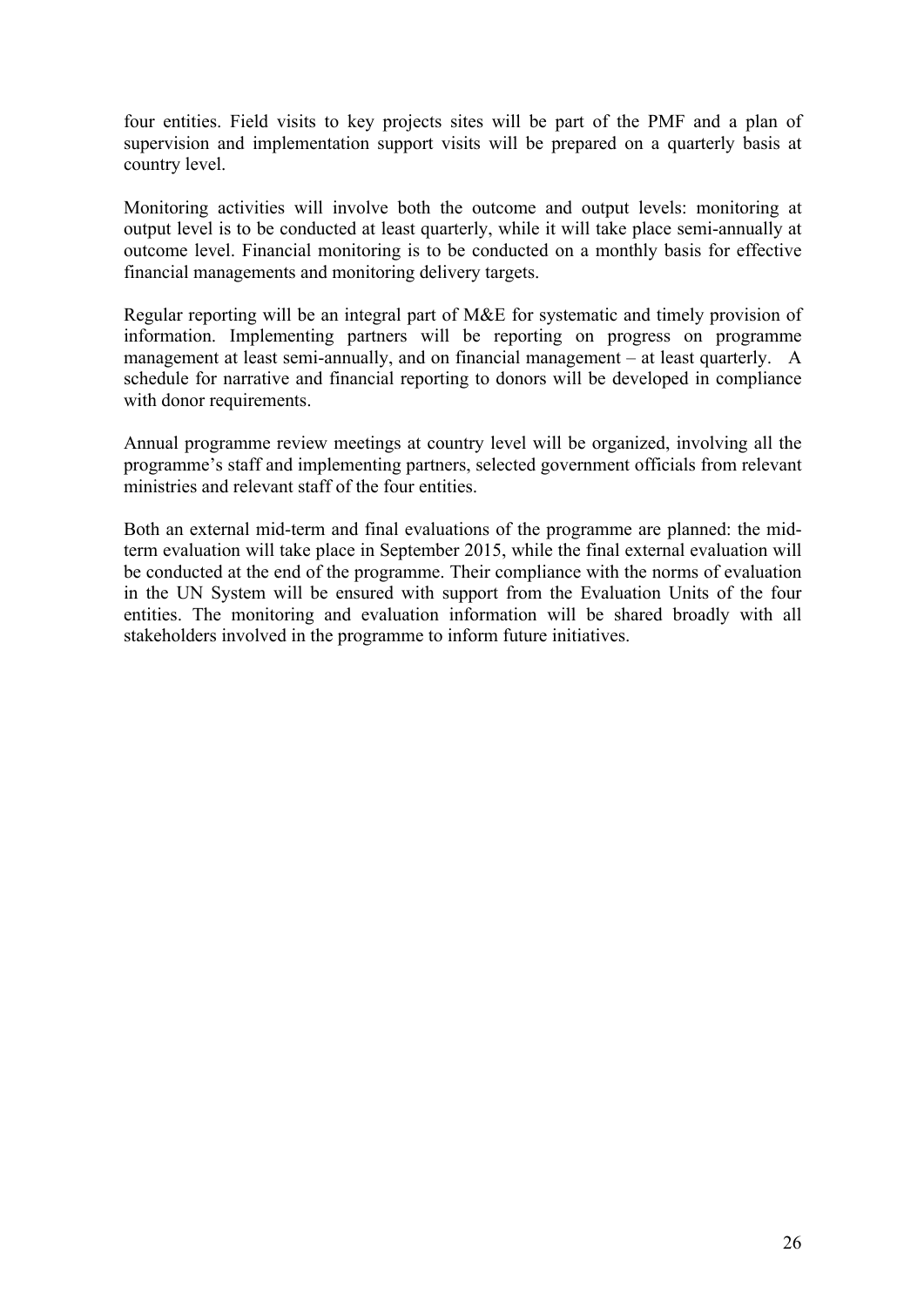| <b>X. SUMMARY BUDGET</b>                                                                                                                                                                                                                                                                                                                      |                     |         |
|-----------------------------------------------------------------------------------------------------------------------------------------------------------------------------------------------------------------------------------------------------------------------------------------------------------------------------------------------|---------------------|---------|
| <b>OUTCOMES</b>                                                                                                                                                                                                                                                                                                                               | <b>TOTAL AMOUNT</b> | % COSTS |
| Preparatory activities (to be covered by the four participating entities)                                                                                                                                                                                                                                                                     |                     | $1\%$   |
| Organise a 2-day interagency retreat in Rome involving all relevant<br>staff for the preparation of the joint programme document                                                                                                                                                                                                              | 20,000 US\$         |         |
| Undertake joint field missions to the countries covered to engage<br>national partners and stakeholders                                                                                                                                                                                                                                       | 70,000 US\$         |         |
| Organise national consultative workshops and prepare national<br>$\bullet$<br>programme documents, including the definition of baselines and<br>targets (25,000 \$ per country)                                                                                                                                                               | 175,000 US\$        |         |
| Set up country level national steering committees of the joint<br>programme                                                                                                                                                                                                                                                                   |                     |         |
| Engage in donor coordination mechanisms at country and global<br>levels to leverage political and financial support for the programme                                                                                                                                                                                                         |                     |         |
| Engage UNCT to leverage UN support to the programme through<br>$\bullet$<br>the gender theme groups, UNDAF, ONE UN and Joint Programmes                                                                                                                                                                                                       |                     |         |
| Launch the programme at national and international levels (New<br>York during the UN General Assembly and in Rome and in country<br>during the International Day of Rural women)                                                                                                                                                              | 100,000\$           |         |
| Identify implementing partners in each country                                                                                                                                                                                                                                                                                                |                     |         |
| Recruit programme's international and local staff<br>٠                                                                                                                                                                                                                                                                                        |                     |         |
| <b>Total</b>                                                                                                                                                                                                                                                                                                                                  | 375,000 US\$        |         |
| Outcome 1 on Improved Food and Nutrition Security                                                                                                                                                                                                                                                                                             | 8,200,000 US\$      | 23%     |
| Outcome 2 on Increased income opportunities                                                                                                                                                                                                                                                                                                   | 9,000,000 US\$      | 26%     |
| Outcome 3 on Enhanced Leadership and Participation                                                                                                                                                                                                                                                                                            | 4,000,000 US\$      | 11%     |
| <b>Outcome 4 on More Gender Responsive Policy Environments</b>                                                                                                                                                                                                                                                                                | 4,500,000 US\$      | 13%     |
| <b>Miscellaneous</b>                                                                                                                                                                                                                                                                                                                          | 250,000 US\$        | $1\%$   |
| Programme staff<br>Programme management unit: 1 international programme<br>coordinator, and 1 local finance/knowledge management specialist<br>In each country: national programme coordinator, and 1 other<br>$\bullet$<br>national staff (profile to be determined based on existing capacities<br>and the specific needs of the programme) | 3,500,000 US\$      | 10%     |
| Expert consultants                                                                                                                                                                                                                                                                                                                            | 625,000 US\$        | 2%      |
| Monitoring, mid-term and final evaluations                                                                                                                                                                                                                                                                                                    | 1,750,000 US\$      | 5%      |
| Administrative costs (7%)                                                                                                                                                                                                                                                                                                                     | 2,450,000 US\$      | 7%      |
| Multi Partner Trust Fund (1%)                                                                                                                                                                                                                                                                                                                 | 350,000 US\$        | $1\%$   |
| <b>TOTAL</b>                                                                                                                                                                                                                                                                                                                                  | 35,000,000 US\$     | 100%    |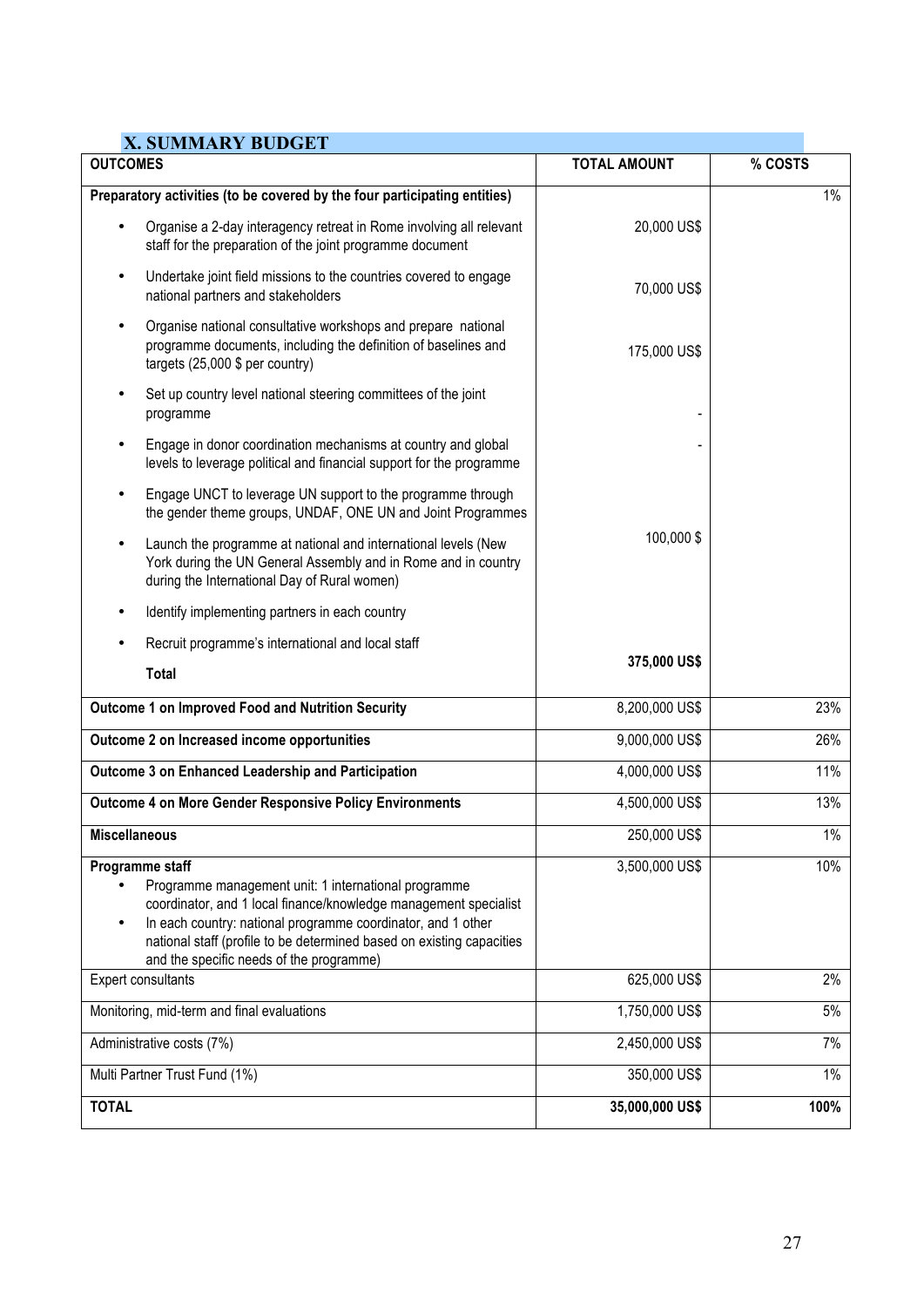### **ANNEX 1: LOGICAL FRAMEWORK**

| <b>Results</b>                                                                                                                              | <b>Indicators</b>                                                                                                                                                                                               | <b>Means of Verification/</b>                                                                                                                          | <b>Assumptions/ Risks</b> |
|---------------------------------------------------------------------------------------------------------------------------------------------|-----------------------------------------------------------------------------------------------------------------------------------------------------------------------------------------------------------------|--------------------------------------------------------------------------------------------------------------------------------------------------------|---------------------------|
| Goal:<br>To secure rural women's<br>livelihoods and rights in the<br>context of sustainable<br>development and the post<br><b>MDGs</b>      | Quant: % of decrease in the<br>number of undernourished<br>population<br>Quant: proportion of rural women<br>owning or -co-owning land                                                                          | <b>Sources of Information</b><br>Data from agricultural<br>surveys and censuses<br>Official government reports<br>FAO reports                          |                           |
| <b>Outcome 1</b><br><b>Rural women have</b><br>improved food and nutrition<br>security                                                      | Quant: Increase of agricultural<br>production of women farmers<br><b>Qual:</b> Evidence of improvement<br>of rural women dietary diversity<br>and consumption patterns                                          | Reports of ministries<br>0f<br>agriculture/rural<br>development<br>Crop assessments<br>Reports of local councils<br>Programme's<br>progress<br>reports |                           |
| Output 1.1.<br>Rural women have increased<br>access to resources, assets<br>and services critical for their<br>food and nutrition security. | Quant: Number of rural women's<br>cooperatives accessing credit<br>Quant: Number of rural women<br>accessing integrated services<br>Quant: Number of rural women<br>utilizing improved production<br>techniques | Reports of local banks and<br>microcredit institutions<br>Records of the joint service<br>bureaus in rural areas<br>Programme's progress<br>reports    |                           |
|                                                                                                                                             | Activity 1.1.1. Work at household and community level to foster changes of gender-based roles, ensuring equitable access                                                                                        |                                                                                                                                                        |                           |

Activity 1.1.1. Work at household and community level to foster changes of gender-based roles, ensuring equitable access to and control over productive resources to reach a more adequate share of benefits and workload between men and women (all).

Activity 1.1.2. Work with communities to raise awareness about land tenure and land use rights to promote women's equal access to and ownership of land for agricultural production (Lead: FAO and UN Women)

Activity 1.1.3. Advocate with governments and financial institutions for rural women's increased access and remittances, and promote better linkages between informal and formal financial services to financial services and products such as savings, credit, insurance, domestic payment services (Lead: IFAD and UN Women)

Activity 1.1.4. Support Governments to promote rural women's access to critical integrated services (e.g. personal identification documents, land registration, extension advice, marketing services, medical checkup, legal advice). (Lead: UN Women)

Activity 1.1.5. Support Governments to relieve the burden of women's work through research innovations, labour-saving technologies, child care services and fuel efficient stoves (Lead: IFAD and UN Women)

Activity 1.1.6 Support rural women's access to critical inputs for agricultural production such as tools, high quality seeds and machinery (Lead: FAO)

| Output 1.2                                        | Quant: Number of sustainable   Programme's progress        |                      |  |
|---------------------------------------------------|------------------------------------------------------------|----------------------|--|
|                                                   | women led and managed local                                | reports              |  |
| Rural women have greater   food security reserves |                                                            | WFP activity reports |  |
| capacity to enhance and                           |                                                            |                      |  |
|                                                   | control local food security   Quant: Number of rural women | FAO activity reports |  |
| reserves.                                         | accessing innovative food                                  |                      |  |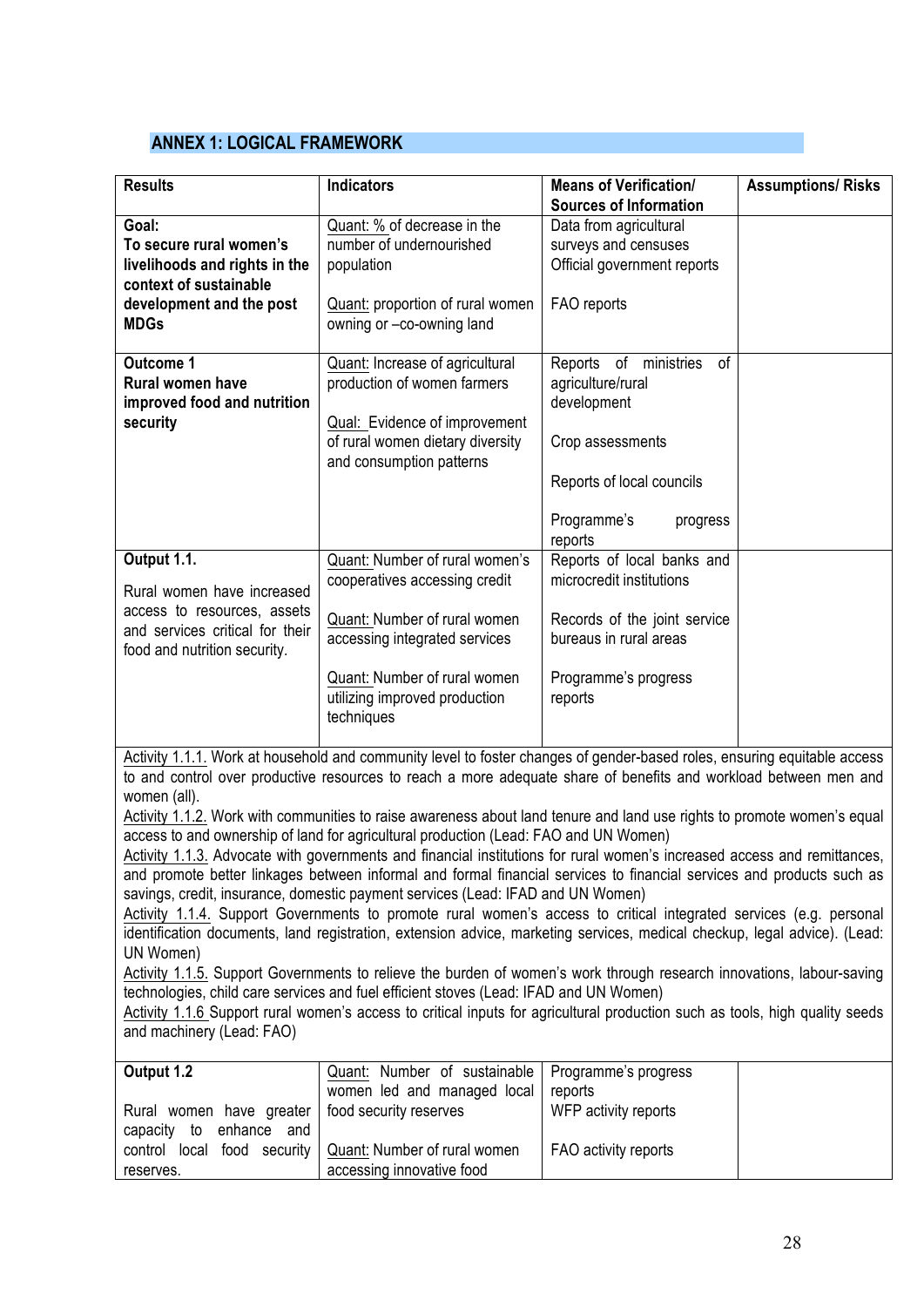| processing plants                                                                                                            |  |
|------------------------------------------------------------------------------------------------------------------------------|--|
|                                                                                                                              |  |
| Activity 1.2.1: Support women's led and managed local food reserve systems through food banks, consumer cooperatives         |  |
| and nutrition awareness initiatives, as well as the role of women in men-women systems (Lead: WFP)                           |  |
| Activity 1.2.2: Strengthen rural women's productive capacities through promotion and improvement of food processing and      |  |
| storage, using innovative, productivity enhancing and culturally and ecologically acceptable technologies (Lead: FAO)        |  |
| Activity 1.2.3: Build the capacities of women farmers in agricultural technologies, including crop planting, cultivation and |  |
| harvesting, through bottom up approaches such as Farmer Field Schools (Lead: FAO)                                            |  |

Activity 1.2.4: Enhance the capacities of women-led associations to jointly manage productive assets and to deliver effective services to their members (Lead: UN Women)

| <b>Outcome 2</b><br><b>Rural</b><br>have<br>women<br>increased income to secure<br>their livelihoods.                                    | Quant.: Income generated by<br>rural women's cooperatives from<br>their sales to WFP and other<br>markets<br>Qual: Evidence of better quality                                   | Reports of WFP on P4P and<br>school feeding programmes<br>Programme's<br>progress<br>reports | Assumption<br>Rural<br>women's<br>the<br>have<br>groups<br>capacities to meet the<br>standards of WFP for<br>P <sub>4</sub> P |
|------------------------------------------------------------------------------------------------------------------------------------------|---------------------------------------------------------------------------------------------------------------------------------------------------------------------------------|----------------------------------------------------------------------------------------------|-------------------------------------------------------------------------------------------------------------------------------|
| Output 2.1<br>Rural women have enhanced<br>entrepreneurship skills and<br>chains<br>value<br>to<br>access<br>markets for their products. | of life and status or rural women<br>Quant: Number of rural women's<br>cooperatives procuring<br>agricultural products and home<br>grown school meals through<br>WFP programmes | Reports of WFP on P4P and<br>school feeding programmes<br>Programme's<br>progress<br>reports |                                                                                                                               |

Activity 2.1.1. Strengthen entrepreneurship and support rural women's businesses through access to credit, other financial and business development services, capacity building and training, including in rural service provision and non-traditional roles (Lead: IFAD, UN Women and WFP)

Activity 2.1.2. Support women led associations and small scale businesses to supply agricultural products and home grown school meals in low income and food insecure countries and areas (Lead: WFP)

Activity 2.1.3. Support women POs to address their supply side constraints including their transport capacity so that they so that they can procure agricultural products within the framework of the P4P programme and access other market opportunities (Lead: WFP)

Activity 2.1.4. Strengthen provision of, and linkages to, value addition, marketing and market information, using ICT and sustainable and environmentally sound tools and technology (Lead: FAO)

Activity 2.1.5. Support women and their groups to decide for themselves what they want to farm and provide information on the benefits and limitations of each crop in terms of nutritional benefits and possibilities for income generation (Lead: FAO)

Activity 2.1.6. Support the capacities of women led associations to develop and manage savings and loan associations (UN Women)

| Output 2.2                     | Quant: Number of rural women's | Reports from the Ministry of |
|--------------------------------|--------------------------------|------------------------------|
| Rural women have increased     | cooperatives providing paid    | environment                  |
| decent<br>waqe<br>to<br>access | ecological services            |                              |
| employment opportunities.      |                                | Programme's<br>progress      |
|                                |                                | reports                      |

Activity 2.2.1. Promote access of rural women to decent work, while addressing issues related to childcare, occupational safety and health, minimum wages, child labour prevention (Lead: FAO)

Activity 2.2.2. Support rural women's groups to access opportunities for paid ecological services, within the framework of climate change adaptation and mitigation (eg. watershed management, forest nursery, etc.) (Lead: UN Women)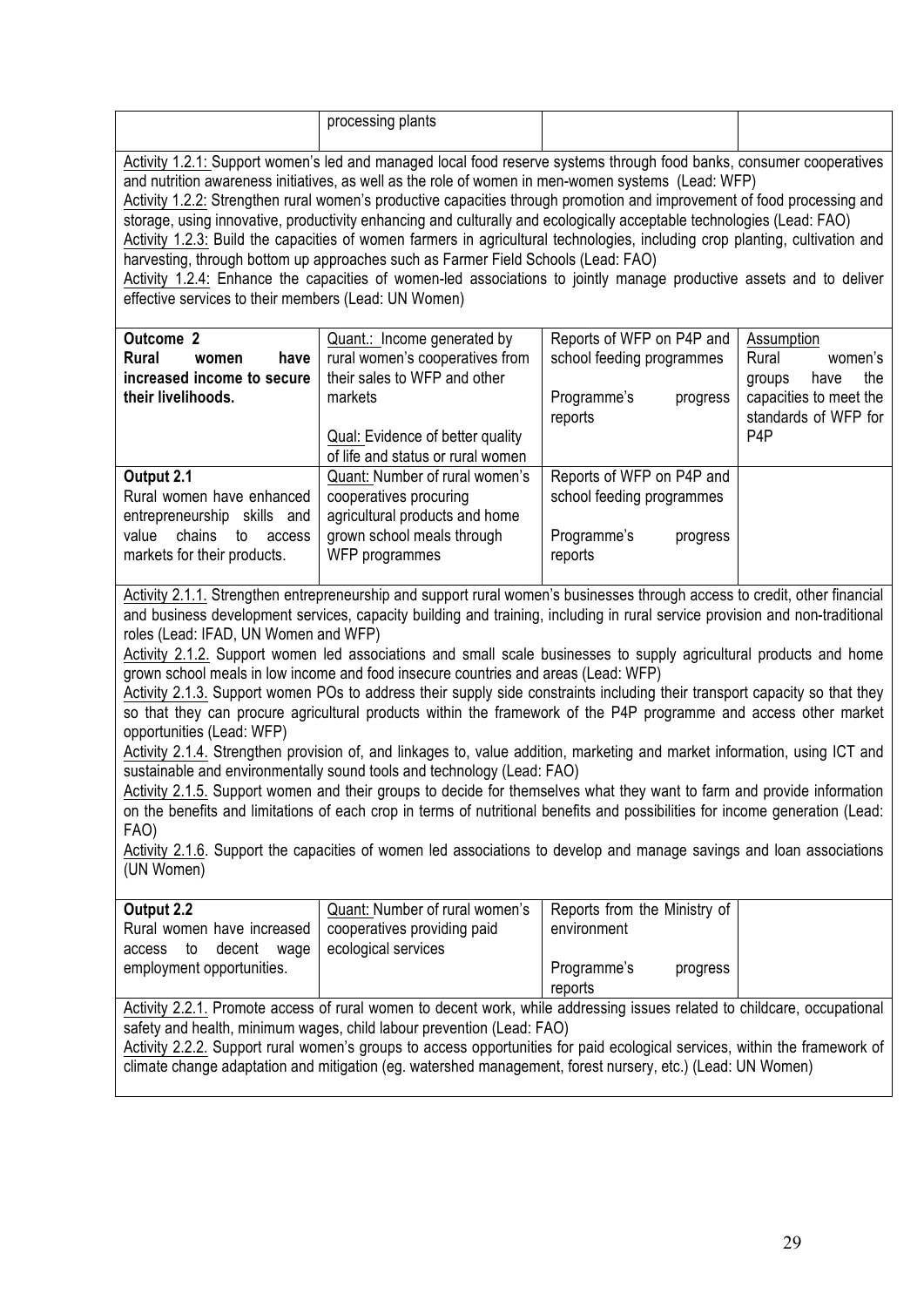| Outcome 3                                                                                                              | Quant: Proportion of rural                                                                                                   | Reports of local councils    | <b>Risk</b>                                |
|------------------------------------------------------------------------------------------------------------------------|------------------------------------------------------------------------------------------------------------------------------|------------------------------|--------------------------------------------|
| <b>Rural</b><br>have<br>women                                                                                          | women elected representatives                                                                                                |                              | There is resistance                        |
| enhanced leadership<br>and                                                                                             | in rural councils                                                                                                            |                              | against rural women's                      |
| participation<br>in<br>their                                                                                           |                                                                                                                              |                              | leadership<br>and                          |
| communities and in rural                                                                                               | Quant: Proportion of rural                                                                                                   | Programme's<br>progress      | participation                              |
| institutions, and in shaping                                                                                           | women who are members of                                                                                                     | reports                      |                                            |
| policies<br>laws,<br>and                                                                                               | land committees                                                                                                              |                              |                                            |
| programmes.                                                                                                            |                                                                                                                              |                              |                                            |
|                                                                                                                        | Quant: Proportion of POs led by                                                                                              |                              |                                            |
|                                                                                                                        | women                                                                                                                        |                              |                                            |
|                                                                                                                        |                                                                                                                              |                              |                                            |
|                                                                                                                        | Qual: Evidence of rural women's                                                                                              |                              |                                            |
|                                                                                                                        | empowerment in intra-<br>household decision making                                                                           |                              |                                            |
| Output 3.1                                                                                                             | Quant: Number of rural girls                                                                                                 | Reports of the ministries of |                                            |
| Rural<br>including<br>women,                                                                                           | enrolled in secondary education                                                                                              | education                    |                                            |
| young women have enhanced                                                                                              |                                                                                                                              | WFP activity reports         |                                            |
| confidence and<br>leadership                                                                                           | Quant: Number of women                                                                                                       |                              |                                            |
| skills to participate in local                                                                                         | candidates for elections in rural                                                                                            | Programme's<br>progress      |                                            |
| governance.                                                                                                            | councils                                                                                                                     | reports                      |                                            |
|                                                                                                                        |                                                                                                                              |                              |                                            |
|                                                                                                                        | Activity 3.1.1. Support rural girls/women to get primary and secondary education and vocational training (Lead: WFP)         |                              |                                            |
|                                                                                                                        | Activity 3.1.2. Strengthen rural women and young women's self confidence and capacity to take on leadership roles in         |                              |                                            |
|                                                                                                                        | local governance (land committees, community development initiatives) and producer organisations (POs). (Lead: UN            |                              |                                            |
| Women)                                                                                                                 |                                                                                                                              |                              |                                            |
|                                                                                                                        |                                                                                                                              |                              |                                            |
| Output 3.2                                                                                                             | Quant: Number of informal rural                                                                                              | Programme's<br>progress      | Risk:                                      |
| Rural<br>have<br>women                                                                                                 | women's groups who join                                                                                                      | reports                      | Resistance of leaders                      |
| organisational<br>greater                                                                                              | formally registered POs,                                                                                                     |                              | of POs, cooperatives                       |
| form,<br>capacities<br>to                                                                                              | cooperatives and unions                                                                                                      |                              | and unions to have                         |
| sustain and participate                                                                                                | Quant: Number of POs,                                                                                                        |                              | transparent,<br>more<br>accountable<br>and |
| into POs, cooperatives                                                                                                 | cooperatives and unions that                                                                                                 |                              | equitable<br>gender                        |
| and unions                                                                                                             | adopt a gender policy/strategy                                                                                               |                              | organisations                              |
|                                                                                                                        | and/or a women's quota for their                                                                                             |                              |                                            |
|                                                                                                                        | board                                                                                                                        |                              |                                            |
|                                                                                                                        |                                                                                                                              |                              |                                            |
|                                                                                                                        | Activity 3.2.1. Develop the capacities of rural women to organize into and participate in cooperatives, service provider and |                              |                                            |
|                                                                                                                        | producer organizations, and/or worker unions (Lead: WFP, FAO, IFAD)                                                          |                              |                                            |
|                                                                                                                        | Activity 3.2.2. Assist informal rural women's groups to affiliate with formal organisations (Lead: all)                      |                              |                                            |
|                                                                                                                        | Activity 3.2.3. Support POs, cooperatives and unions to make their corporate governance more transparent, effective,         |                              |                                            |
|                                                                                                                        | accountable, gender equitable and age inclusive through: developing quotas on board; setting up gender committees;           |                              |                                            |
|                                                                                                                        | implementing gender policies and strategies; and providing managerial and leadership training (Lead: FAO)                    |                              |                                            |
|                                                                                                                        |                                                                                                                              |                              |                                            |
| Output 3.3                                                                                                             | Qual: Extent to which rural                                                                                                  | Reports of rural women's     |                                            |
| Rural women including young                                                                                            | women's coalitions adopt                                                                                                     | networks                     |                                            |
| have<br>increased<br>women                                                                                             | common positions to influence                                                                                                |                              |                                            |
| capacity to engage in and                                                                                              | national and regional policy<br>forums on the Post MDG Plus 15                                                               | Programme's<br>progress      |                                            |
| relevant<br>influence<br>policy<br>national<br>forums<br>at<br>and                                                     | and Rio Plus 20 follow up                                                                                                    | reports                      |                                            |
| regional levels.                                                                                                       |                                                                                                                              |                              |                                            |
|                                                                                                                        |                                                                                                                              |                              |                                            |
| Activity 3.3.1. Strengthen rural women's advocacy platforms so that they can engage in regional processes (e.g. CAADP) |                                                                                                                              |                              |                                            |
| and key policy debates (e.g. Rio +20 and Post MDGs +15), and advocate with their own Governments to hold them          |                                                                                                                              |                              |                                            |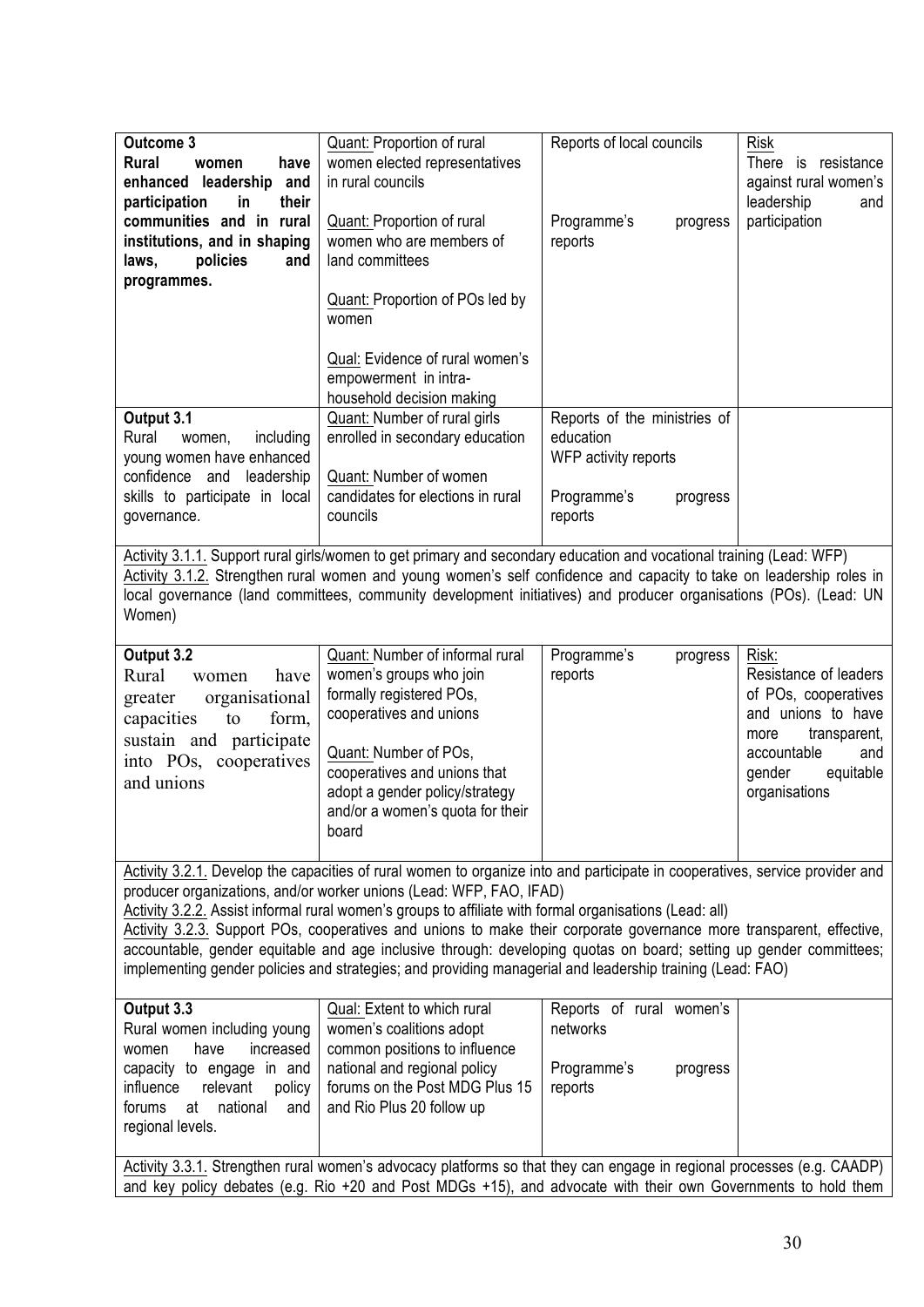accountable at national and local levels. (Lead: UN Women)

Activity 3.3.2: Provide women, youth and men with information and means of communication in isolated areas so as to be able to network and exchange experiences and know-how (Lead: FAO)

Activity 3.3.3. Support regional level dialogues among rural POs, both mixed and women and youth only through participatory communication, networking, exchange of experiences, dissemination of information, and stakeholder consultations (Lead: IFAD)

Activity 3.3.4. Facilitate networking of rural women's organisations at sub-national and national levels, and their stronger links with the women's movement for better information exchange, advocacy, coordination and participation in national policy and decision making processes (Lead: FAO and UN Women)

| Output 3.4                     | Quant: Number of rural women | Reports of the FAO Dimitra | Risk:       |      |
|--------------------------------|------------------------------|----------------------------|-------------|------|
| Rural<br>including<br>women.   | and youth participating in   | Programme                  | There<br>IS | male |
| young women have enhanced      | community listening clubs    |                            | resistance  | to   |
| awareness on their rights in a |                              | Programme's<br>progress    | women's     |      |
| supportive<br>more             |                              | reports                    | empowerment | at   |
| community/local environment.   |                              |                            | local level |      |
|                                |                              |                            |             |      |

Activity 3.4.1. Raise awareness on rural women's rights (land, water,.) through legal literacy, community listening clubs and community radios (Lead: FAO)

Activity 3.4.2. Foster a supportive and enabling environment, including by involving/sensitizing male advocates at all levels to champion and support change: sharing of knowledge, networking, participatory methodologies and consultative mechanisms (Lead: UN Women)

| <b>Outcome 4</b>                | Quant.: Proportion of               | National budgets               | Assumption:             |
|---------------------------------|-------------------------------------|--------------------------------|-------------------------|
| A more gender responsive        | government budgets and donor        |                                | There is political will |
| policy environment is           | funding allocated to programmes     | OECD/DAC reports               | achieve<br>gender<br>to |
| secured for the economic        | benefitting rural women             |                                | equality and women's    |
| empowerment of rural            |                                     |                                | empowerment             |
| women                           | Quant: number of countries          | National CEDAW reports         |                         |
|                                 | passing laws to secure rural        |                                |                         |
|                                 | women's land ownership              | Reports of NWM                 |                         |
| Output 4.1                      | Qual: extent to which national      | Reports<br>of<br>sectoral      |                         |
| makers<br>Policy<br>and         | land, food, nutrition, agricultural | ministries dealing with: land, |                         |
| parliamentarians<br>have        | and rural development policies      | food, nutrition, agricultural  |                         |
| enhanced<br>capacities<br>to    | and laws make provisions for        | development<br>and<br>rural    |                         |
| effectively mainstream gender   | gender equality and women's         | policies                       |                         |
| into land, food, agriculture,   | empowerment                         |                                |                         |
| nutrition<br>and<br>rural       |                                     | parliamentary<br>Reports of    |                         |
| policies,<br>employment<br>laws |                                     | commissions                    |                         |
| and budgets.                    |                                     |                                |                         |

Activity 4.1.1. Provide Policy Assistance to countries: to mainstream gender into their food, agriculture, nutrition and rural development policies and legal frameworks; improve national governance for food and nutrition security; and facilitate the establishment and development of gender equitable POs (Lead: FAO and UN Women)

Activity 4.1.2. Advocate and strengthen capacities for the implementation of policies advancing women's land rights, including granting of titles to land, joint titling, land distribution programmes and other changes in land law by providing: capacity development among decentralized officials; awareness building and advocacy with parliamentarians, land commissions, and other relevant stakeholders; and legal aid and appeal mechanisms in relation to land and property issues, both in statutory and customary law (Lead: FAO, IFAD and UN Women)

Activity 4.1.3. Strengthen national institutions and donor coordination mechanisms to deliver evidence based gender responsive rural development and agricultural programmes, policies (eg. GFP in Ministries, support for GRB, etc.) and investments. (Lead: UN Women and FAO)

Activity 4.1.4. Enhance agricultural and rural development policies to advance rural women's rights within the decent work agenda, through policy support, advocacy and implementation (Lead: FAO)

Activity 4.1.5. Advocate with Governments for rural infrastructure development and investments in environmentally sustainable technologies and enterprises (Lead: UN Women and WFP)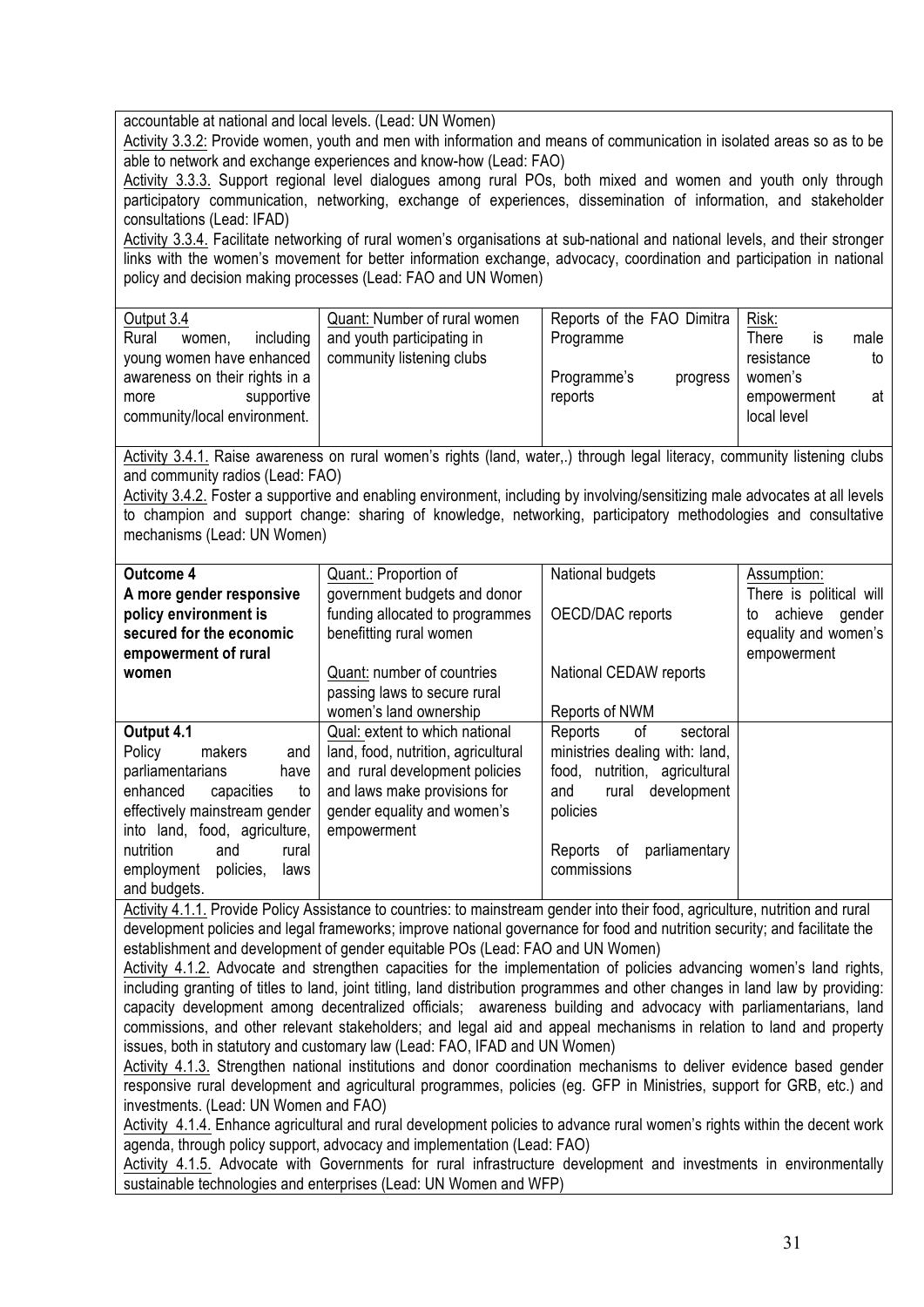| Output 4.2                        | <b>Quant: Number of countries</b> | Reports of USAID on the         | <b>Risk</b>                 |
|-----------------------------------|-----------------------------------|---------------------------------|-----------------------------|
| Greater availability of tools and | where the women's                 | Women's empowerment in          | Gender                      |
| data to track progress in the     | empowerment in agriculture        | agriculture index               | data<br>disaggregated       |
| economic empowerment of rural     | index is piloted                  |                                 | are not available to        |
| women                             |                                   | Reports of national statistical | compute the women's         |
|                                   |                                   | offices                         | empowerment<br>$\mathsf{I}$ |
|                                   |                                   |                                 | agriculture index in        |
|                                   |                                   | Programme's<br>progress         | the<br>programme's          |
|                                   |                                   | reports                         | priority countries          |
| .<br>- -                          |                                   | $\mathbf{r}$                    | $111 - 11 = 11$             |

Activity 4.2.1. Pilot a 'women's empowerment in agriculture' index/national scorecard for rural gender equality (Lead: all) Activity 4.2.2. Provide TA to mainstream gender in agricultural censuses and surveys (Lead: FAO)

Activity 4.2.3. Build the capacities of national and sub-national stakeholders, including national statistical systems and ministries of agriculture in collecting and analyzing gender disaggregated data (Lead: FAO)

| Output 4.3                                                                                                                      | Quant: Number of regional                                                                                    | Reports of regional and sub-                                                   | Assumption                                                                                                           |
|---------------------------------------------------------------------------------------------------------------------------------|--------------------------------------------------------------------------------------------------------------|--------------------------------------------------------------------------------|----------------------------------------------------------------------------------------------------------------------|
| An enabling<br>environment<br>IS.<br>promoted to reflect rural women's<br>policy<br>regional<br>priorities<br>-in<br>processes. | dialogue mechanisms on<br>agriculture, rural<br>development and land that<br>involve rural women's<br>groups | regional intergovernmental<br>organisations (e.g. NEPAD's<br>reports on CAADP) | There are<br>political<br>openings<br>rural<br>for<br>women's participation<br>policy<br>regional<br>ın<br>processes |

Activity 4.3.1. Organize a global conference on rural women farmers in 2014, within the context of the international year of family farmers (Lead: all)

Activity 4.3.2. Support regional policy processes and help develop sustainable regional capacities to accelerate rural women's economic empowerment (e.g. in processes such as CAADP, Rural Futures Initiative, Land Policy Initiative, etc.) (Lead: all)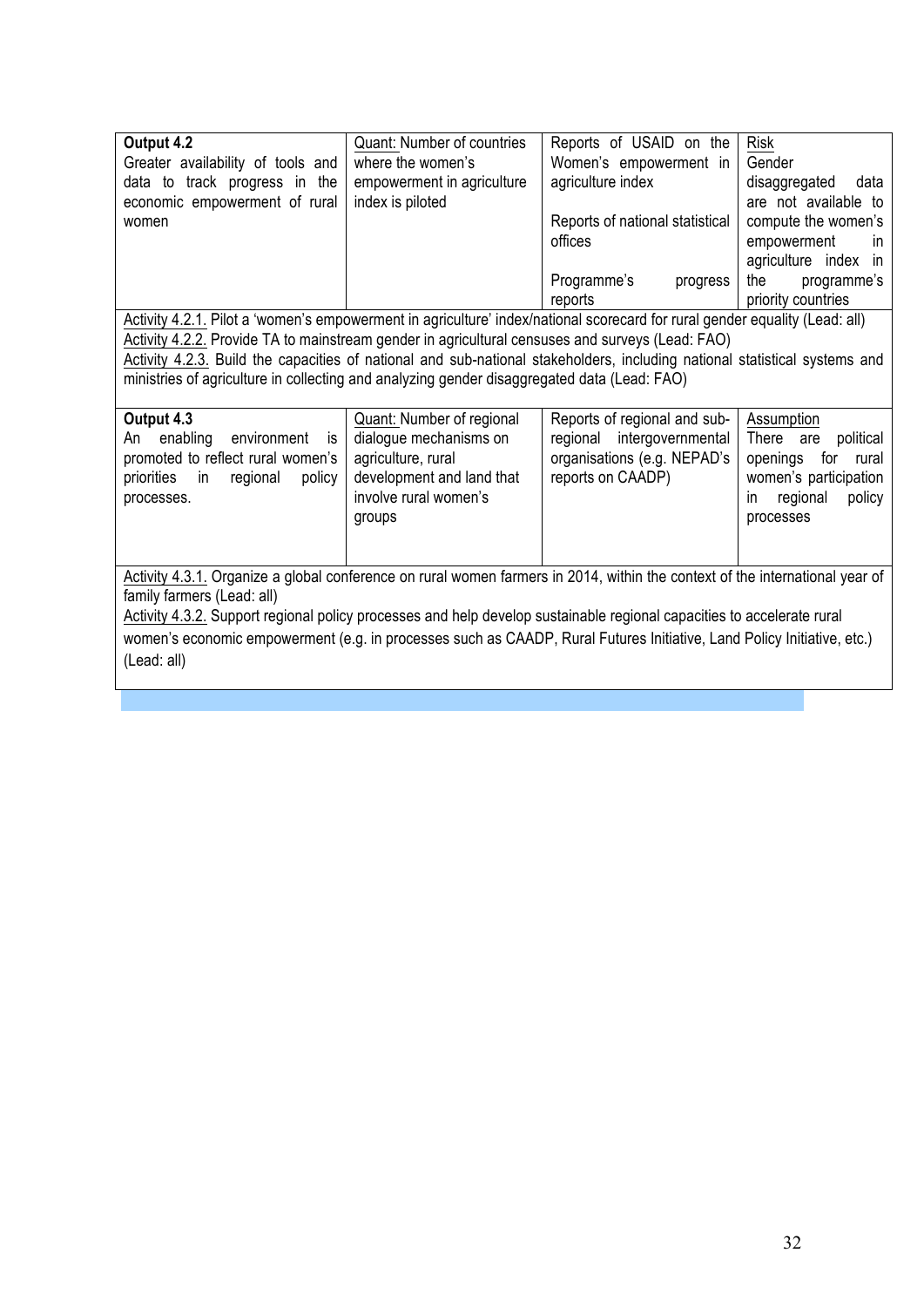#### **ANNEX 2: COUNTRY PROFILES**

#### **Ethiopia**

- Strong presence of all agencies: All four agencies are present, along with the International Livestock Research Institute (ILRI). All have long presence with established programmes in Ethiopia and are members of UNCT.
- Enabling political environment: Rights of women are included in the Constitution and a number of policies and programmes with interventions to promote gender equality and women's empowerment: the National Policy on Women of Ethiopia (1993) and sectoral strategy, the Women's Change and Development Package and the Plan for Accelerated and Sustained Development to End Poverty (2005/06- 2009/10). More recently, the Growth and Transformation Plan (GTP) (2010/11- 2014/15) has included specific commitments to increasing women's participation in political life and decision making, promoting women's economic empowerment and reducing violence against women. The Government of Ethiopia has also set up an extensive network of institutions at federal and regional level to ensure that policies and programmes on gender are effectively implemented and coordinated including the Ministry and Regional Bureaux of Women, Children and Youth Affairs. Although women's representation in the current cabinet is very low with only 3 out of 23 cabinet ministers, and 5 of the 33 state ministers, the percentage of women Members in the House of People's Representatives has increased from7.7 percent in 2000 to 27.2 percent in 2010, while the percentage of women elected to Regional Councils has risen from 13 percent in 2000 to 26 percent in 2005 elections.
- Economic profile: Ethiopia is a least developed country (LDC), ranking 174 out of 187 countries for the Human Development Index (HDI) in 2011. Ethiopia is one of the most rural societies in the world, with 85% of its 79 million population engaged in subsistence agriculture, of whom 49.9% are women. Women own only 19 percent of the land (CSA 2007/2008). The 2011 drought left 4.5 million people in need of emergency food assistance in Ethiopia. Pastoralist areas in southern and south-eastern Ethiopia have been worst affected by the drought. Further, cereal markets had a supply shock and food prices rose above 2008 levels, resulting in high food insecurity among poor people. The Humanitarian Requirements Document issued by the government in early 2012 estimates that 3.2 million people will require relief food assistance from January to June 2012.
- Ongoing initiatives to build on: FAO, UN Women and WFP provide multi-partner support under the Household Asset Building Programme (HABP) which is part of the National Food Security Programme, and IFAD through complimentary support on micro-financing under the RUFIP II framework. There is also a Joint Programme on Gender Equality and Women's Empowerment embedded in the joint UNDAF Action Plan 2012-2015, which is led by UN Women. UN Women also acts as the permanent co-chair of the Donor Group on Gender Equality (DGGE), coordinating and monitoring its joint annual work plan and representing the DGGE in sector working group chaired by Ministry of Women, Children and Youth Affairs (MoWCYA).
- Opportunity for UN Joint Programming: Yes. Ethiopia is a self starter for the One UN and all UN agencies have one joint UNDAF Action Plan rather than specific ones.
- Pilot country for the P4P: Yes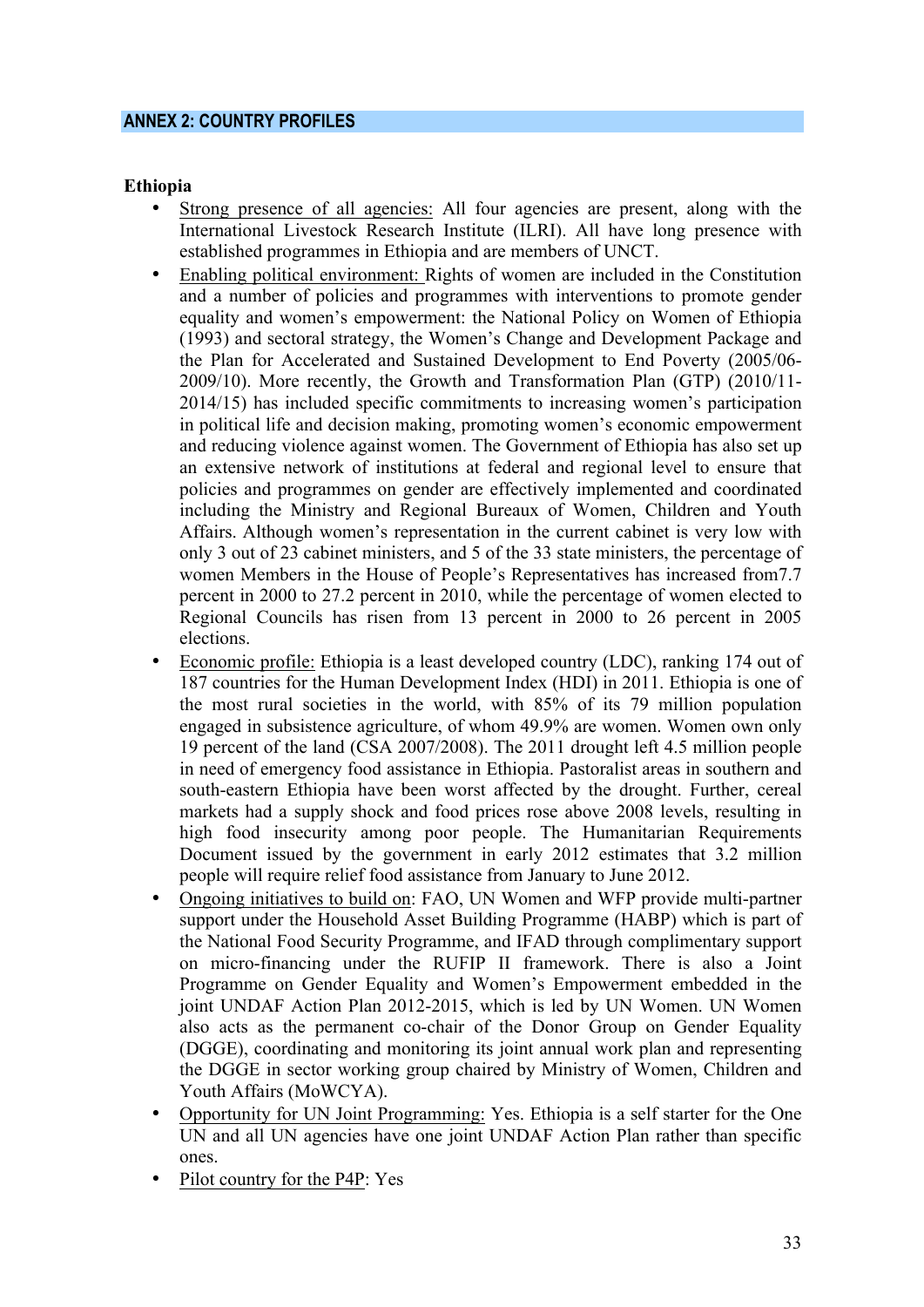#### **Guatemala**

- Strong presence of all agencies: FAO, IFAD, UN Women and WFP all have a strong presence with Country Offices in Guatemala..
- Enabling political environment: The Presidential Secretariat for Women has been assigned a higher profile and political importance within the current administration, and the economic empowerment of women is stated as one of its highest priorities. The government's priorities place emphasis on the eradication of malnutrition and the creation of employment; however, resources are concentrated in the field of malnutrition, leaving an excellent opportunity to boost employment opportunities in the rural areas. The need to provide entrepreneurial services to women is recognized in the Government Plan. The government's flagship program "Hambre Cero" (Zero Hunger) has established that aid transfers will be realized through women, and women's important role in combating malnutrition and poverty is frequently mentioned: however, there is a lack in the implementation of practical measures to improve women's conditions. Guatemala scores 0.542 for its gender inequality index in 2011.
- Economic profile: Guatemala ranks 131 out of 187 countries for the HDI in 2011. With the fourth highest rate of chronic malnutrition in the world and the highest in Latin America and the Caribbean, the country faces a serious challenge to reduce chronic undernutrition, currently at 49.8% among children under 5. In Guatemala, the face of poverty and hunger is young, indigenous and rural.
- Ongoing initiatives to build on: The agencies have experience in working together in joint programmes through the MDG-F funded "Strengthening the Women's Machinery in Guatemala" programme that ended in 2011. Guatemala is one of the countries covered by the new IFAD-UN Women multi-country programme on 'Broadening economic opportunities for rural women entrepreneurs in the Latin America and Caribbean region'. The programme aims at further expanding women's productive potential, empowering them to retain control over their produce and income, and identifying women´s local talents and strengthening their leadership capacities in rural organizations and local government institutions. IFAD is also funding the National Rural Development Programme for the Central and Eastern Regions (2008-2014) and the National Rural Development Programme, Phase I for the Western Region (2006-2012). All these IFAD funded programmes promote the inclusion of poor indigenous women in producers' groups and enterprise development initiatives.
- Opportunity for UN Joint Programming: Yes. Since 2012, UN Women leads a consortium consisting of UN and other international organizations, the private sector, academia, civil society organizations and representatives of the ministries of Economy, Environment and Agriculture aimed at designing a joint program for the promotion of women's green inclusive production chains, with a strong focus on income generation, environmental sustainability and food security in rural areas. The Consortium has established a committee consisting of UN Women, FAO, IICA, CATIE and the University of Rafael Landívar for the design of the program strategy which will be presented at the governmental Roundtable on Rural Economy. Some members of the consortium (eg. FAO and IICA) work actively with WFP, while AGEXPORT works closely with IFAD.
- Pilot country for the P4P: Yes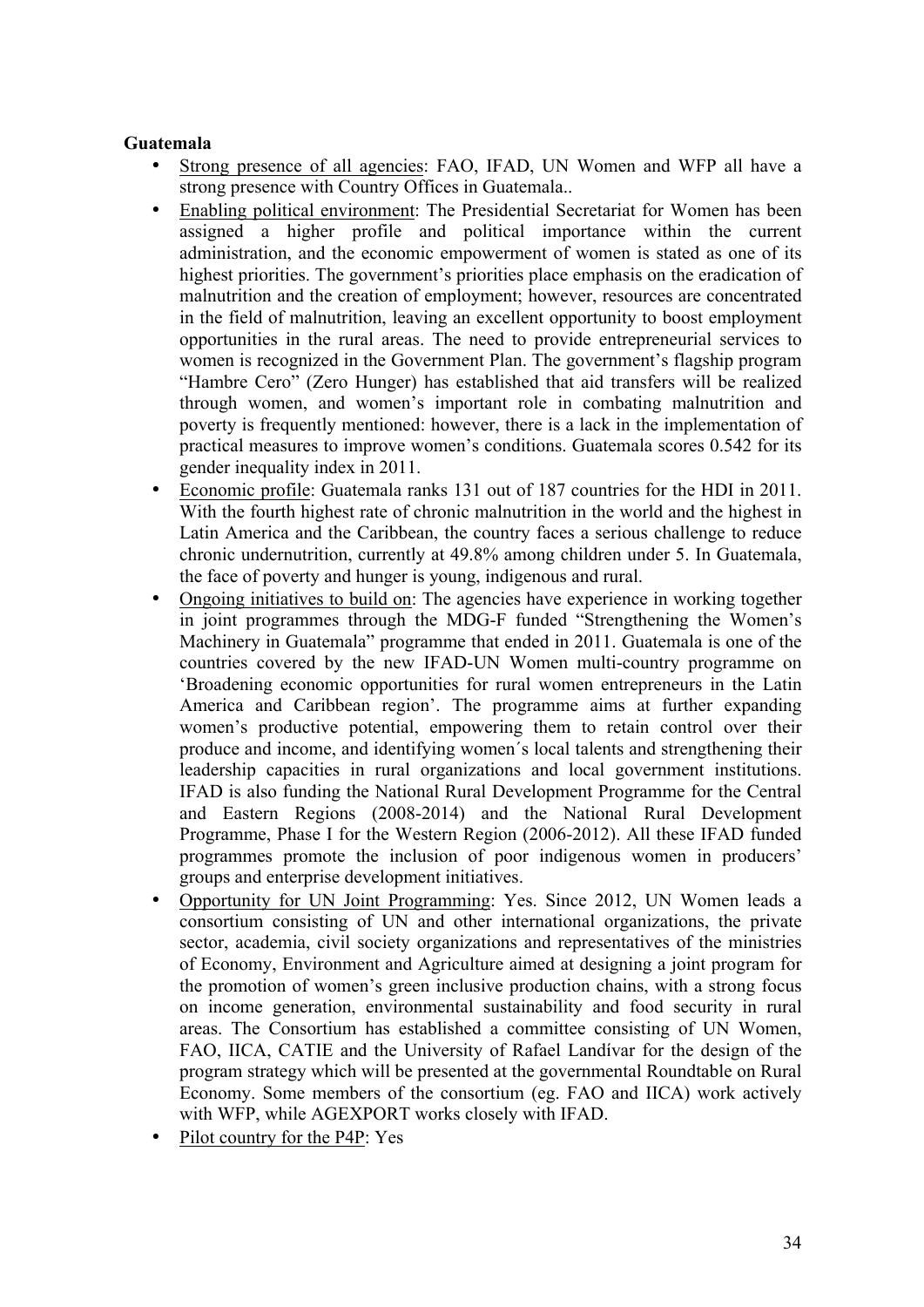### **Kyrgyzstan**

- Strong presence of all agencies: FAO, IFAD, UN Women and WFP have country presence.
- Enabling political environment: Between 2010 and 2011, Kyrgyzstan enjoyed two years of a woman's presidency, with H.E. Rosa Otunbayeva who was the first-ever female president in the EECA sub-region, who managed to maintain stability and peacefully pass on power to a newly elected President. Kyrgyzstan has an extensive legislative base, guaranteeing gender equality: GEL (2003), DVL (2003), civil, penal, labor and family codes proclaiming equal rights, land/privatization legislation (2001/2002), etc. However there is no full-fledged body performing the functions of a women's national machinery, but only a department within the Ministry of Youth, Labour and Employment with low mandate and budget. The development of the separate National Action Plan on Gender Equality (2007- 2010), the draft National Gender Equality Strategy (NGES- 2012-2020) and its Action Plan (2012-2014) is a manifestation of political to address that. The country has adopted a 30% quota for women's political participation however women's representation is still low with 23.3% of women MPs, and only one female Minister (Social Protection) and one female Vice Prime Minister. The country scores 0.370 for the gender inequality index in 2011.
- Economic profile: Kyrgyzstan ranks 126 for the HDI out of 187 countries in 2011. It is the second poorest country in Central Asia, with almost 40% of the people living below the poverty line and an estimated 47% who are food-insecure. One of the main reasons large parts of the population are locked in a cycle of poverty and hunger is that the country is frequently exposed to natural disasters shocks such as earthquakes, mudslides and flooding combined with dilapidated infrastructure and a complex ethnic and political environment.
- Ongoing initiatives to build on: Since 2001, UN Women has been working to incorporate gender issues within the land privatization reform. Key achievements to date include adoption and enforcement of specific provisions in policy and legislation frameworks securing women's right to land, provision of legal assistance, ensuring women's access to formal and informal justice, and raising general public awareness of women's rights to land. UN Women has expanded its work beyond land ownership to overall economic security, including access to necessary agricultural services and products, financial mechanisms, micro-credit instruments, and raising awareness and skills to effectively utilize these resources, with the overall goal of working the land and improving the livelihoods of members of the most economically vulnerable households. FAO works on Agricultural support to families affected by conflict. There is some collaboration between FAO, GIZ, UN Women, WB and WFP on food security. IFAD is supporting two programmes: Program for Accelerating the Financial Empowerment of Poor Rural Communities in Asia and the Pacific through Rural Finance Innovations (APRACA); and Programme on Improving Livelihoods of Small Farmers and Rural Women through Value-Added Processing and Export of Cashmere, Wool and Mohair (ICARDA). Additionally, UN Women has also established a productive partnership with the private sector (Kumtor Operating Company) to improve women's food security and livelihoods. There are a functioning UN GTG and a Donors' Gender Coordination Group. The UNCT has adopted a Gender Mainstreaming Strategy 20011-2016 which is currently being implemented.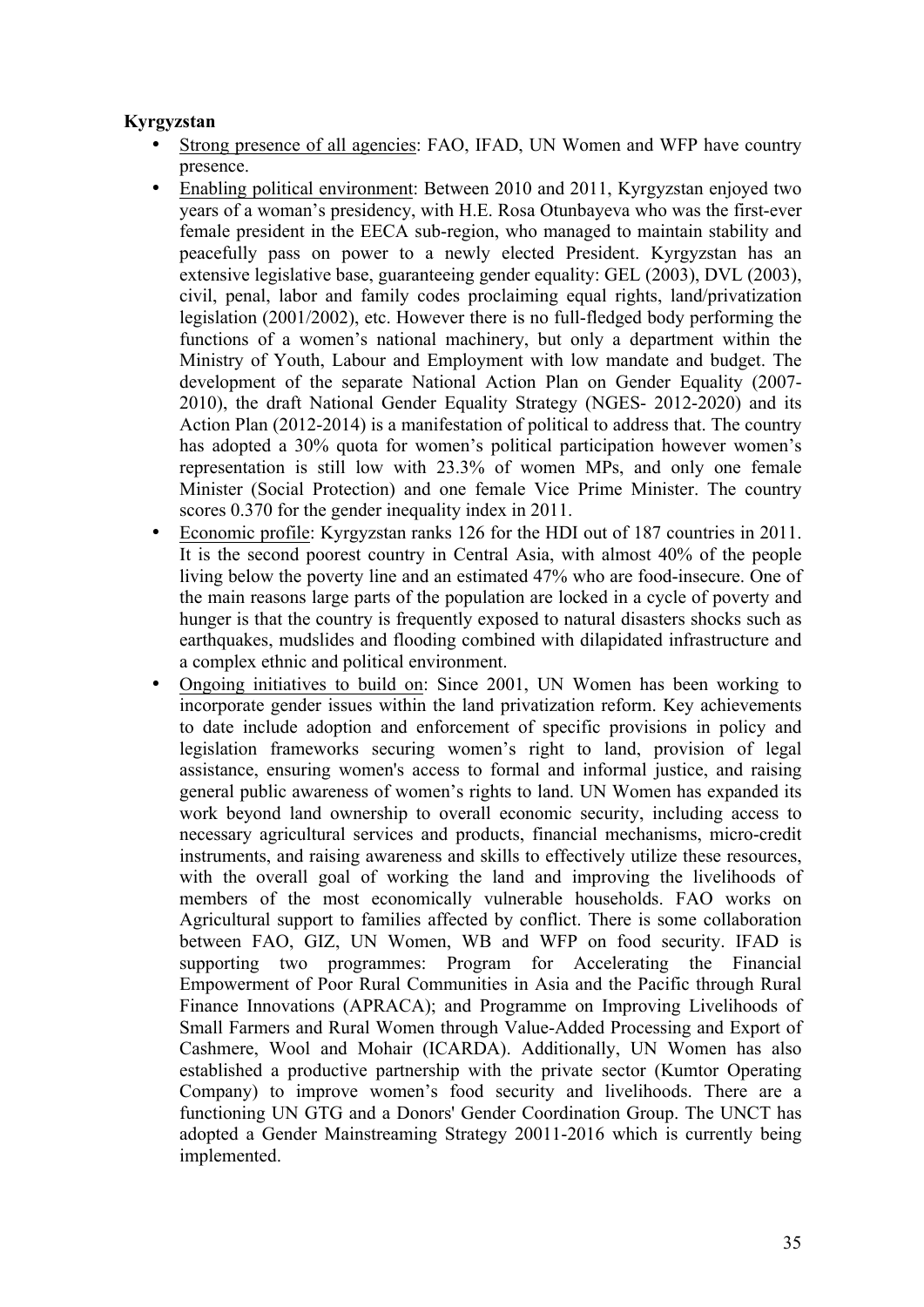- Opportunity for UN Joint Programming: Yes. Kyrgyzstan is a self starter for the One UN.
- Pilot country for the P4P: No

## **Liberia**

- Strong presence of all agencies: FAO, IFAD, UN Women and WFP are present in Liberia..
- Enabling political environment: The election of Ellen Johnson-Sirleaf as Africa's first female president since 2005 marked the beginning of a new era with political commitment at the highest level to achieve gender equality and women's empowerment. Liberia has adopted policies and actions critical for the promotion of gender equality and women's empowerment. These include the revised Rape (2006) and Inheritance (2003) Laws, the National Gender-Based Violence Plan of Action (2006), the National Health Policy (2007), the Policy on Girls Education (2006), the HIV/AIDS Strategic Plan of Action (2006), the Poverty Reduction Strategy (2008-2011), as well as the National Gender Policy (2009). Liberia scores 0.671 for the gender inequality index is 2011. Liberia's Poverty Reduction Strategy (PRS) recognizes the importance of the agriculture sector for economic recovery, inclusive growth and poverty reduction, and lists gender inequality as a key concern on the way to improve agricultural production. The policy framework for agriculture also includes the Liberia Agriculture Sector Investment Programme (LASIP) as well as the Food and Nutrition Strategy, both stressing the importance of expanding agricultural production to reduce dependency on food imports, reduce food insecurity and promote inclusive economic development.
- Economic profile: Liberia is a LDC, ranking 182 out of 187 countries for the HDI in 2011. Its GDP growth rate in 2011 is 6.9%. The impact of its 14-year civil war which devastated the country's entire physical and organizational infrastructure still inhibits human development.
- Ongoing initiatives to build on: FAO, UN Women, and WFP are partnering in Liberia through the UN/Government of Liberia Joint Programme for Food Security and Nutrition, JP FSN 2008 – 2012. Within JP FSN, UN Women provides organizational development, business development and capacity strengthening to women's farming groups. These women's groups receive support, including agricultural inputs and labour-saving technologies and training in marketing, food processing and nutrition from FAO and WFP. Highly performing women's cooperatives are then connected to the WFP P4P Programme to sell their produce. The current activities under JP FSN are funded by the Government of Denmark and the programme's funding will end in June 2012. UN Women also leads the Joint Programme on Gender Equality and Women's Economic Empowerment, JP GEWEE 2009 – 2012, which provides complementary support to the rural women targeted under JP FSN. This support for rural farmers includes literacy training and increased access to financial services through savings and loan associations and credit unions. Through a grant from IFAD in 2010, UN Women has supported initiatives to increase rural women's access to land and financial services. Under the IFAD-funded project, UN Women conducted a study on access to land, trained rural women's groups on advocating for land access, and piloted Village Savings and Loan Associations (VSLA) with two rural farming groups resulting in their increased access to credit facilities and purchase of deeded land.
- Opportunity for UN Joint Programming: Yes. Liberia is a self starter for the One UN. Recent initial discussion at country level between FAO, UN Women and WFP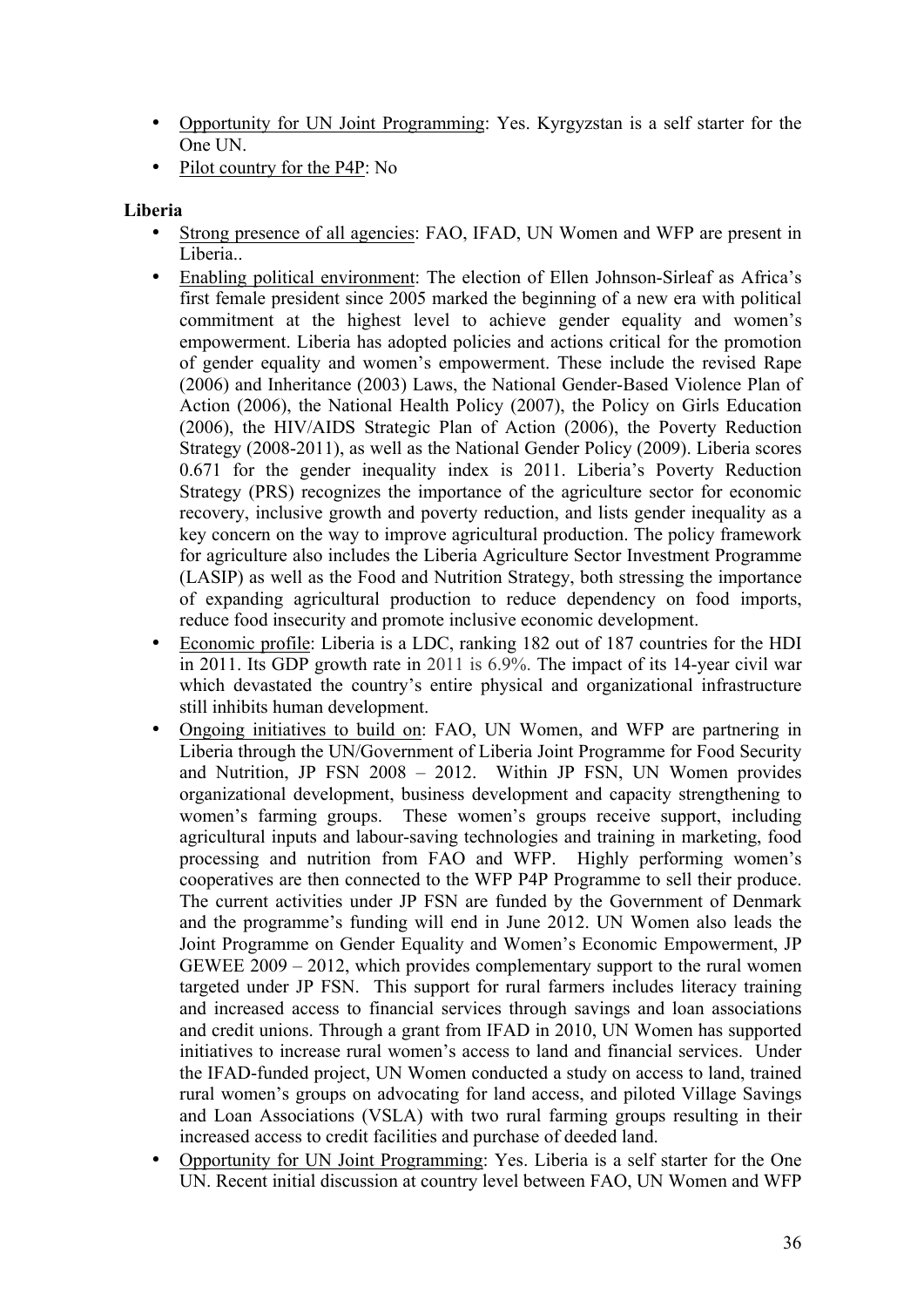has led to the proposal to focus this joint programme on building on the success of the JP FSN to expand its activities to reach women's farming groups in two additional counties in Liberia, Currently the JP FSN is only covering 4 of the 15 counties. The activities would include the following: providing linkages to affordable inputs and technology; providing training in processing, marketing and nutrition; and increasing women's access to credit, and literacy and business training. The activities would also build on the lessons learned from the IFADfunded UN Women project and use a similar model of training in agriculturalbased VSLA to increase women's financial independence and access to purchased land.

• Pilot country for the P4P: Yes

#### **Nepal**

- Strong presence of all agencies: All four entities have a country office in Nepal.
- Enabling political environment: The country has enacted various gender equality and women's empowerment legal instruments such as: Gender Equality Act (2006); Human Trafficking and Transportation (Control) Act (2007) and its Regulation (2008); Domestic Violence (Crime and Punishment) Act (2009) and its Regulation (2010); Engendering of Foreign Employment Act (2007) and its Regulation (2008); Engendering of Constituent Assembly Election Act (2007); and adoption of NAP on UNSCRs 1325 and 1820 (2011). The new constitution is expected to be adopted by 2012. With the ongoing advocacy, there is an opportunity that Nepal will have a gender responsive constitution which will also safeguard women's concerns in the federal structure of governance. The introduction and implementation of quotas for women in the CA Election in 2008, led to 33 percent women's representation. Nepal's gender inequality index is 0.558.
- Economic profile: Nepal in among the poorest countries in South Asia, ranking 157 out of 187 countries for HDI. Agriculture remains Nepal's principal economic activity which accounts for 34 % of its GDP, and provides employment to over 73% of the population, out of which more than 80% are women. However, three and a half million people are considered moderately to severely food insecure. Ongoing political instability combined with frequent droughts and floods and sustained high food price inflation have compounded endemic factors, leading to increased vulnerability to food insecurity in the country. The overall thrust of the Government's Three-Year Plan (2010/11-2012/13) is on poverty alleviation and sustainable peace through employment centric inclusive and equitable economic growth.
- Ongoing initiatives to build on: Nepal is a pilot country for the scaling up nutrition initiative. UN Women is leading the coordination of the 'SG's Seven Points Action Plan for Gender Responsive Peace Building'. Seven UN agencies have committed to supporting one or more of the commitment areas. FAO has committed to support the work on economic recovery and post conflict financing. IFAD provides support to the UN Women's programme on 'Making Politics Work for Women'. The UN System in Nepal prioritises gender as part of its UNDAF, both the current (2008-2012) and the new UNDAF (2013-2017) now under development. Other initiatives to build on are: joint support of UN Women, UNDP, UNICEF and UNFPA for gender mainstreaming into Nepal's Population and Housing Census 2001 and more recently in 2011, resulting in the collection of gender disaggregated data on women's unpaid household economic activities, property ownership and migration; UN Women's Gender Responsive Budgeting (GRB)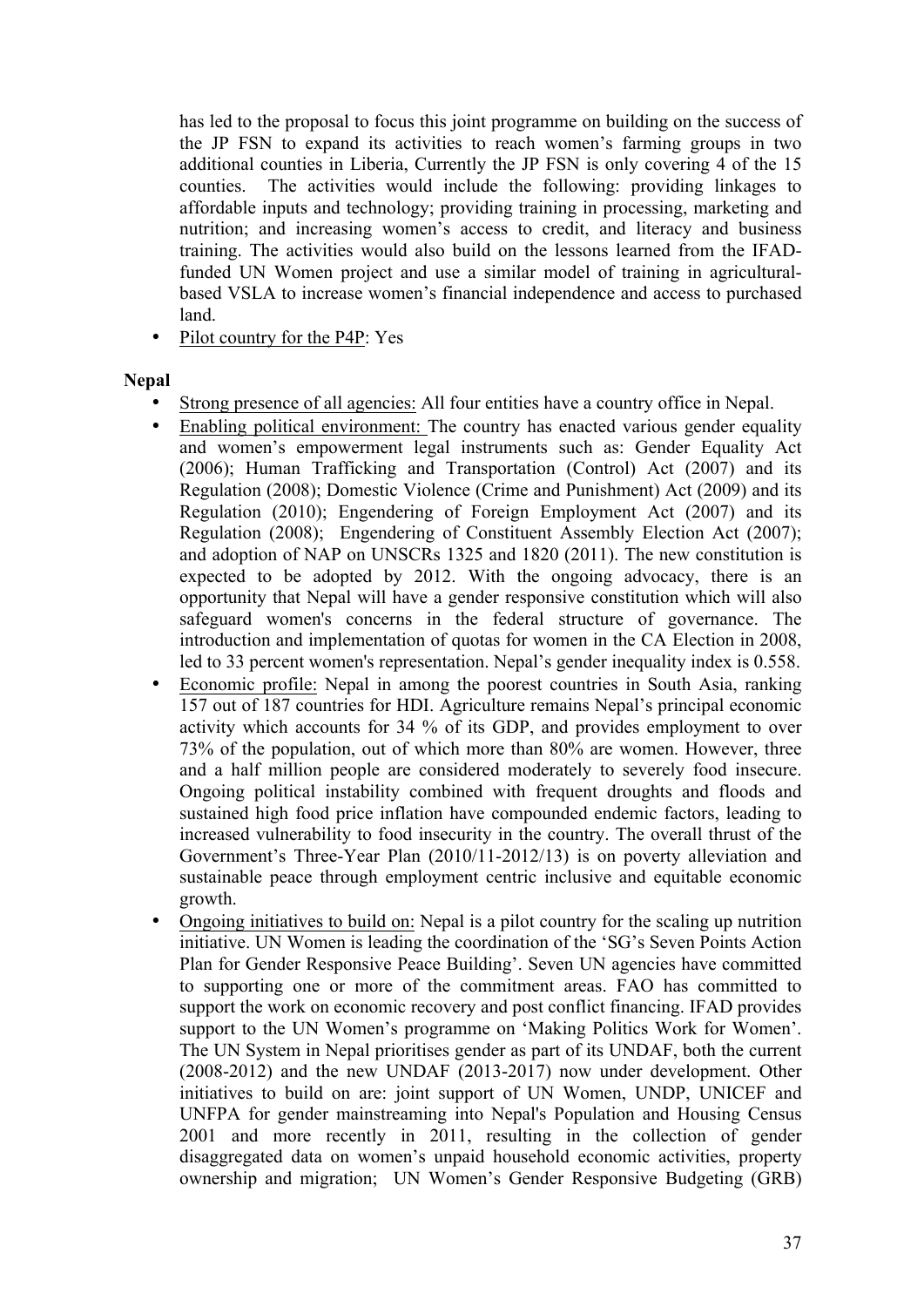initiated in 2001 in partnership with UNDP and the Ministry of Finance (MoF), which led to the adoption of GRB by all the government machineries at the national level since the fiscal year  $2007/2008^{10}$ , including at local level; the safe migration and reintegration programme for returnee of women migrant workers (WMWs) through the use of remittances for creating sustainable livelihoods and organising them at the local level to claim rights and entitlements.

- Opportunity for UN Joint Programming: Yes.
- Pilot country for the P4P: No

#### **Niger**

- Strong presence of all agencies: FAO, IFAD and WFP have a liaison office, while UN Women has very limited presence, with support from its sub-regional office based in Dakar.
- Enabling political environment: The country has ratified CEDAW with numerous reservations and scores very high for the gender inequality index with 0.724. However, both the new Constitution and electoral Code provide for equal voters rights. Niger also adopted a quota law in July 2000 (Act No. 2000-008) which brought substantial improvements in women's representation in government, parliament and communal councils. The law requires that at least 10% of all elected positions should be occupied by the one or the other sex and 25% for all appointed positions. At national level, there has been a 11,5 % increase (from 1 to 14 out of 113) in female Members of Parliament between 1999 to 2011.
- Economic profile: Niger is one of the poorest countries in the world. It is a LDC which ranks 186 out of 187 countries for the HDI. 80% of its population lives in rural areas. Approximately 59, 5 % of the population is living under the poverty line (INS 2009). Niger also lacks behind on most socio-economic indicators and is unlikely to achieve any of the MDGs by 2015, with a global literacy rate of 29% (INS 2008) and a maternal mortality rate of 648/100 000 births. Over 750,000 of its 13 million population are severely food insecure, a number which could rise to over one million by early 2012.
- Ongoing initiatives to build on: FAO has been partnering with UN Women for the community listening clubs within the framework of the Dimitra Project. There has also been some attempt for FAO and UN Women to implement a joint project on rural women's leadership.
- Opportunity for UN Joint Programming: Yes
- Pilot country for the P4P: No

#### **Rwanda**

- Strong presence of all agencies: All four entities have physical presence in Rwanda with a long experience of working in rural areas.
- Enabling political environment: Rwanda is one of the best performers African countries in terms of gender equality and women's empowerment with a gender inequality index of 0.453. The role of women in realizing the vision 2020 is central to Rwanda's development agenda. The Government of Rwanda has demonstrated that, in order to fast track the achievement of its vision and the Millennium

<sup>&</sup>lt;sup>10</sup> With the adoption of the system, the directly gender responsive budget increased from 11.3% in 2007/2008 to 19.05% in 2011/2012. Similarly, during the same period, the indirectly gender responsive budget increased from 33.16% to 45.78% and the gender neutral budget decreased from 55.54% to 35.17%.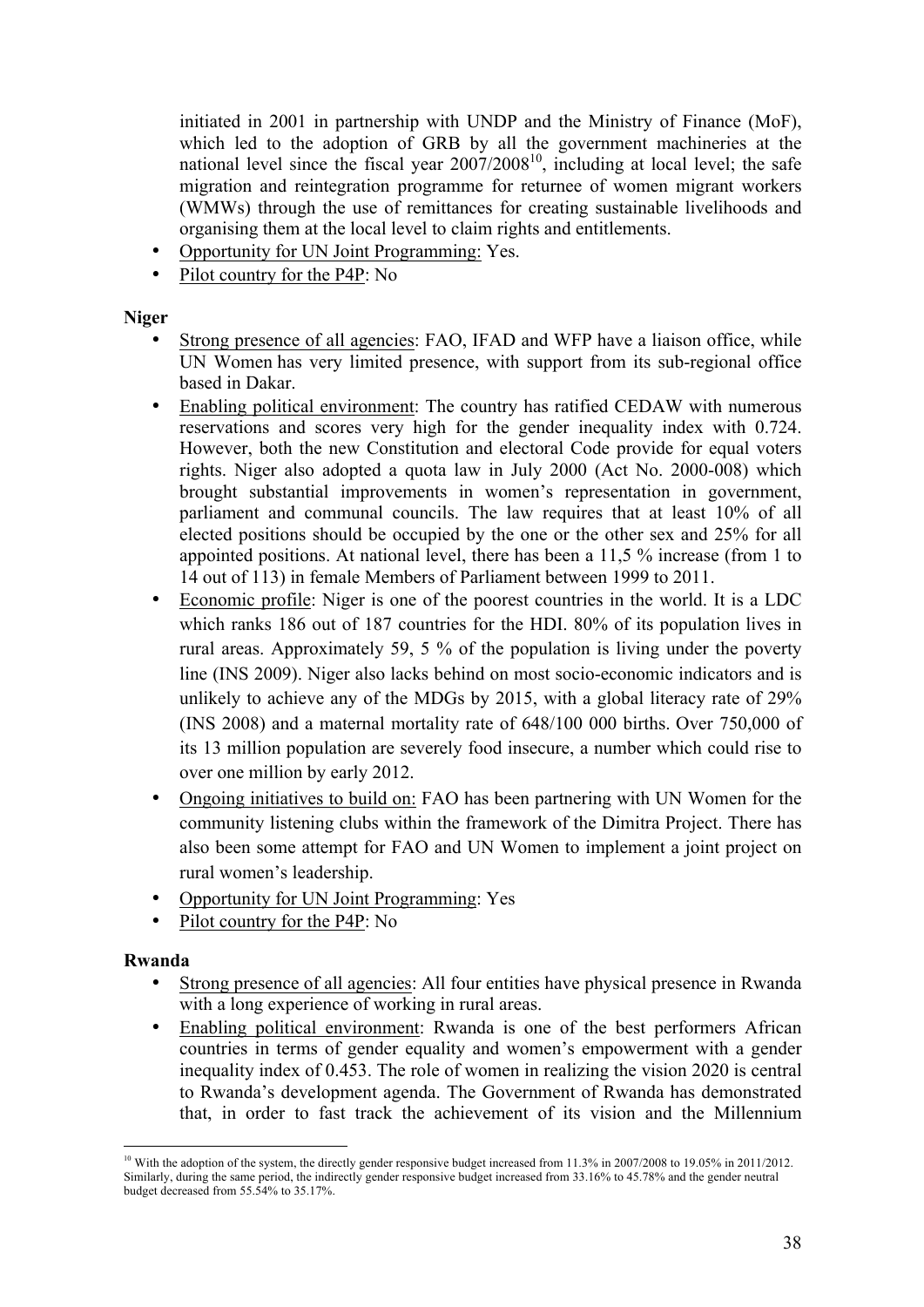Development Goals, both women and men must equally participate in, and benefit from development processes (Vision 2020; EDPRS, 2007). National Laws, policies and institutional mechanisms have been implemented to promote Gender Equality and Women's Empowerment including the National Gender Policy, the Law on Prevention and Punishment of GBV (2008), the National Agricultural Gender Strategy, etc. Women represent 56.25% of seats in Parliament, 36% in Senate, 30% of Ministers in Cabinet, 42% of Judges at Supreme Court, and 50% of Permanent Secretaries<sup>11</sup>. Women are also well represented in other decision making organs, at central and local levels. The high representation of women in decision making organs at national level has positively impacted on women's perception of their role in participating in leadership at grassroots and institutional levels through role modeling particularly for the youth. Several bodies have also been set up at national and decentralized levels to advance, coordinate and monitor gender issues. These include the Ministry for Gender and Family Promotion, the Gender Monitoring Office (GMO), the National Women's Council and Rwanda Women Parliamentary Forum.

- Economic profile: Rwanda is a LDC which ranks 166 for the HDI out of 187 countries. Rwanda has sustained an average economic growth rate of 5.8 % for over 10 years making the country one of the fastest growing economies of Africa and a model in post-conflict reconstruction. In the past three years, Rwanda's economy has registered a consistent 7% annual growth rate. Poverty rates dropped from over 70% in 1995 to 56.9% in 2010 (with a national target of 23.8% by 2015). Despite this drop, 42% still live in absolute poverty of which a great majority is women. The incidence of poverty is much higher in rural areas (62.5 %) than in urban areas (13% in Kigali and 41.5% in other towns) (NISR 2006). Although agriculture is the backbone of the economy generating over 37.4% of GDP (EDPRS), and over 80% of employment, production remains predominantly at a subsistence level due to challenges related to the hilly topography, lack of modern technology, demographic pressures etc.
- Ongoing initiatives to build on: Rwanda is a One UN pilot country under the leadership of the UN Resident Coordinator. FAO, IFAD, UN Women and WFP are all members of the Agriculture sector working group (ASWG) which is a forum of all stakeholders working in the agriculture sector in Rwanda. They are members of the agriculture gender sub sector working group which is a forum for advocacy and coordination of gender mainstreaming activities in the sector. UN Women through its Programme on Enhancing gender responsive service delivery in the agriculture sector works in partnership with WFP through the Purchase for Progress Programme (P4P) to ensure that gender is mainstreamed in the P4P. FAO and UN Women collaborate on the Farmer Field Schools Programme to promote proximity extension services to women and facilitate their access to innovative technologies. UN Women and IFAD work together in promoting GEWE in IFAD's programmes.
- Opportunity for UN Joint Programming: Yes. Rwanda is a pilot country for the One UN.
- Pilot country for the P4P: Yes

 <sup>11</sup> Ministry of Gender and Family Promotion (Republic of Rwanda) National Action Plan 2009-2012: The UN Security Council Resolution 1325/2000 on Women, Peace and Security.